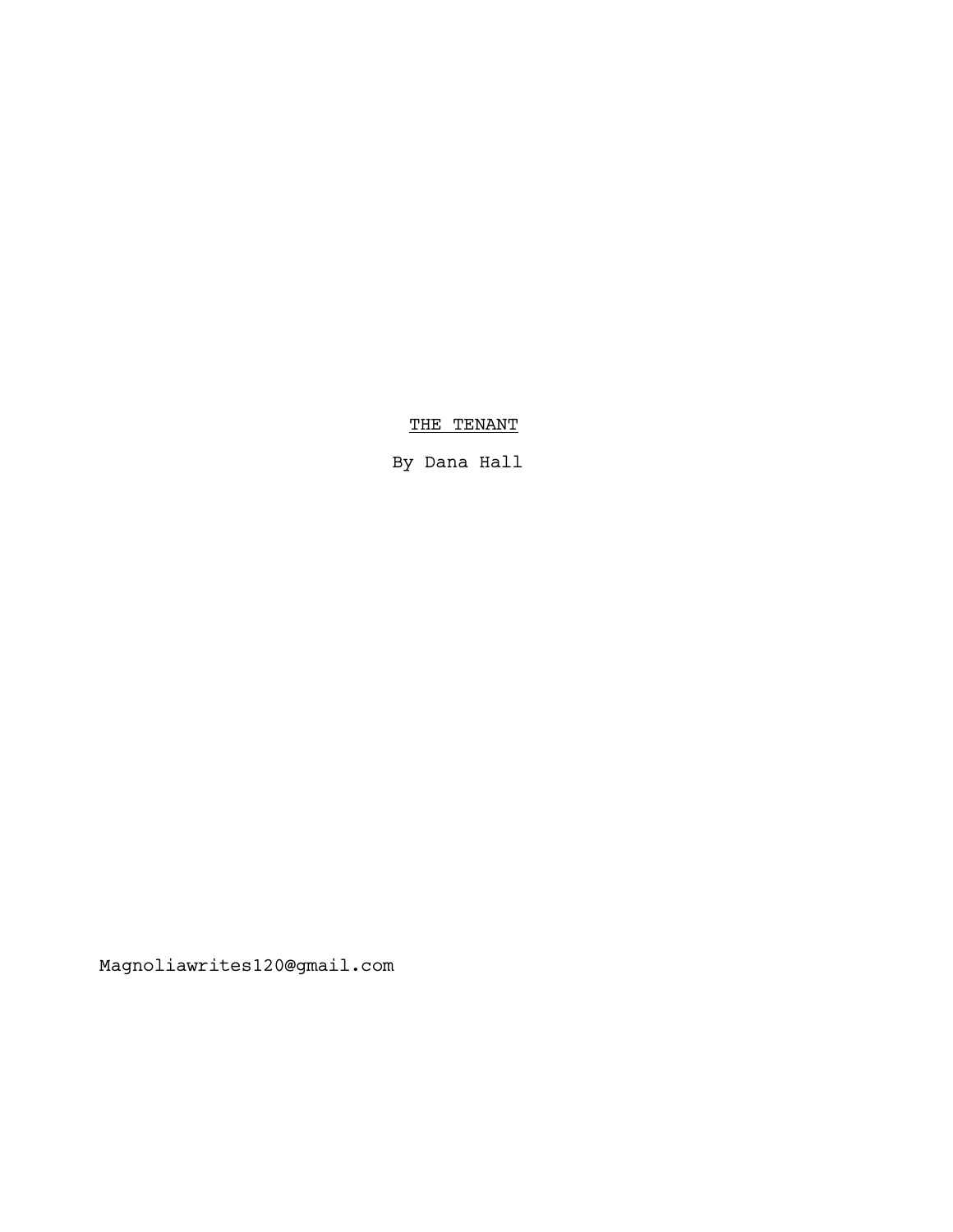## Synopsis:

A virtual play written for streaming. In this comedy a young couple purchases a home that comes with a renter. The tenant lives in the basement and when odd things keep happening around the house the Harlings' suspicion grows. Driven by fun banter and clever antics we learn the Harlings may have gotten in over their heads - even if the place has double vanities.

## Cast:

DIANA HARLING: Ted's wife,30s, Polish, witty yet imaginative, she has bought into the American Dream.

TED HARLING: Diana's husband,30s,(any ethnicity), myopic, traditional, handsome in a way that isn't easy, businessminded.

ELLIOT McALLISTER: Charismatic middle-aged, always on to the next best thing, they are known around the office for saying, 'they don't sell homes-they sell people on houses.' (any ethnicity) (gender flexible)

RONALD DIETCH:30-50s, he enjoys junk food, personable, unkempt, the kind of roommate you had in college. (any ethnicity) (physical comedy/accents/impressions would be a huge bonus)

#### PLAYWRIGHT NOTES:

-- Are indications that dialogue is being interrupted by over talk from another actor at each of the points indicated.

()... At the end of actors' lines, indicates what the actor would say if they were not interrupted.

/ Breaks in dialogue where character interrupts

OS Off Screen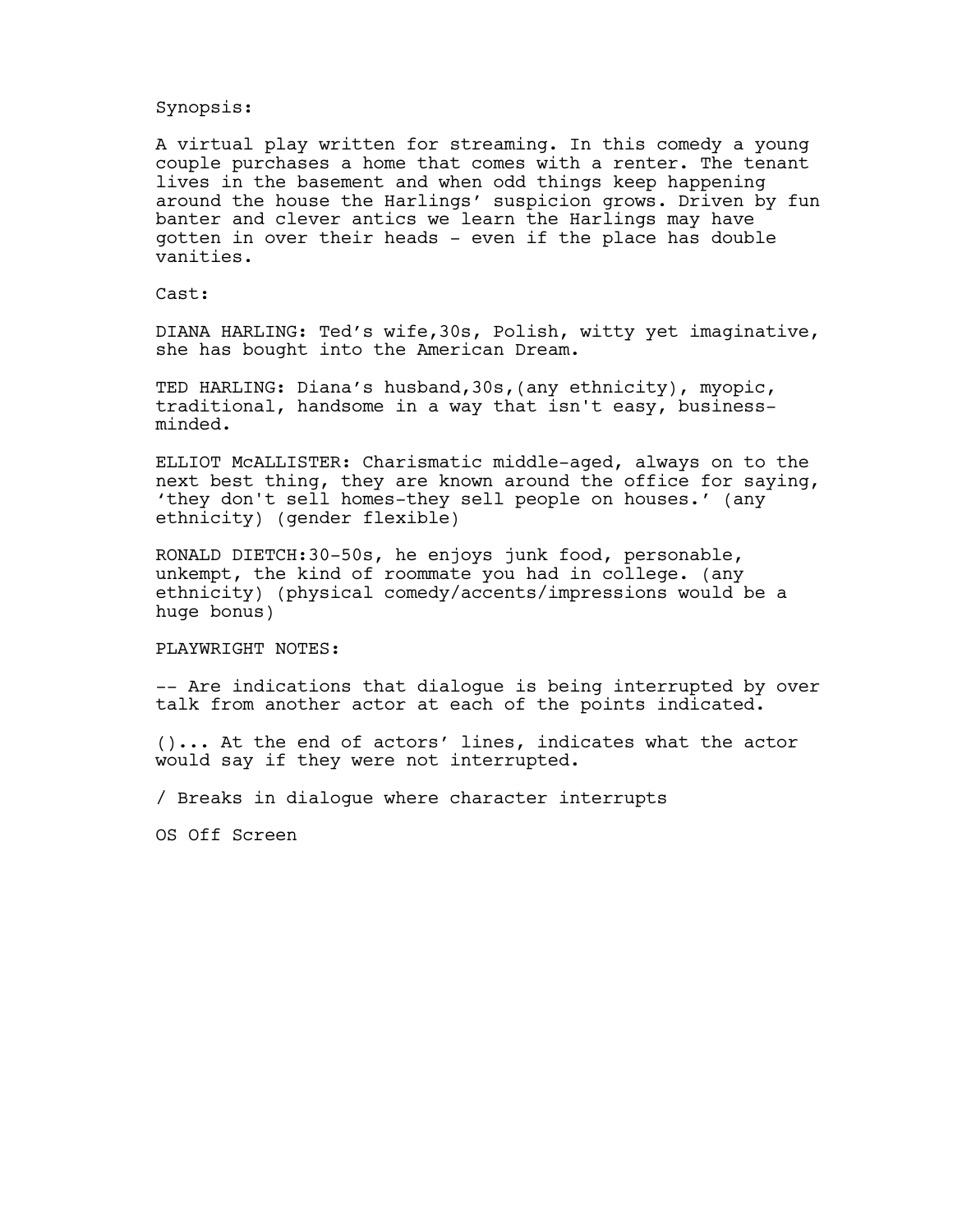## SCENE I AT RISE: We open to a video conversation between a married couple. DIANA, 30s, Polish, witty yet imaginative, she has bought into the American Dream. She sits on a shabby bed in a dreadful, small, dank apartment in Chicago. Her husband, TED,30s, myopic, traditional, neat, is in California on a business trip. (March)

# DIANA (Dreamy) Can you even believe it...a double vanity!

TED (To self) Here we go.

## DIANA

I mean- who are we? Are we double vanity people. (realizing) No more washing stubble out of the sink--

TED And don't get me started on the counter space/

DIANA:

I know!

## TED

(Mocking playfully) There's room for my razor and my toothbrush. I could put them both right there on the counter at the same time!

DIANA

You're lucky you're 3,000 miles away--

#### TED

But why stop there? I'd have room for...wait for it... a toothbrush holder. I mean I have the space why not go nuts right?!

DIANA It's fine- make fun. You'll wonder how we ever lived without it.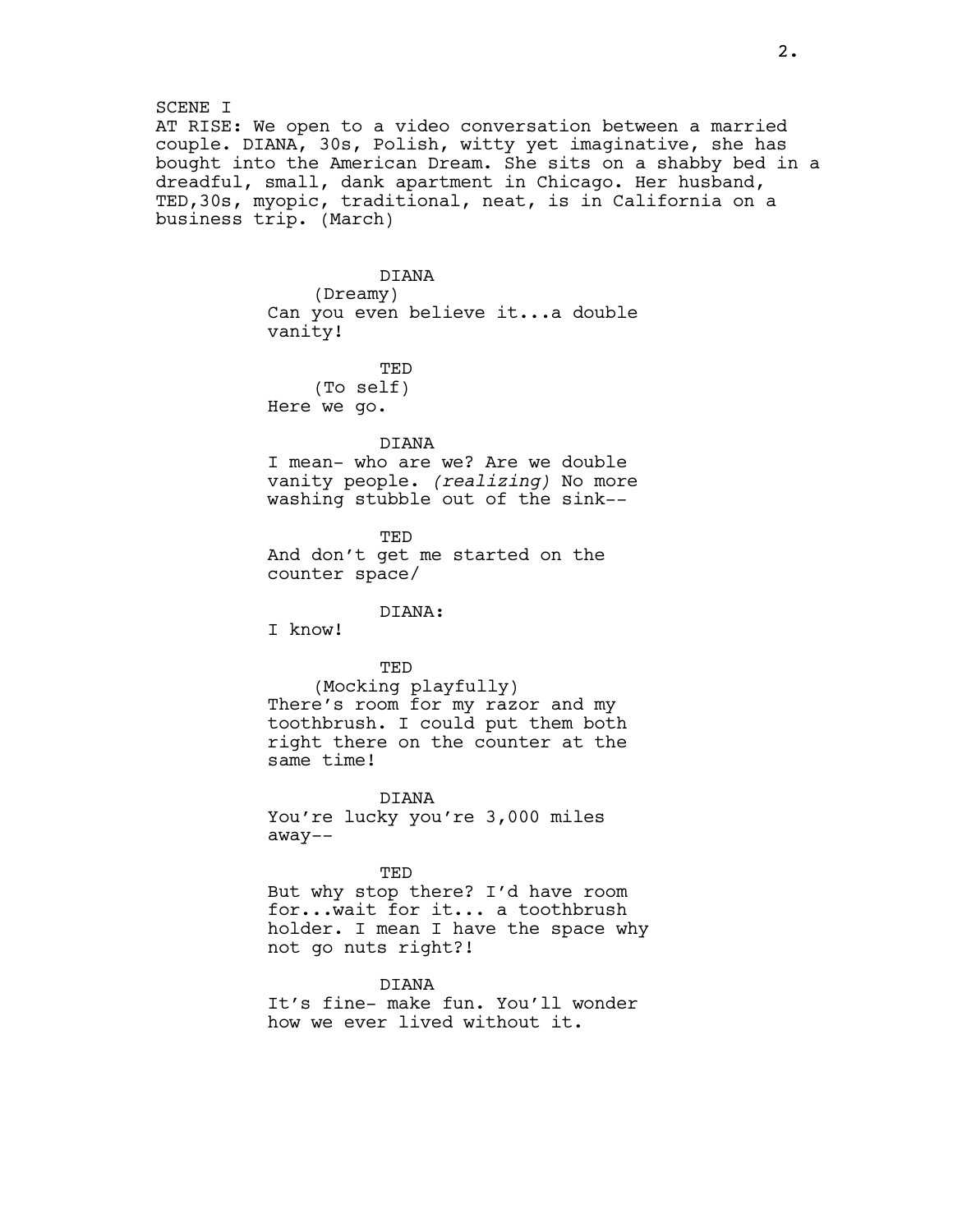TED You're right, I have taken for granted the importance of bathroom counter top space on a marriage.

DIANA Seriously though, I don't want to lose this house Teddy- has Elliot heard back from the seller's agent yet?

**TED** 

Nothing yet. Their agent said they needed time to consider- but Elliot said it's looking- 'promising.'

DIANA

That's Elliot spinning 'nothing' into something. Ugh I can't stand this waiting--

TED Oh, you're kidding? YOU- Mrs. Patience?!

DIANA I opened one Christmas present early three years ago and for the rest of my life, I'm 'impatient'.

TED

You rewrapped the watch and slid it back into the drawer. Then practiced your 'surprised-face' in the mirror.

DIANA Well- I didn't want you to feel bad-

**TED** Wait! You didn't even like it?!

### DIANA

I'm just saying the nightstand table is not a 'hiding spot.' (trying to change topics) Hey- is that the tie I gave you for our anniversary.

TED

It is- does it say, 'invest in us, we can get your premium at below market value?'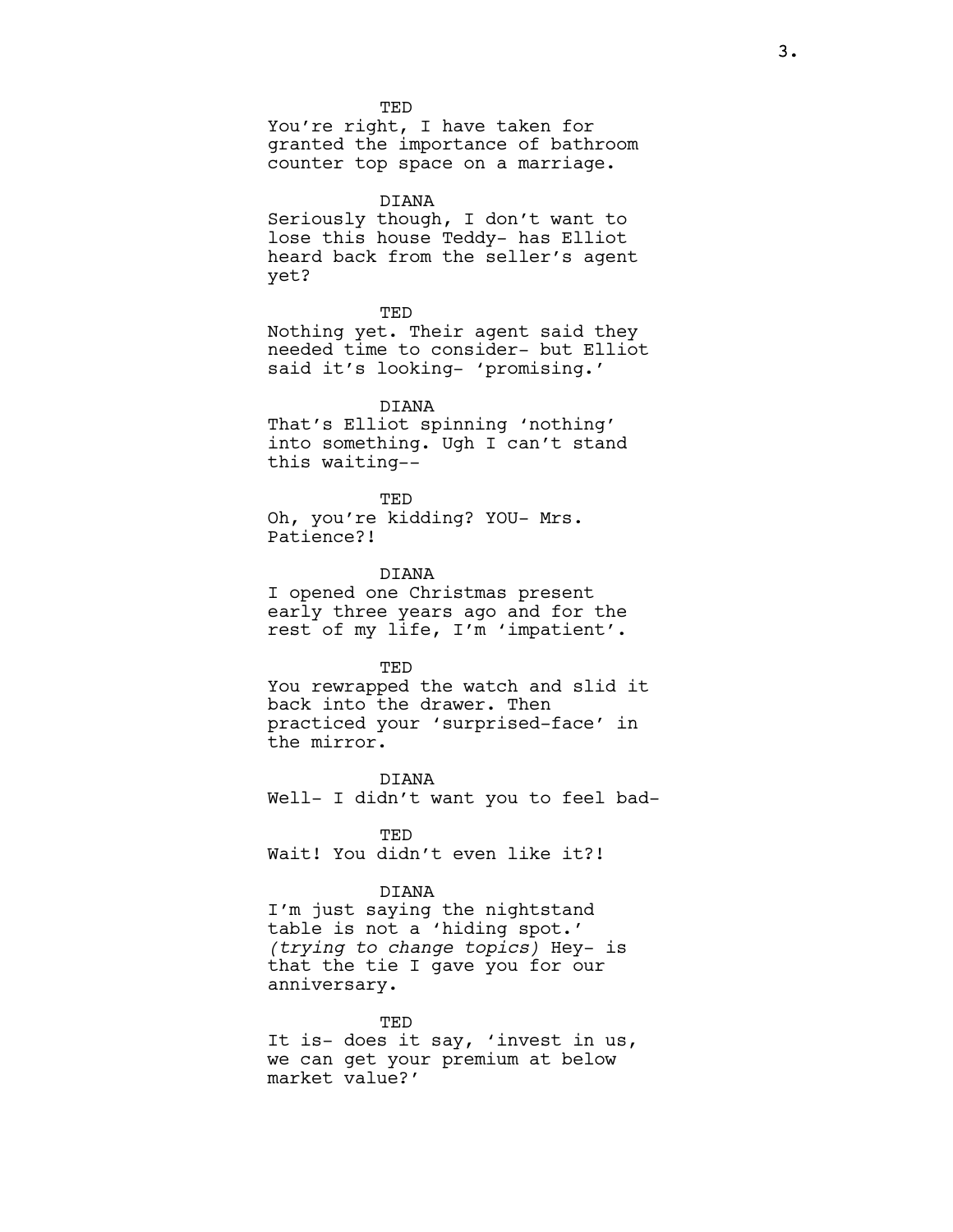DIANA I don't know bring it closer to the camera. The overall color looks fine-- TED Good... DIANA But-- **TED** What? DIANA The pattern looks a little/

TED Like my wife bought it?

DIANA I was going to say last season-

TED You're right! Damn it! Paisleys? What was I thinking! Paisleys don't close deals!

## DIANA

Ted...Teddy. Hey it's ok. You're going to get this contract and we'll be picking our curtains for the new house soon enough. Oh remember that bench we got on our trip to Galena?/Wouldn't it make the cutest window seat?//I know, I know- Mrs. Impatient over here--

TED

Hun/Honey -- Cliff just text he's on his way up. I gotta get going, we have to review the numbers. All they need is one small reason to pass on our program.

OS- TED is getting his 'power tie.'

TED (CONT'D) If we get this account we can expand into the California market. It'll be huge for us.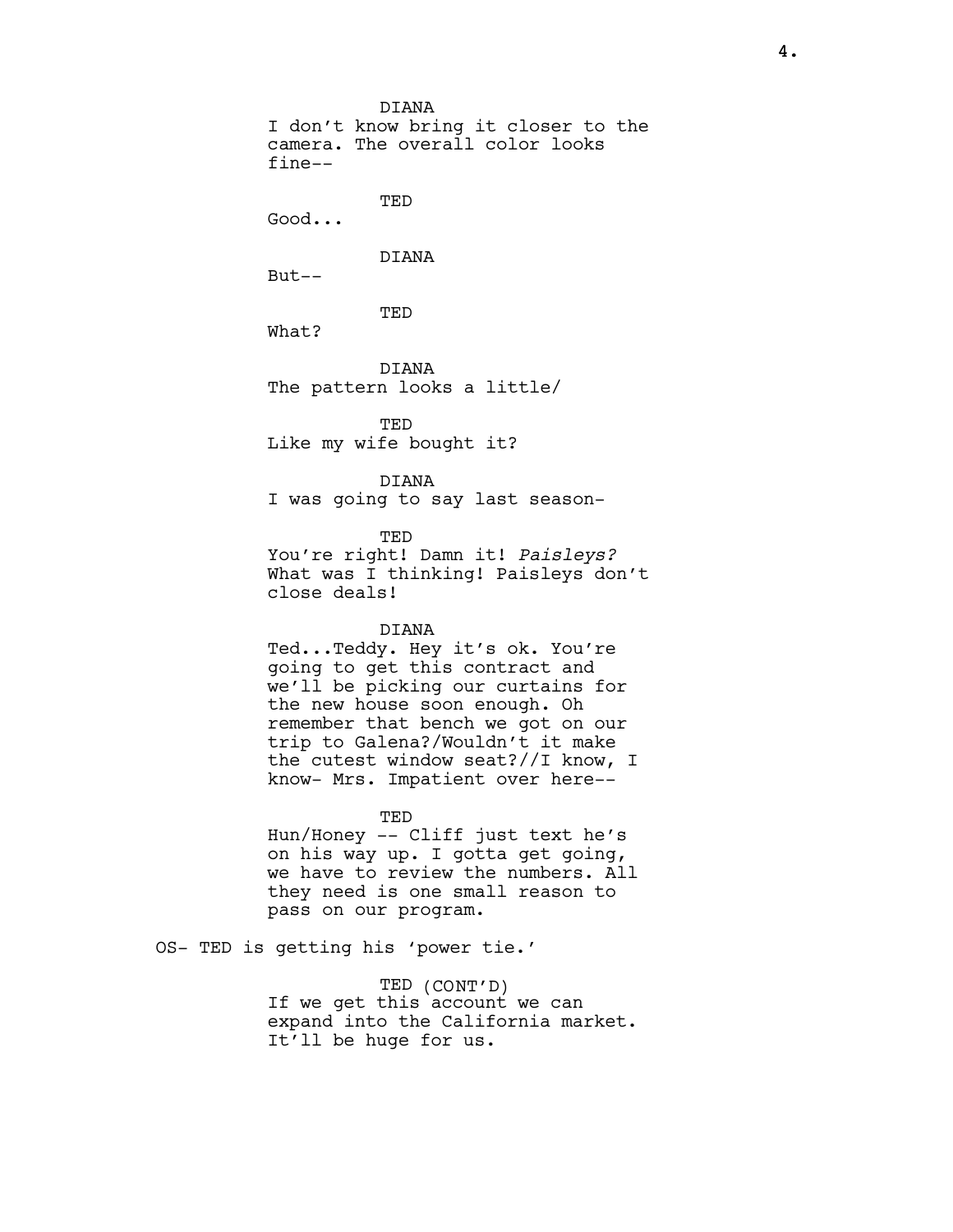TED uses the computer as a mirror to straighten his necktie.

DIANA I know...but I hate being along in this old apartment. Oh... you know the kid above in 3B has a skateboard now...

TED uses the camera to make sure he has nothing in his teeth. TED continues primping for his meeting throughout these exchanges.

> TED Oh yea-- that's nice.

DIANA Nice? Tony Hawk up there rides that thing all day and night-I'm half awake at work- Did I tell you yesterday I put in the wrong billing code?

TED (Generic/half listening) Everyone makes mistakes dear/

DIANA

Tell that to Dr. Dingles! Wait until he sees I billed insurance for a lobotomy instead of a precocious puberty. Are you even listening- ugh I hate this place--

**TED** 

Yes, I'm listening-- you're not alone you've got Tommy and his precarious puberty thing- see.

DIANA

Precocious!

#### TED

Hun. I know you're frustrated but I'm doing the best I can. We'll be in OUR own home soon enough, fancy face.

Ted hears a knock.

TED (CONT'D) (Yells OS) Come in! (To DIANA) Gotta go, Cliff is here I'll call you tonight Love you.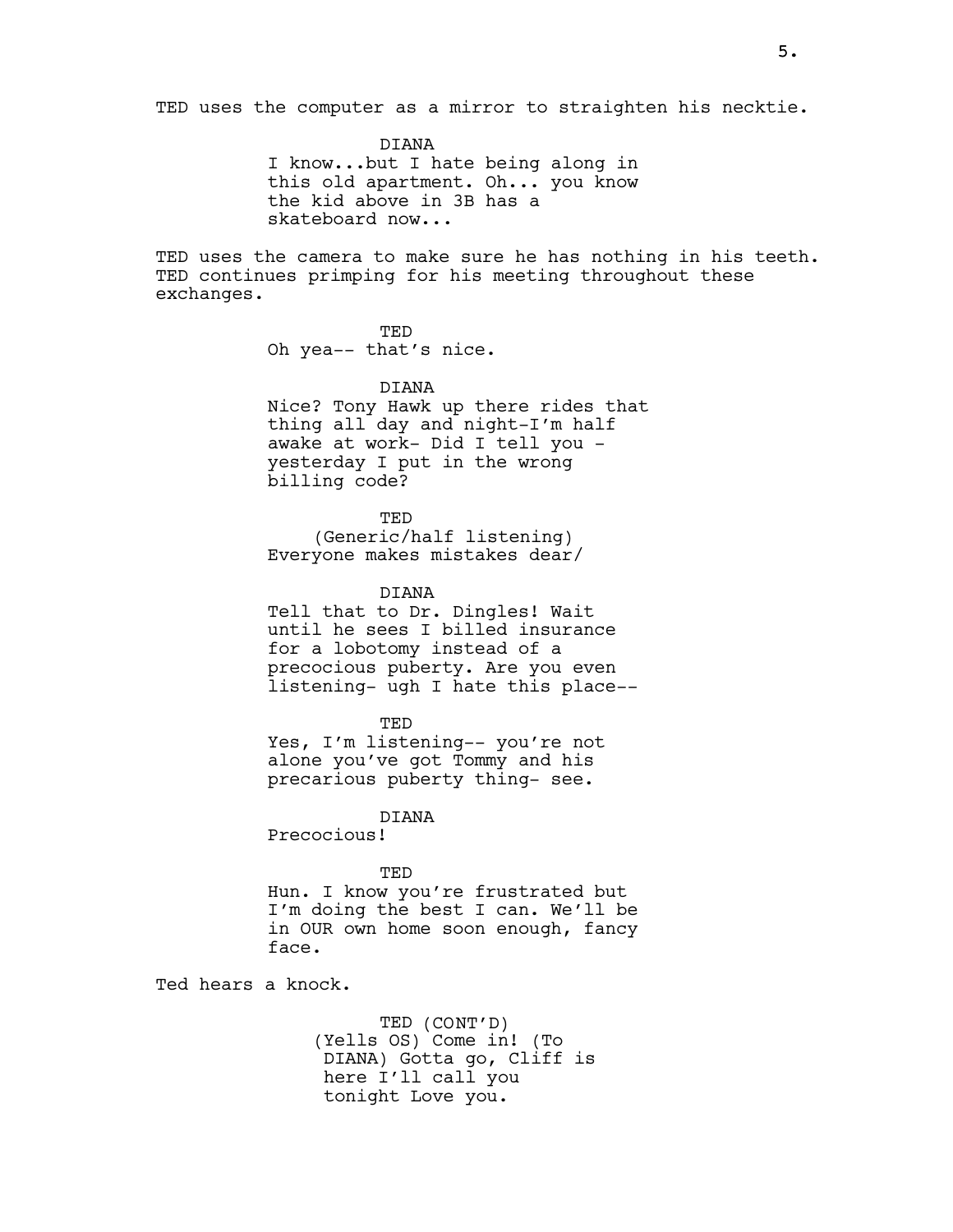TED shuts the laptop abruptly; he's gone. Video is still on.

DIANA (She speaks to the screen) Love you too...Where's that listing...here it is.

DIANA pulls up a picture of the potential new home. It's cute, neat and traditional. Diana is talking to a picture on the screen. We just see the image of the house, not DIANA.

> DIANA (CONT'D) Hey new house, it's me. Just checking in. What's that? Uh-huh, yes, I DO love your open floor plan that's not too open. Oh sure, I love your walk-in closet- and look at your...mature landscaping! But that's not why I'm here, we both know the real reason. Where is it...

She opens a picture of double vanities. Well, hello beautiful. Shhh... I know, I know I'm only making the waiting worse by peeking. (deep breath) Ok. I'll put you away for now.

Closes the computer window, and checks her cellphone. Come on Elliot. Make this happen!

DIANA logs off. Blackout.

SCENE II

At Rise: Later that week. DIANA is logged on from their shabby apartment in Chicago. TED is on a business trip and joins the call from his California hotel room. They are in a virtual meeting with their real estate agent ELLIOT, charismatic, middle-aged, always on to the next best thing, he is known around the office for saying he doesn't sell homes-he sells people on houses. They have contacted Elliot for an update about the property they want to purchase in their hometown.

ELLIOT is on his cell phone with another agent. He is also on a zoom call waiting for the Harlings' to log on.

> (MORE) ELLIOT Yea- I heard ya' loud and clear but I can't do nothing with it.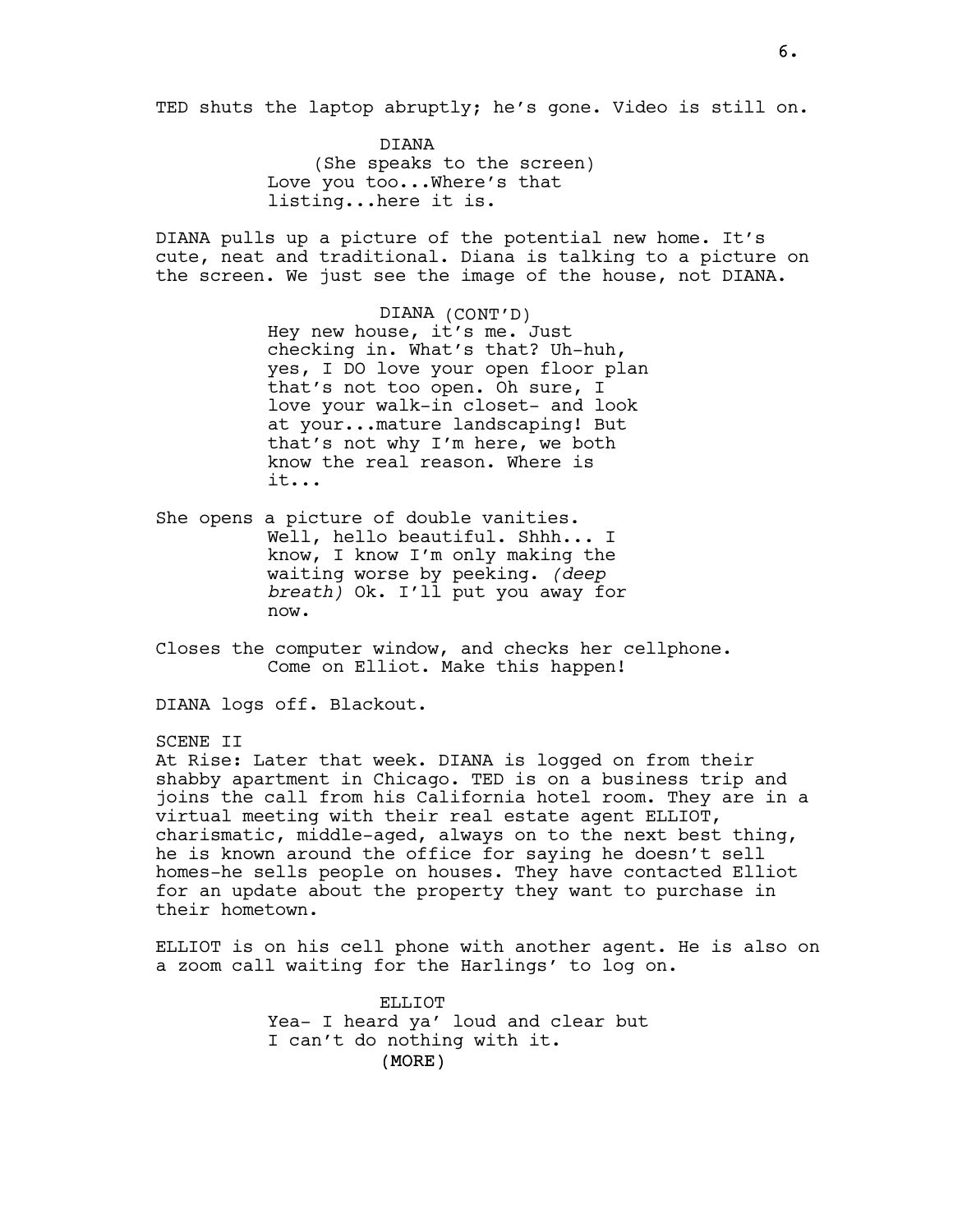## ELLIOT (CONT'D)

The 'must-have list' is ridiculous, there's nothing like that in their price range.(pause) Oh look further out huh? How about 1948 cuz that's about how far I'd have to go. Too harsh? Ha. Oh come on you I'm right though (laughs) If they're in the market for a new agent I'll give em' your number! Ya ya that's what I thought. Hey, I gotta get off the line I'm waiting to chat with some kids about a closing... you know me selling hopes and dreams out here. Hey- you ever close on that penthouse? (pause) What! They're afraid of heights!? Well, for that price tell em' to put up some damn curtains- Bam! Alright listen I see they're logging on gotta skedattle. Uhhh ok.. yeah sure reserve Le Bistro for next Thursday but hey-Pull. The. Trigger. On. The. Listing my friend- cuz steak is for closers! Laterz.

ELLIOT hangs up the cell phone call. The HARLINGS enter the virtual call. ELLIOT multi-tasks throughout the conversation.

> ELLIOT (CONT'D) Hey Harlings, glad to see you...well virtually at least. They say the camera adds 10lbs. Is it true for these zoomie things? (laughs) Ted, Teddy my man- you're looking like you got some sun, how's the weather over there in the Golden state?

> TED California is nice. Sunny and warmhaven't gotten out much with work but---(thanks for asking)

# ELLIOT

--Uh-huh, Oh Diana did you give any more thought to those cabinets? Ya still want to paint them or what?

#### DIANA

(Excited) Are you saying what I think you're saying Elliot?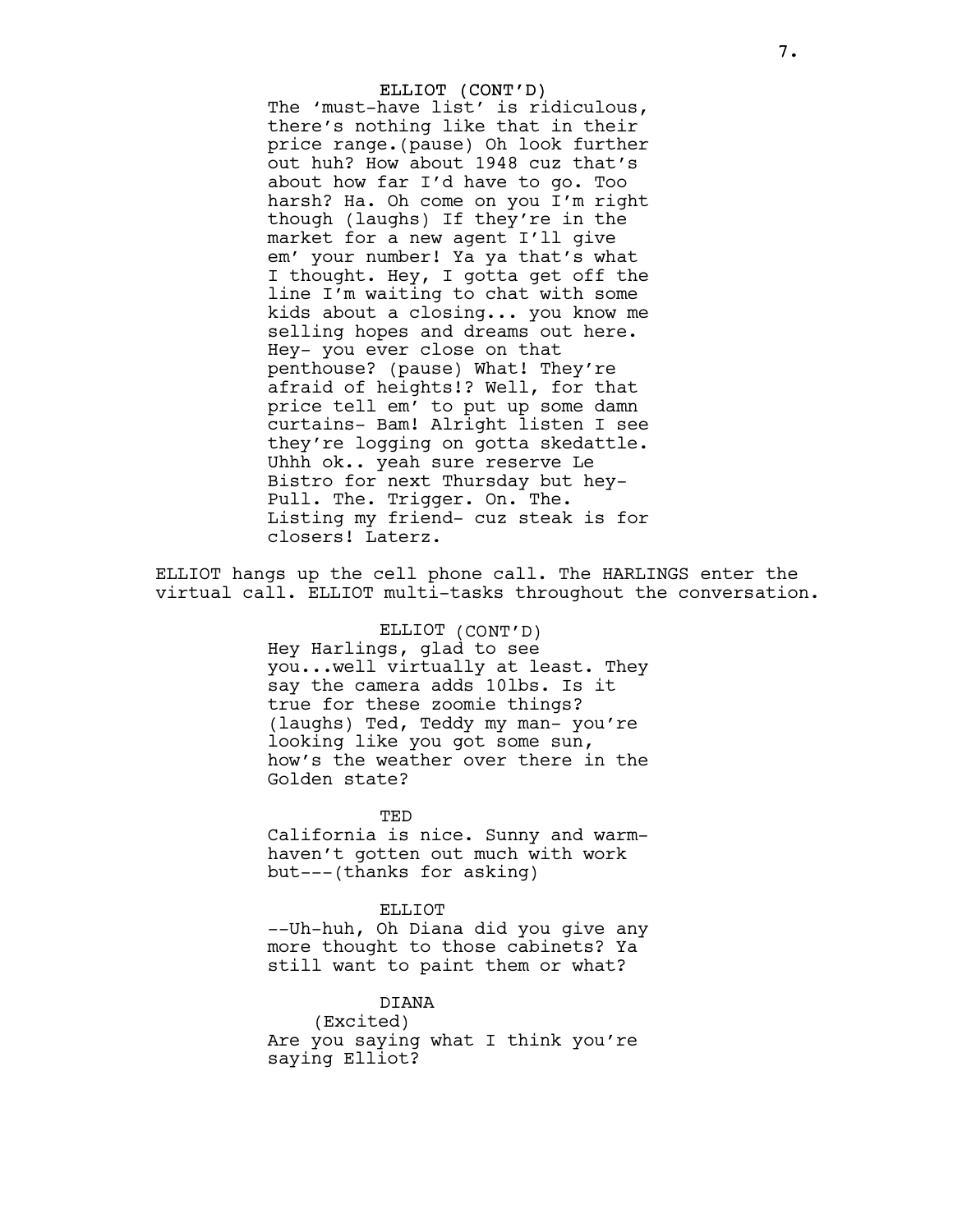ELLIOT. Well, I do have some news...oh hold for a sec-let me send this message off

ELLIOT talks to himself while sending a message on his cellphone.

ELLIOT (CONT'D)

Million-dollar property and they want to make the deal contingent upon inspection (scoffs). What was I saying now?--

DIANA The news- is it about the contract--

ELLIOT

Right, the contract. Oh- by the way the cabinets are real wood, not that fake composite crap so if you do what to paint them--

DIANA

I can...yup thanks. So what did they say?

TED

Sorry, Elliot its just we've been waiting by the phone for days- we thought you might be calling to tell us some--

#### ELLIOT

Good news? Well, we have a bit of a 'good news-bad news' situation. I like to rip the band-aid right off. So- Bad News- they countered your offer. Good News- I was able to get the account manager to finesse the financing a bit to give you more wiggle room on the mortgage payments... so (pauses) DOUBLE GOOD NEWS, you got the house! (under his breath quickly) If you accept the counter and the tenant agreement, (big and bright to Harlings) Congratulations Harlings!

Ted/Diana/ Elliot overlap each other on the next set of lines.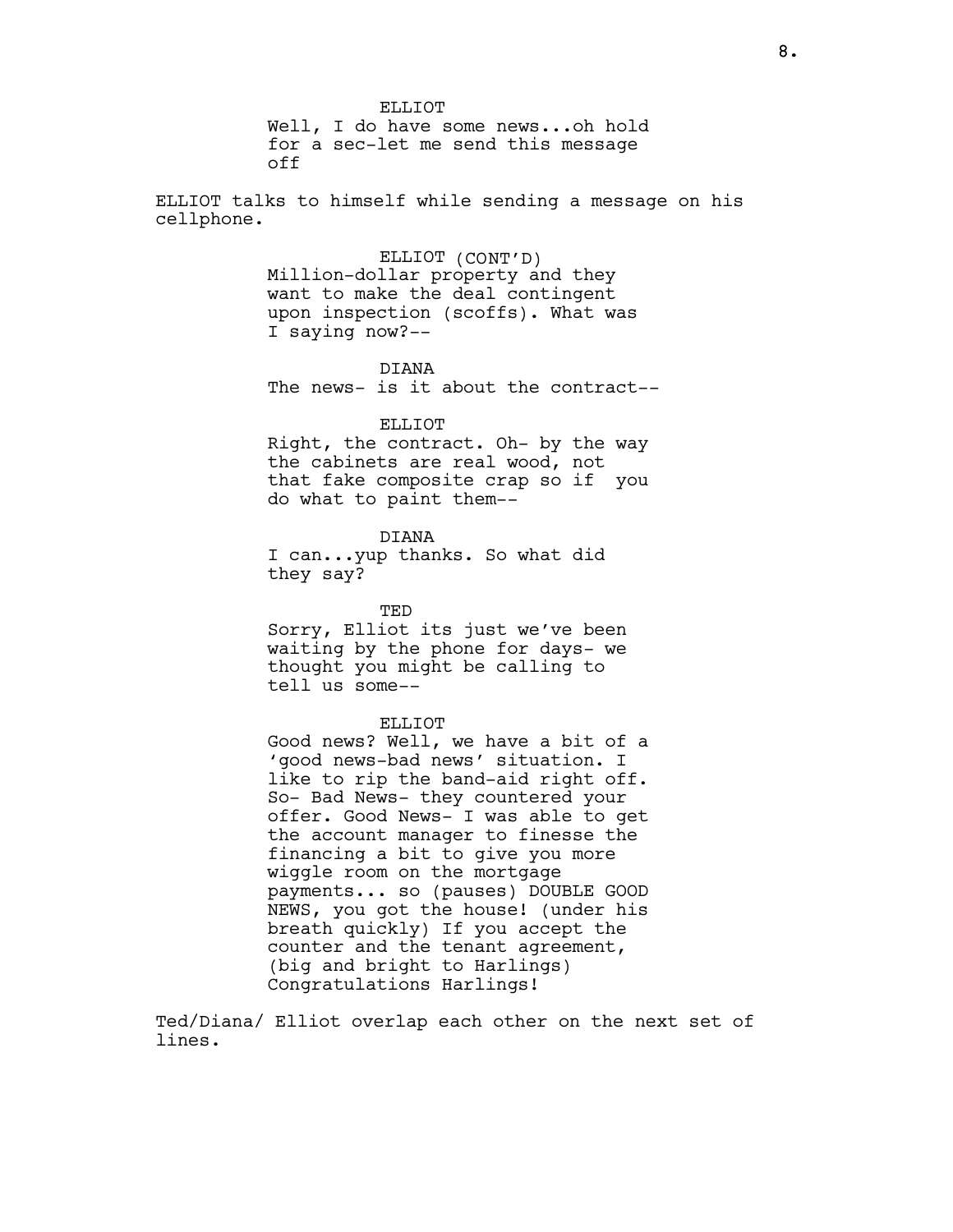**TED** Wow/Can't believe it.

DIANA It's ours/ It's official!

ELLIOT Yup/Yuppers It's all yours

**TED** It does check all the boxes. The neighborhood, the extra bedroom--

DIANA Double vanities!

The Harlings share a playful look.

## ELLIOT

It's all there folks! So, we just have to officially accept the counter offer and bing-bang boom there we have it--

TED Wait...The tenant agreement- what's that about- we never discussed that-

#### ELLIOT

Just some extra income, no biggie. It won't affect you lovely kids in the least. Let's get this locked down, shall we?-

**TED** 

But we never even met this tenant person--

### ELLIOT

No need, he comes pre-approved with a pre-set lease agreement. They've been with the previous owners for years. A bonus really! You know how you kids love the separate living space on the lower level, with the kitchen and the full bath and bedroom--

DIANA

Yes!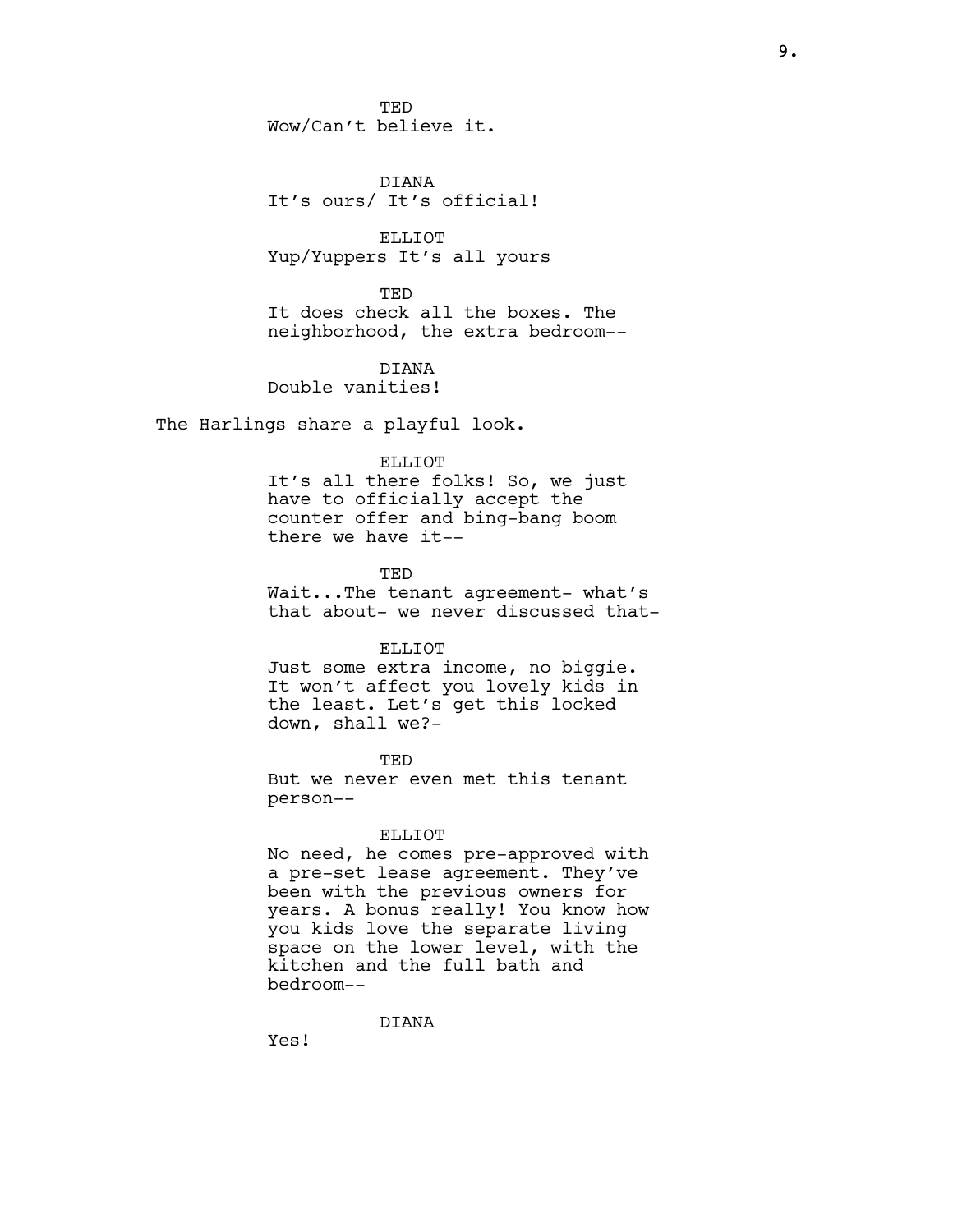#### ELLIOT

Well, that kinda space costs some serious cash money. You couldn't afford it without the tenant. You're getting a real deal- (into camera) trust me.

Elliot is texting while Diana speaks.

## DIANA

Oh Ted, you know we're going to need that space. What about starting a family? My mom could stay with us and help out. The full apartment is perfect for her.

TED

Once the lease is up it would be nice to have the extra space/

#### ELLIOT

(Like an auctioneer) SOLD! It's yours! Just give me the 'ok' and I'll have the contract drawn up and sent over to their agent by dinner-- hmmm ya know I'm starting to get a taste for some steak.

#### TED

Wait- How long do we have to live with this stranger?

#### ELLIOT

(spinning the tale) Oh- how long does the benefit of the extra income last...let's seethat lasts until the termination of the lease agreement, looks like they have (still checking documents) 8 months left. Then you are free to move about the lower level as you please. Aww you kids are gonna love this property-- Oh Diana get your mom one of those fancy recliner chairs we saw at the listing back in November.

#### DIANA

Oh yea, Ted you remember, the divorce attorney in the middle of his own divorce. (Sad) Those two leather recliners just sitting there staring up at an empty wall/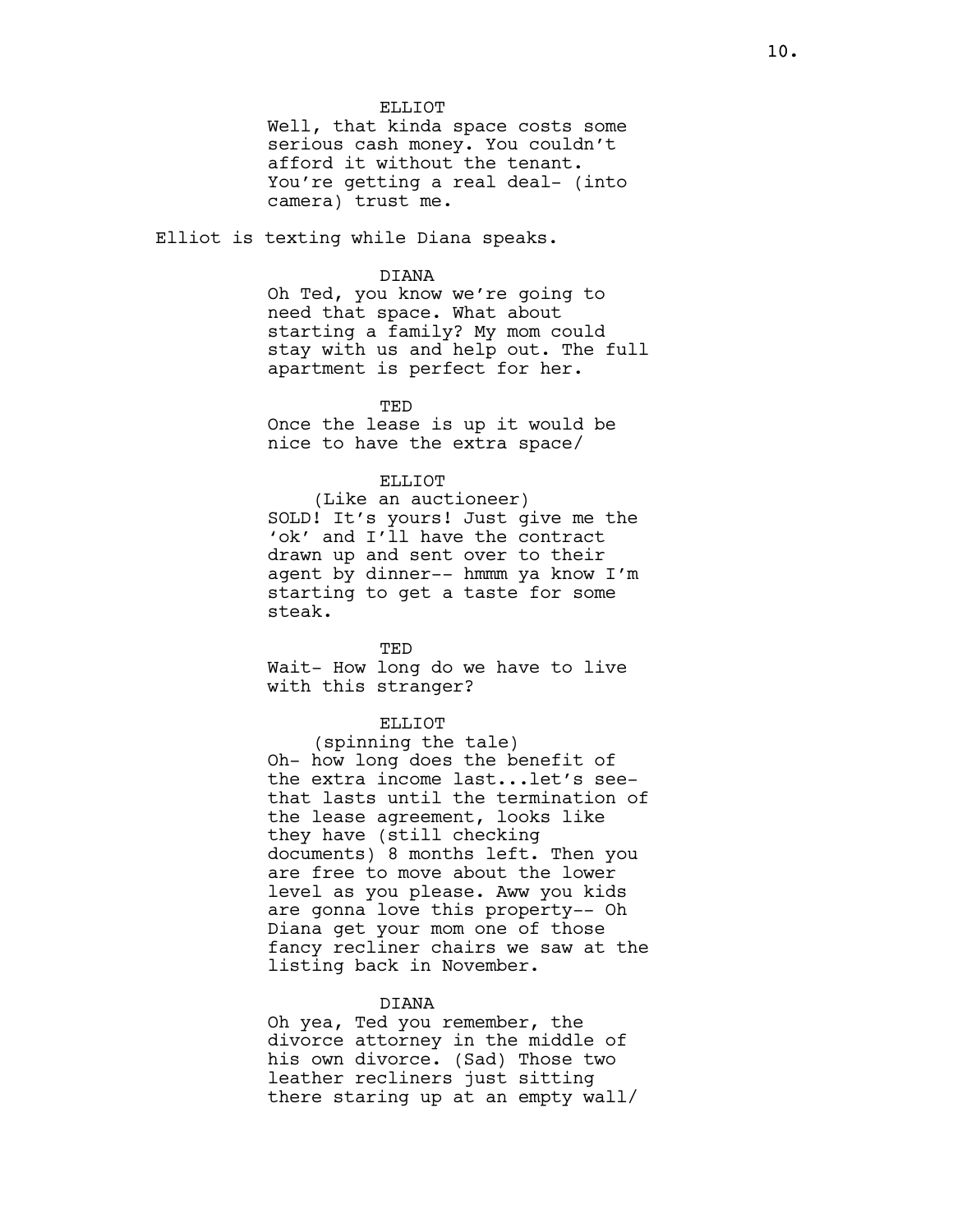#### ELLIOT.

Damn! I knew we should've made an offer on them! Probably would've got em real cheap too. They would've looked great by your new fireplace.

## DIANA

Oh! They would've been perfect for my mom to sit and watch her shows! She's obsessed with the home buying channel.

## ELLIOT

## (triggered)

Don't even get me started. Those shows have destroyed my life! They got every Joe Blow out there thinking they could afford granite countertops and cathedral ceilings. You should see these 'must-have' list is- who do they think I am Houdini? Where do you they expect me to pull a home office, movie theatre and "man cave" outta? Let's be real- it ain't happening folks. (laughing) You know what? I can tell when my clients have been watching that crap cuz next thing I know it's 'open floor plan this' and, 'is this a load bearing wall' that- enough already! Besides don't they know those shows are fake anyway?!

ELLIOT's cellphone rings.

ELLIOT (CONT'D) Speak of the devil- I gotta take this call-one moment Harlings. (to phone) Yeah you got Elliot here...

ELLIOT takes the call from a client, remains on with Diana and Ted. Elliot's call with a client can be improvised as they are on mute with video on.

> DIANA I can't believe after all this looking it's finally coming true.

TED (concerned) It doesn't bother you at all?!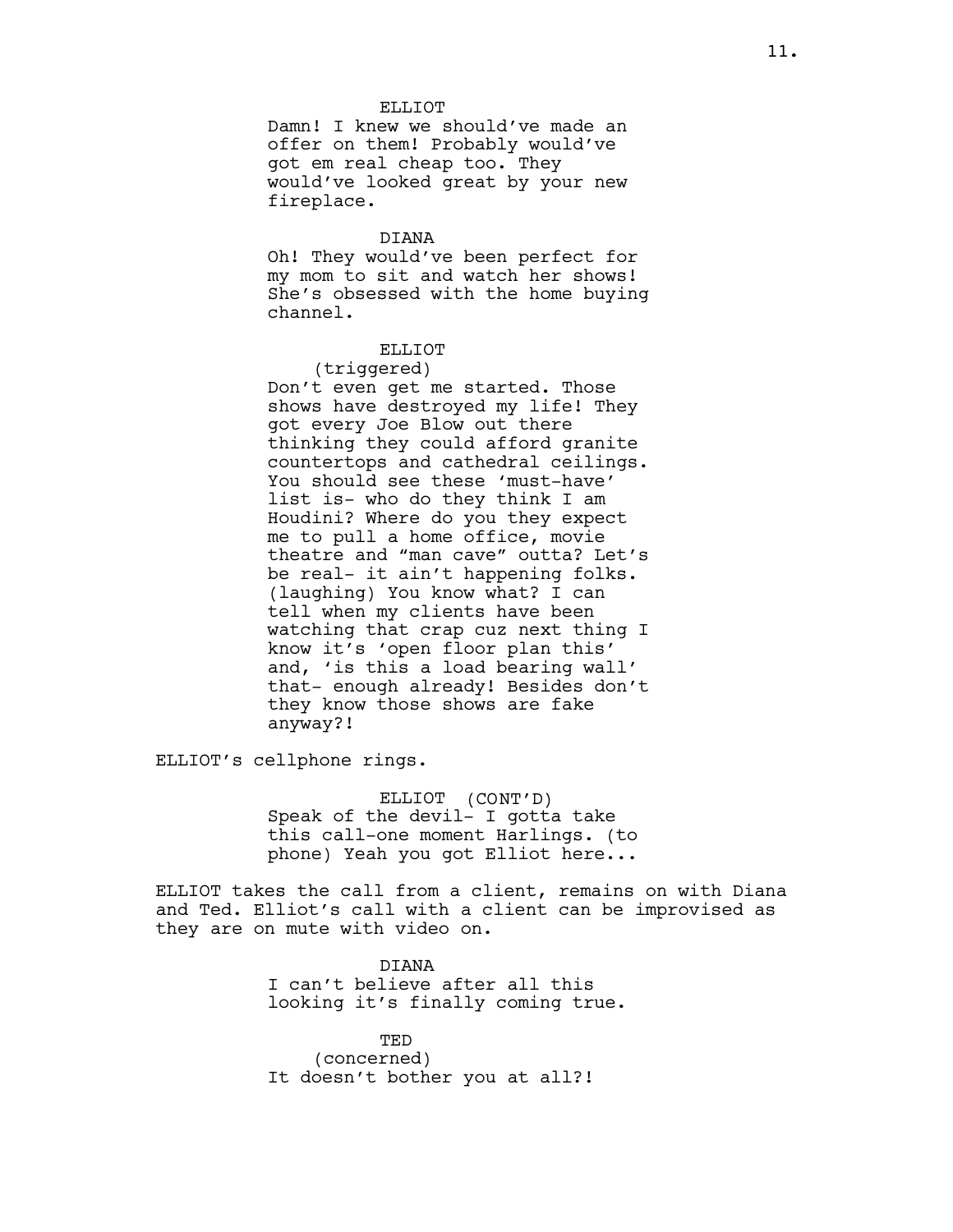### DIANA

No- I knew they were fake--

TED No, not the stupid shows. You're completely fine with some rando living in the basement?

## DIANA

You know what I'm not fine with? The smell of urine from Mrs. Beecher's six cats.

**TED** 

I think we should at least talk this over--

### ELLIOT

ALRIGHT cats and kittens - the offer is on the table. (sees Ted's face of concern and tense in the air) Yah know what-take 24 and talk it over but you don't want to lose this one. (painting a picture with his words) I can just imagine you beautiful kids now- enjoying the neighborhood, barbecuing in the backyard, little Harlings running around...not a care.in.the.world/

TED

Except the guy in the basement/

ELLIOT

Shhhh...no worries Teddy my boy, just think you'll be sipping Moscato in the backyard by summer. (points at phone) I gotta work some magic. Call me at the office tomorrow with your decision. Congratulations!

ELLIOT leaves the call, Ted and Diana continue the conversation.

> TED Can you believe that guy?

DIANA His face actually looks less punchable than I remember...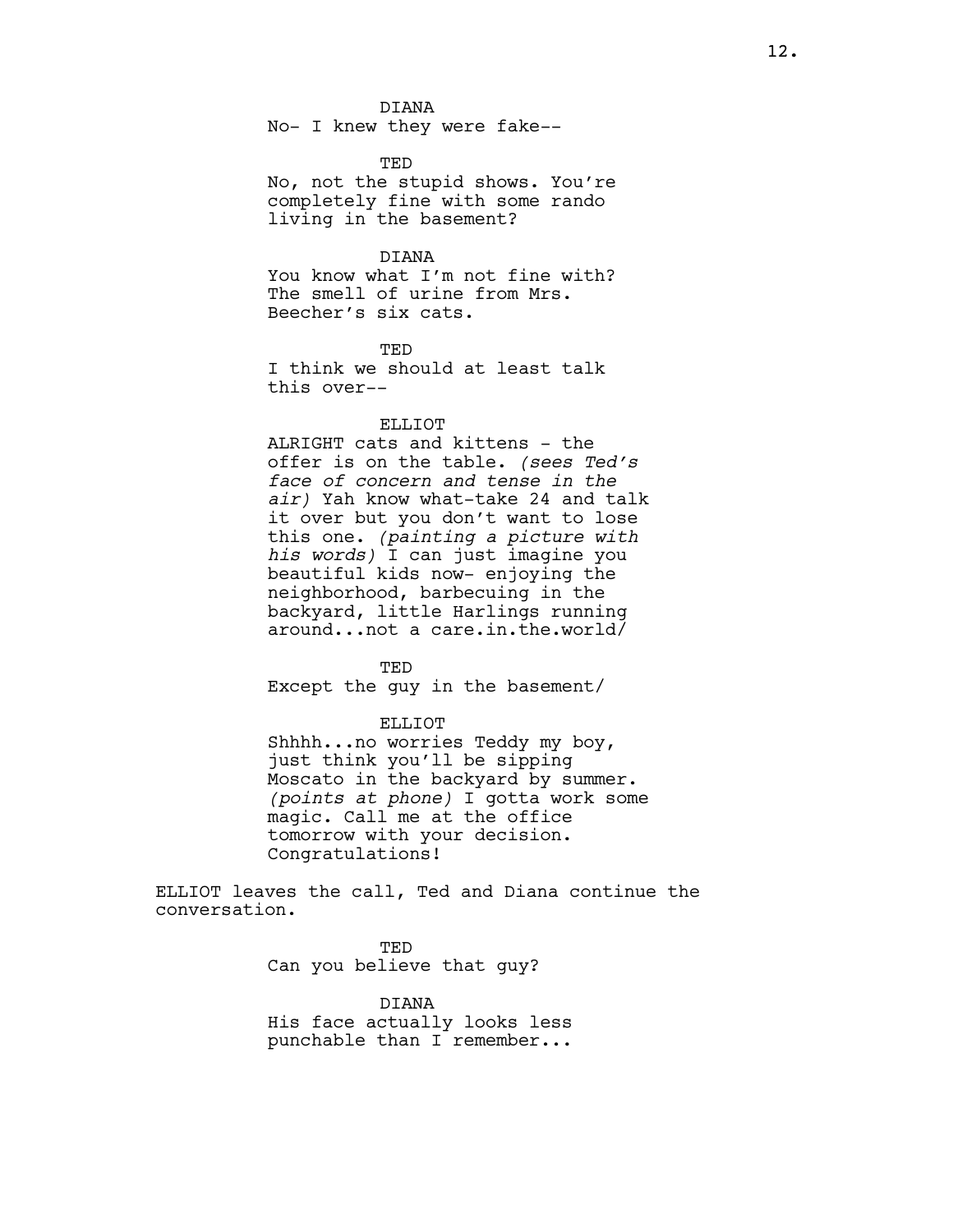**TED** 

Can you take this seriously? We are about to enter a legally binding contract with someone we don't even know.

### DIANA

He's hardly a stranger. We've seen every property in town together...

#### TED

Not Elliot! The potential homicidal maniac you want to curl up in your jammies with/

## DIANA

Lots of people have rental properties, Ted. It's only for a few months. Besides, how dangerous could he be? He's lived there for years before we came along. We met the owners at the open house remember?

## **TED**

 $So-$ 

DIANA So- they're still alive. (smirks)

#### TED

Laugh now but I just sent a text to Elliot asking for the counter offer. Ya know -the numbers he so innocently forget to share...check your phone I sent you the text...I'll wait... not so funny now, is it?

DIANA picks up her phone to read the text.

#### DIANA

I don't think I've seen a number with that many zeros before. Well, Elliot said the account manager finessed the financing, right? That's gotta count for something.

## TED

(MORE) The tenant concerns aside, Diana, this house is already at the top end of our budget.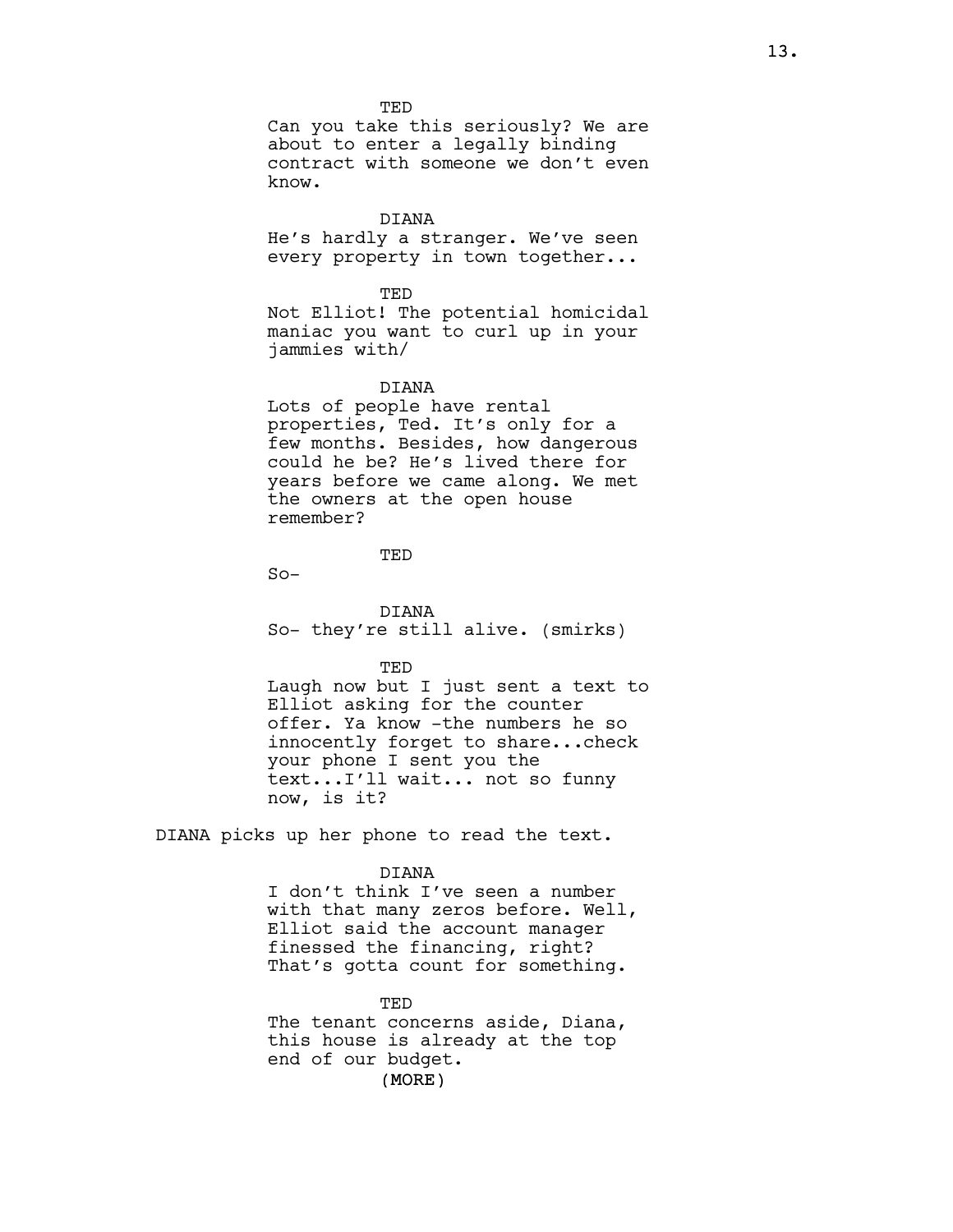### TED (CONT'D)

Even after Elliot's wheeling and dealing, we're coming up short...and that's with the new account. We can't afford this house.

## DIANA

We just have to cut back a bit, right? I can use the coffee pot at home so that saves what- 25 bucks a week--

DIANA is texting Elliot.

TED

I appreciate your sacrifice but skipping out on your mocha-frappecappa-whatever-its-called isn't putting us over the finish line...sorry, hun.

## DIANA

So what do we do, stay here in this tiny, mold-infested crap-hole?

TED It's not that bad/

## DIANA

We talked about starting a family. How are we going to do that here?

TED

(flirty) We still have a bed...

## DIANA

Are you freakin' serious? I can't spend another I can't spend another winter fighting with the landlord about moving the thermostat up 5 degrees or waiting on him to fix the oven when it goes out--

TED

We can order out/

#### DIANA

You know what? It's fine, just fine. Hey, I hear Tommy upstairs is dying to get a BB gun. Maybe he will get one for Christmas and I can stay in shape and stay warm by dodging stray bullets.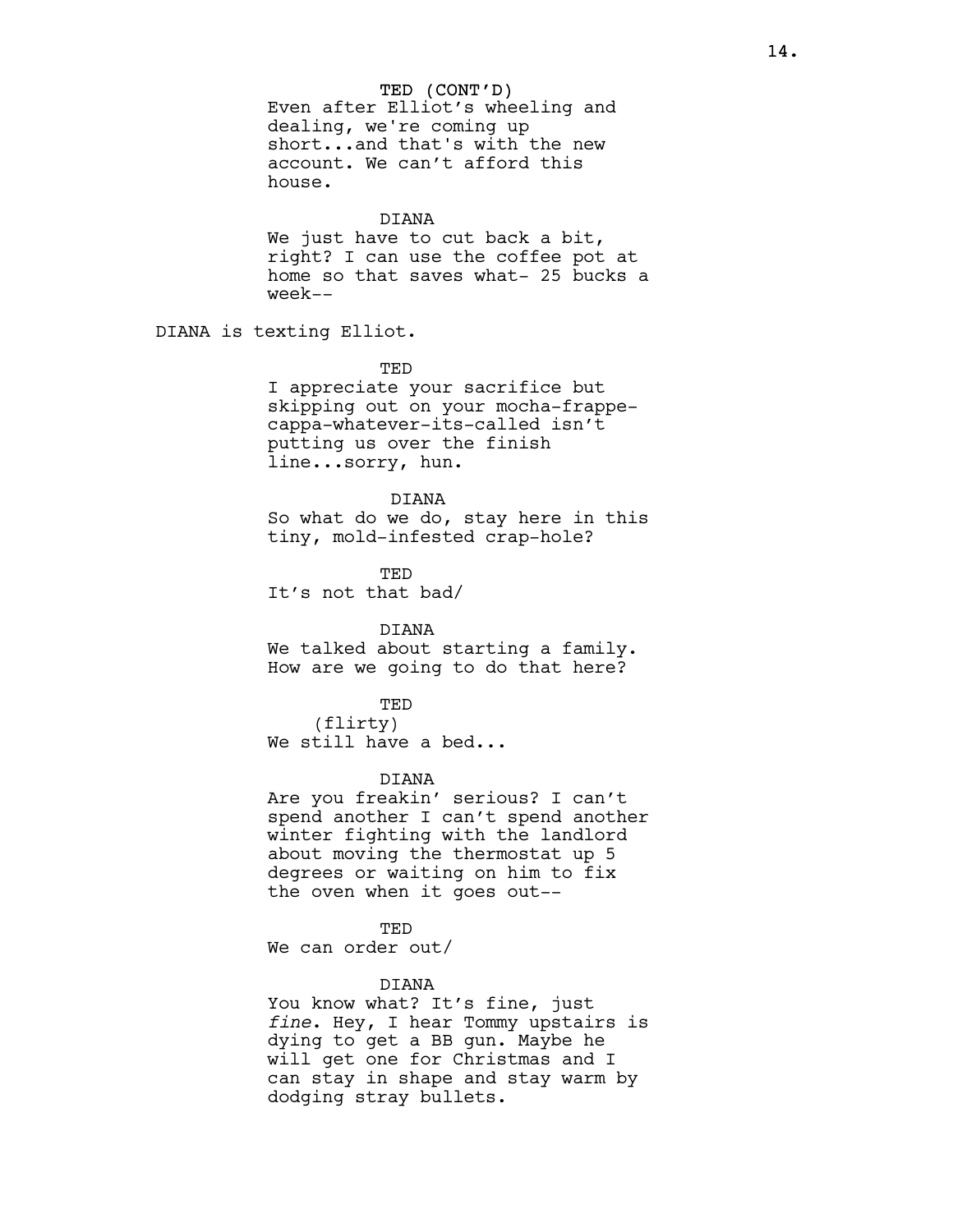**TED** 

(Jovial) See you found a bright spot!

DIANA

You're not funny, Ted! I want this house-Come on Teddy, it's not like the tenant is gonna be there forever...with the change in price, we could use the help with mortgage payments--

TED

(mumbling to self in frustration) Who says they have good news and bad news but doesn't let you pick which you hear first? Seriously, who does that? I'll decide what "good" is thank you very much.

DIANA

Did you hear a word I said--

**TED** 

Sorry Diana, I'M thinking about our future.

DIANA

Yah-well I sent Elliot a message too.

### TED

You did?

DIANA Yup, I asked how much the tenant is paying in rent... I just sent it to your phone.

TED picks up his phone and looks.

TED Whoa-Really?

# DIANA

Really, really.

TED I didn't realize it was this much. This-for one person?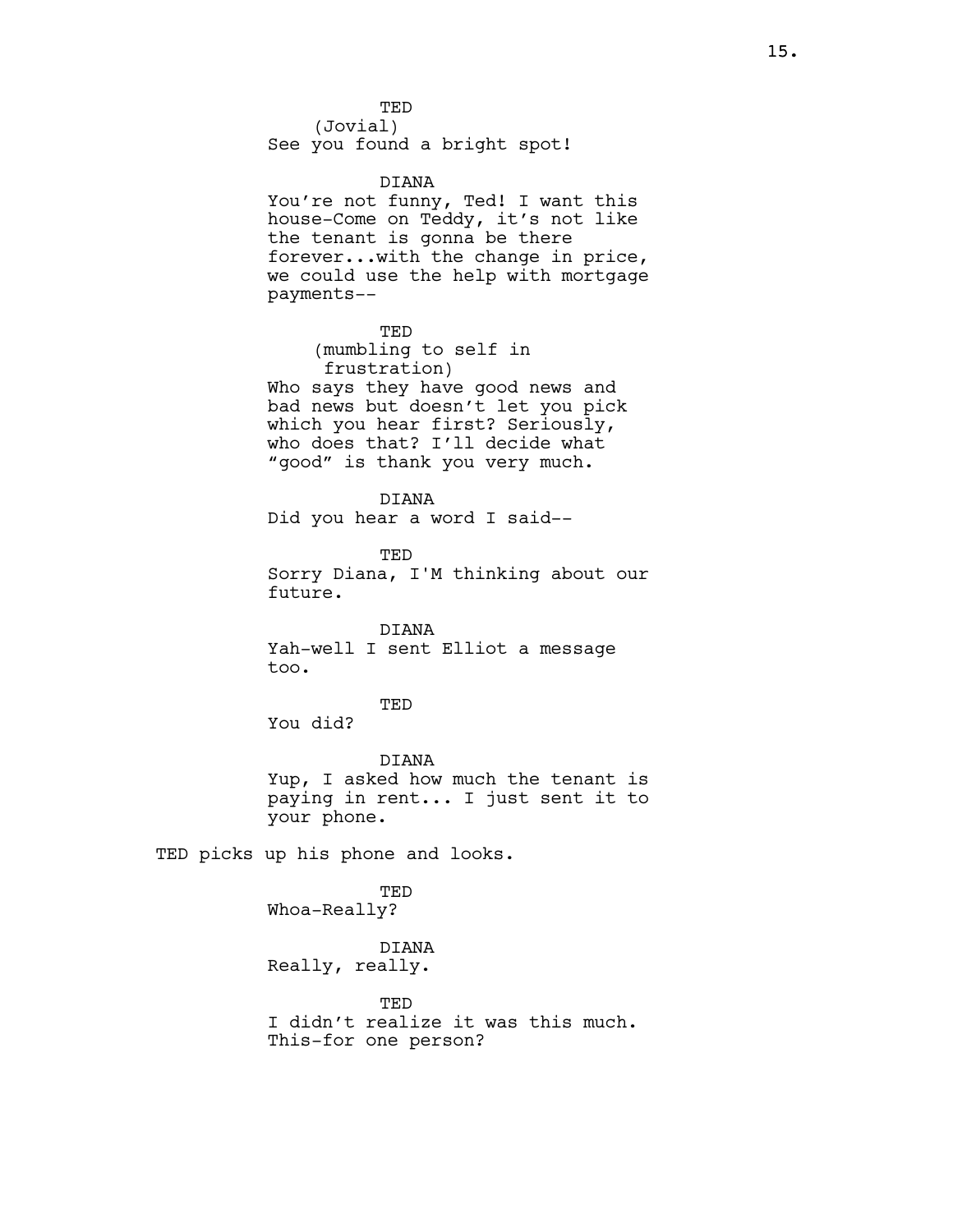#### DIANA

One lone person. Separate entrances. We'll never even see him. What do you think, Teddy?

TED You'll feel safe when I am away?

#### DIANA

Yes, we can put in a full security system for peace of mind so you can see everything is fine when you're away on business.

TED

Alright--

### DIANA

So, yes?

### TED

Yes, I'll call Elliot and let him know.

DIANA

I can't believe it, our own house. Well, ours and the stranger occupying our basement apartment.

TED

Funny--

DIANA Ohh, we can make the walk-in closet a nursery Teddy...Awww--

TED Whoa, I said yes to the house, let's not push it. I'll call you after I talk to Elliot. Bye hun.

TED awkwardly stares for a few seconds and pushes buttons…

DIANA Did you just try to hang up?

TED

Yes, I thought I did.

DIANA

Obviously, you didn't. Teddy, you have to hit 'leave meeting'. Do you see the red button?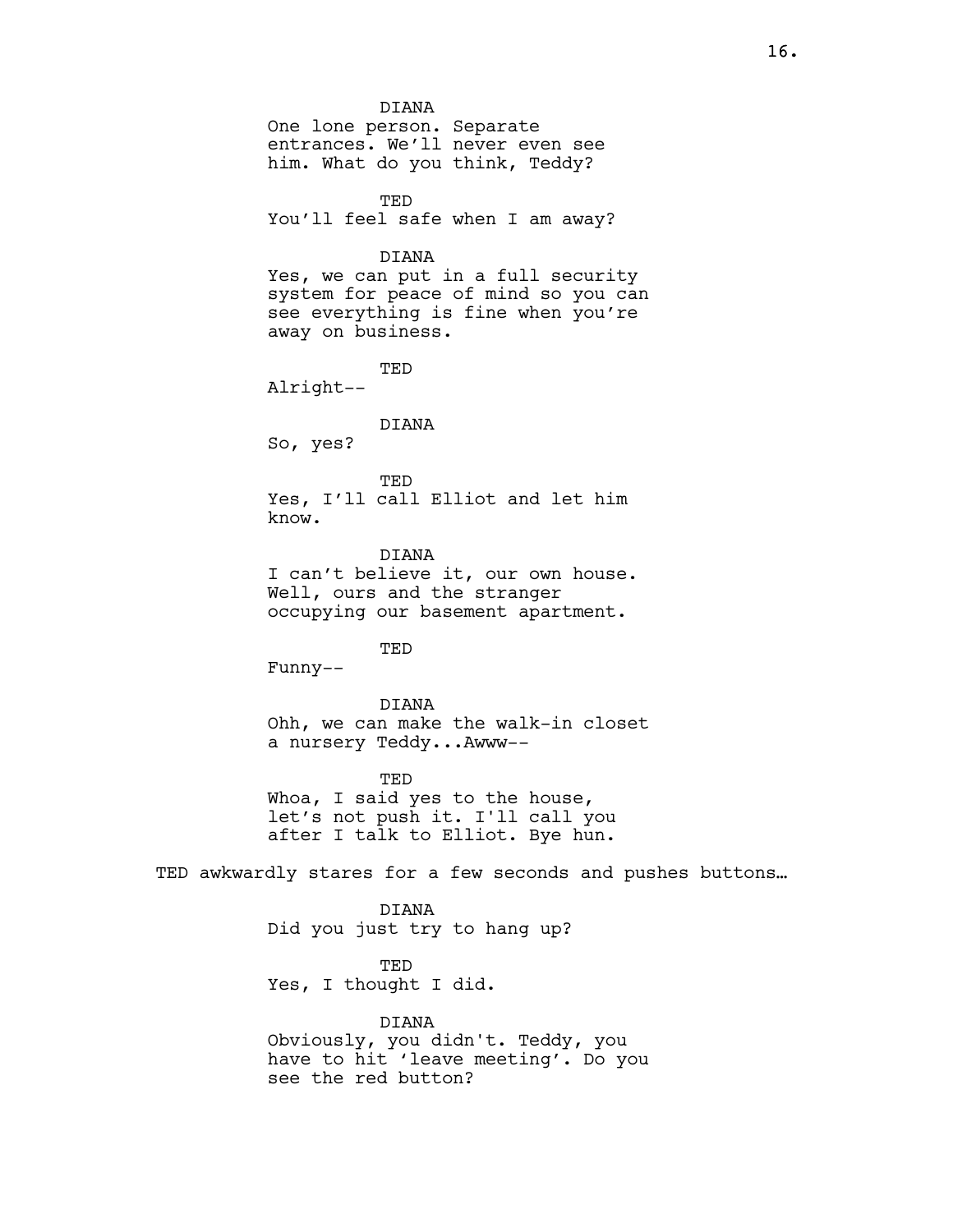TED's face up close in the camera as he struggles. TED has put himself on mute by accident so we don't hear these next lines but we read his lips.

> TED CONT What the hell is wrong with this thing, I pushed it!!! (improvised frustration)

DIANA TED! You're on mute. Unmute- unmute Teddy!

TED They can take this technology and...

Just then the sound comes back on full blast with TED right up in the camera.

> TED CONT AND SHOVE IT WHERE THE SUN DON'T SHINE!!!

DIANA (pause) Ok. Then.

TED Not you- I uhhh...I'll just close this window. Bye sweetie.

TED is gone but the video is still online.

DIANA Bye...let's hope he sells insurance better than he works a computer or we're both screwed.

Blackout. Scene III At Rise: It's two months later. Harlings have closed on Cherry Lane. They are still in the process of moving in. There is a box in sight and Diana is video calling Ted from the bed.

> DIANA (CONT'D) Hi sweetheart I miss you. I hate that you had to go back before we could settle in. How are things in out there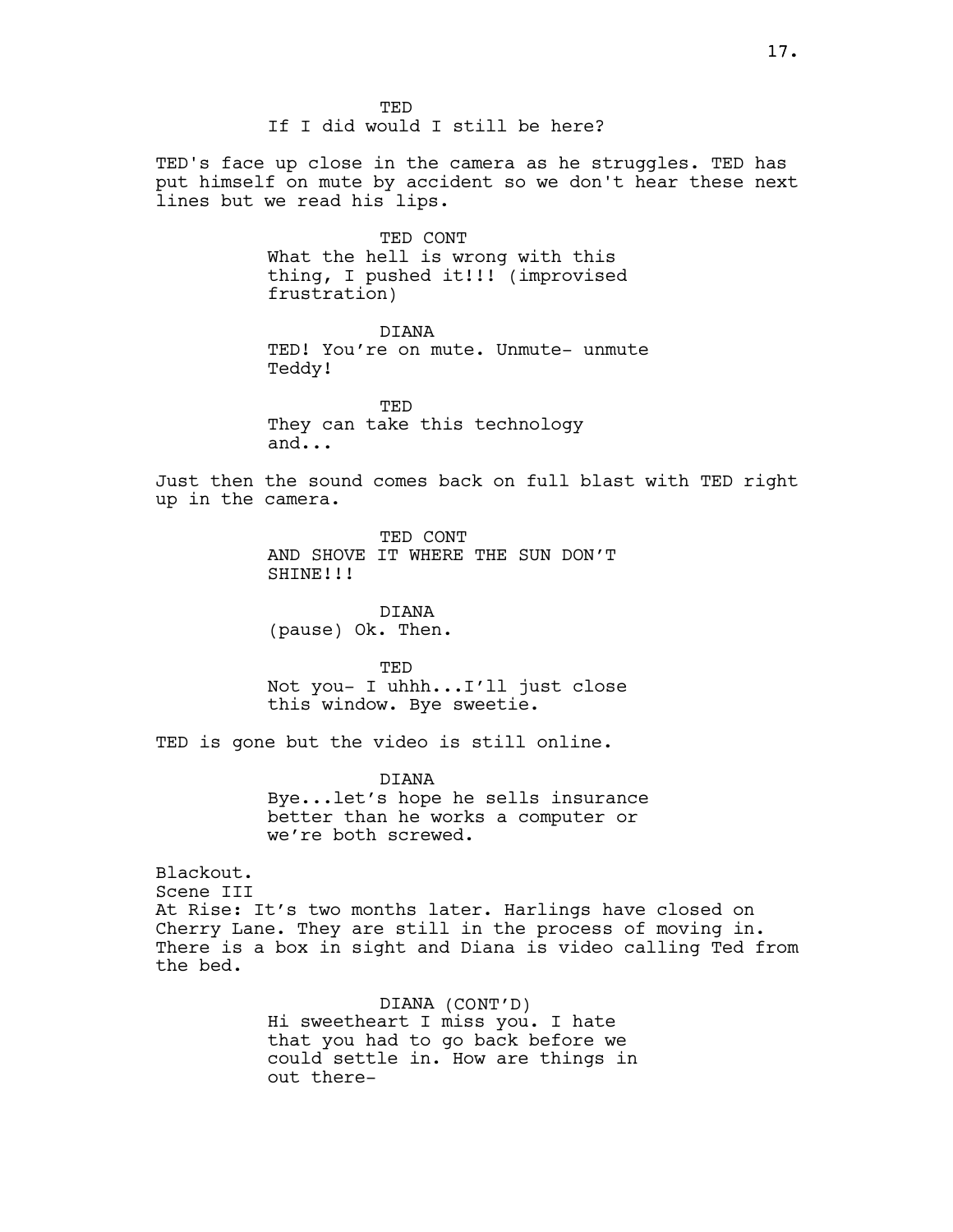TED

Good, I miss you too-What do you have on the agenda for today?

### DIANA

Started unpacking more of the small boxes. Still can't find Grandma Carrie's bracelets. I know I packed them because I specifically put them in the small jewelry box with her letters.

TED

I'm sure they will turn up, hun.

#### DIANA

I remember how she would always wear them. As a little girl, I used to pretend I was Wonder Woman blocking stray bullets.

TED They'll turn up/

DIANA

Ya know-I wore one on our wedding day...

**TED** 

You did?

### DIANA

Mmhmm-While I was getting ready. It made me feel like she was there.

#### **TED**

Well it'll turn up- it's somewhere-

#### DIANA

Yes, Ted- all things are somewhere. That's the problem, they aren't here. I found her letters and no bracelets!

#### **TED**

Hey, hey -Diana- look at me...hey, there you are. It's 'ok' we will find them.

#### DIANA

You're not here to help me look, or you would know I went through everything--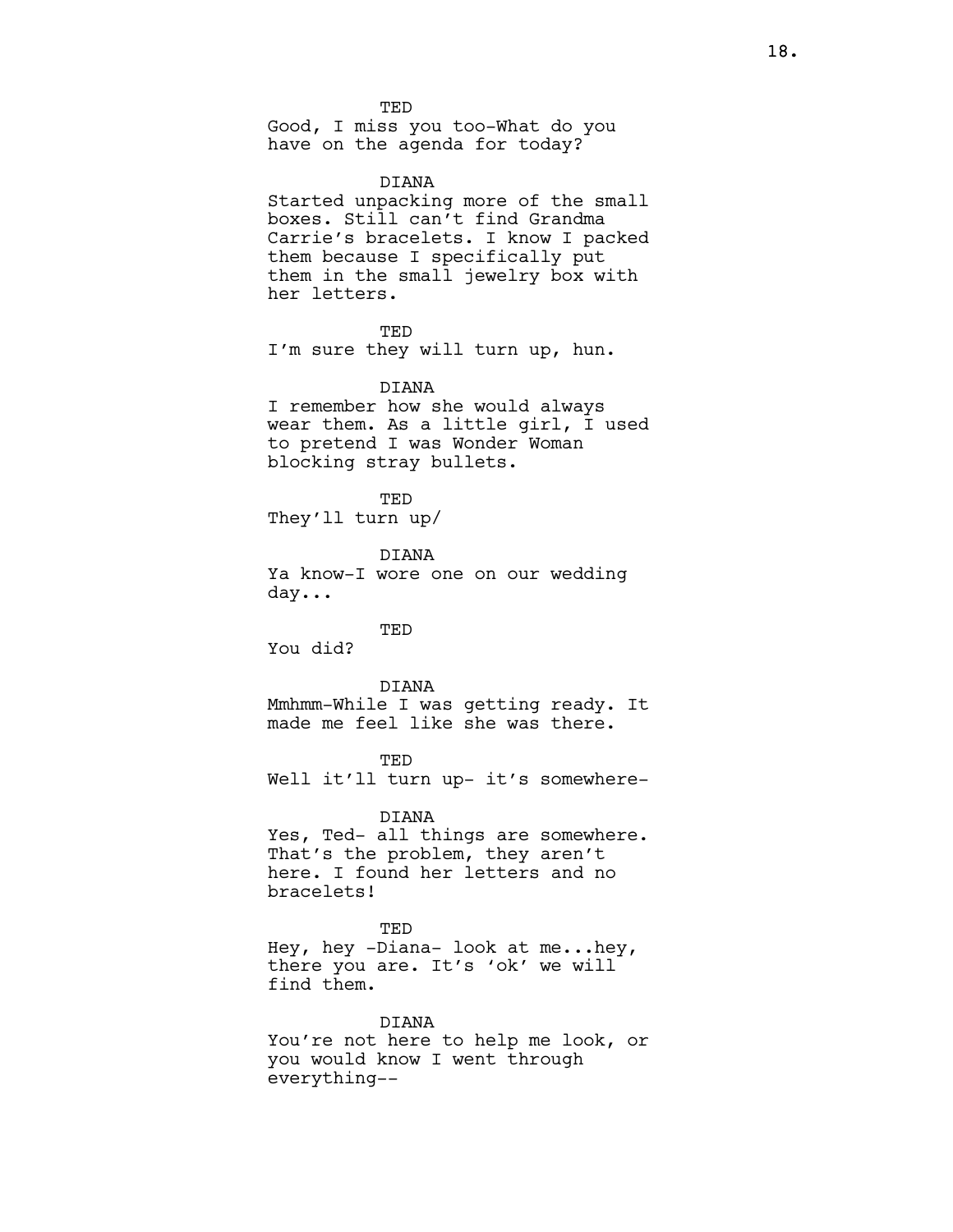**TED** I'll email the movers to see if any boxes were left behind.

#### DIANA

Ok. (settling herself)That's a good idea. I suppose I could take a break from looking. Oh while you're emailing the movers ask them if they saw that antique suitcase your Uncle gave you- I can't find that either!

**TED** 

There's got to be boxes we are missing.

### DIANA

Hope so- oh while you're on there take a look we got an email from Homesecure. The security system is officially up and running.

TED

Oh yeah, I saw the message pop up, I'll pull it up. Have you tried it yet?

TED is opening his email.

DIANA

No,not yet. They say we can log in from anywhere and get footage from any of the cameras in the house. There's audio too if you turn that feature on.

TED

So someone is just sitting around at HomeSecure just watching our house?

DIANA Pretty sure it stores the footage in the cloud. Do you want to see how it works?

(MORE) TED Sure.I think I've been getting better with this technology stuff.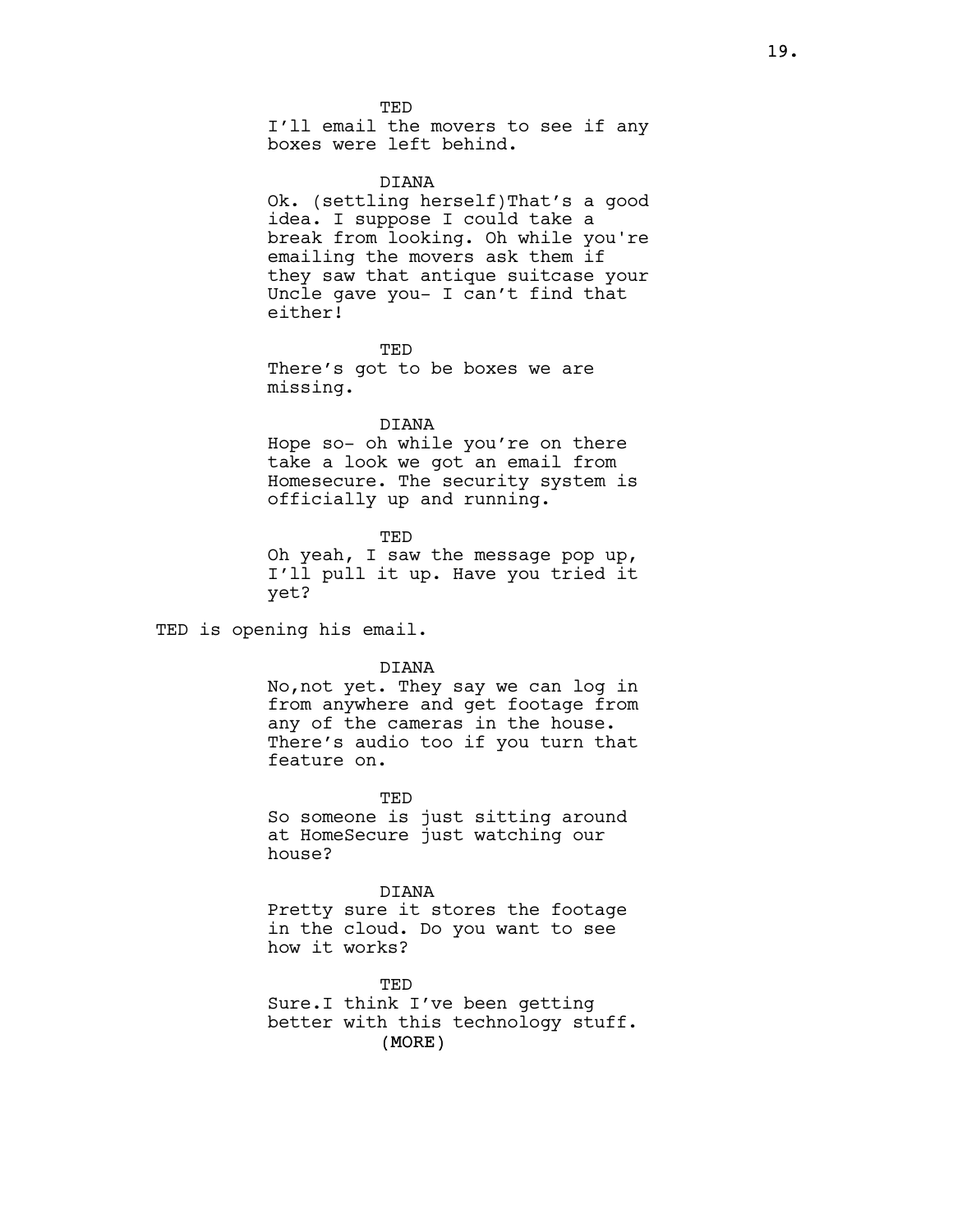#### TED (CONT'D)

Let's see, the email says all I have to do is just hit the SecureHome link here...ok… oh now it says I have to create a password. Hmmm…(Pauses, then pecks at the keyboard says...) T..E..D.

## DIANA

Don't just use your name.

#### TED

Let me finish R..U..L..Z.!!/1..2..3

### DIANA

What? What does that even spell? ru-l-z? Rulz?

#### TED

'Ted Rules' but with a Z at the end instead of an E. The rest is in case of, you know, hackers.

## DIANA You're a real Steve Jobbs these days...

#### TED

We haven't seen the basement since we moved in. We should check and just make sure it looks ok down there- right?

#### DIANA

Don't open it yet. Are we sure we want to do this? I mean, isn't it an invasion of Ronald's privacy?

#### TED

The guy has barely said two words to us in passing since we moved in. We really know nothing about him other than hearing him play his games at all hours - aren't you curious?

#### DIANA

Of course I am! Are you sure he won't notice?

#### **TED**

I'm sure - besides it's our house we should know what's going on.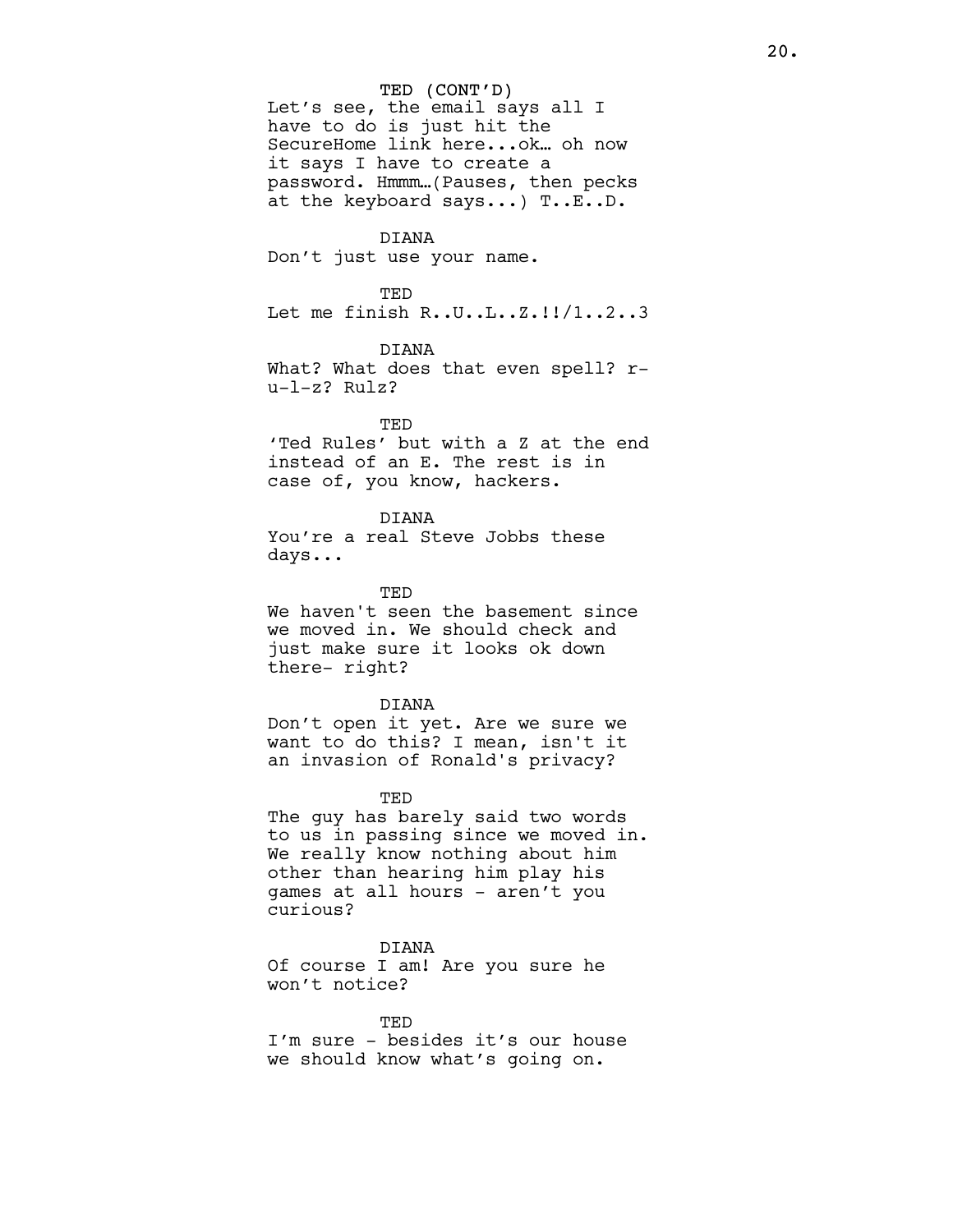DIANA True,and the security system is for everyone's protection really. Ohmaybe we could see if our missing stuff is down there.

TED

You think he took it don't you... (seeing how serious Diana is about this matter)...Hun-The gamer community really isn't noted for high fashion accessories and luggage. We're lucky he takes a break to use the bathroom. Rememberthe cameras are for peace of mind Diana, it's not a Dan Brown novel.

TED opens the video and we see into the basement apartment. We see a slovenly RONALD, he has let himself go, he is wearing gaming headphones, he is in a comfortable chair eating chips and wearing pajamas. He drops a chip on himself and eats it. He licks his fingers then wipes them off on his undershirt. Realizing there were some crumbs left, he licks his shirt. We see a Patriot's football poster hung like a college dormitory.

> DIANA I feel safer already.

TED The only thing not safe is our pantry.

DIANA Make sure the volume is off Ted.

TED

(yelling) HEY, PATRIOTS STINK! YEA... ANYONE CAN WIN WITH THE STRONGEST COACHING STAFF AND THE MOST TALENTED AND HANDSOME QUARTERBACK EVER TO GRACE THE FIELD. (Watches for Ronald's reaction) Volume is off.

#### DIANA

Was that supposed to be an insult?

TED Yea,well, what do you want, it's Tom Freaking Brady?!

RONALD winces in pain.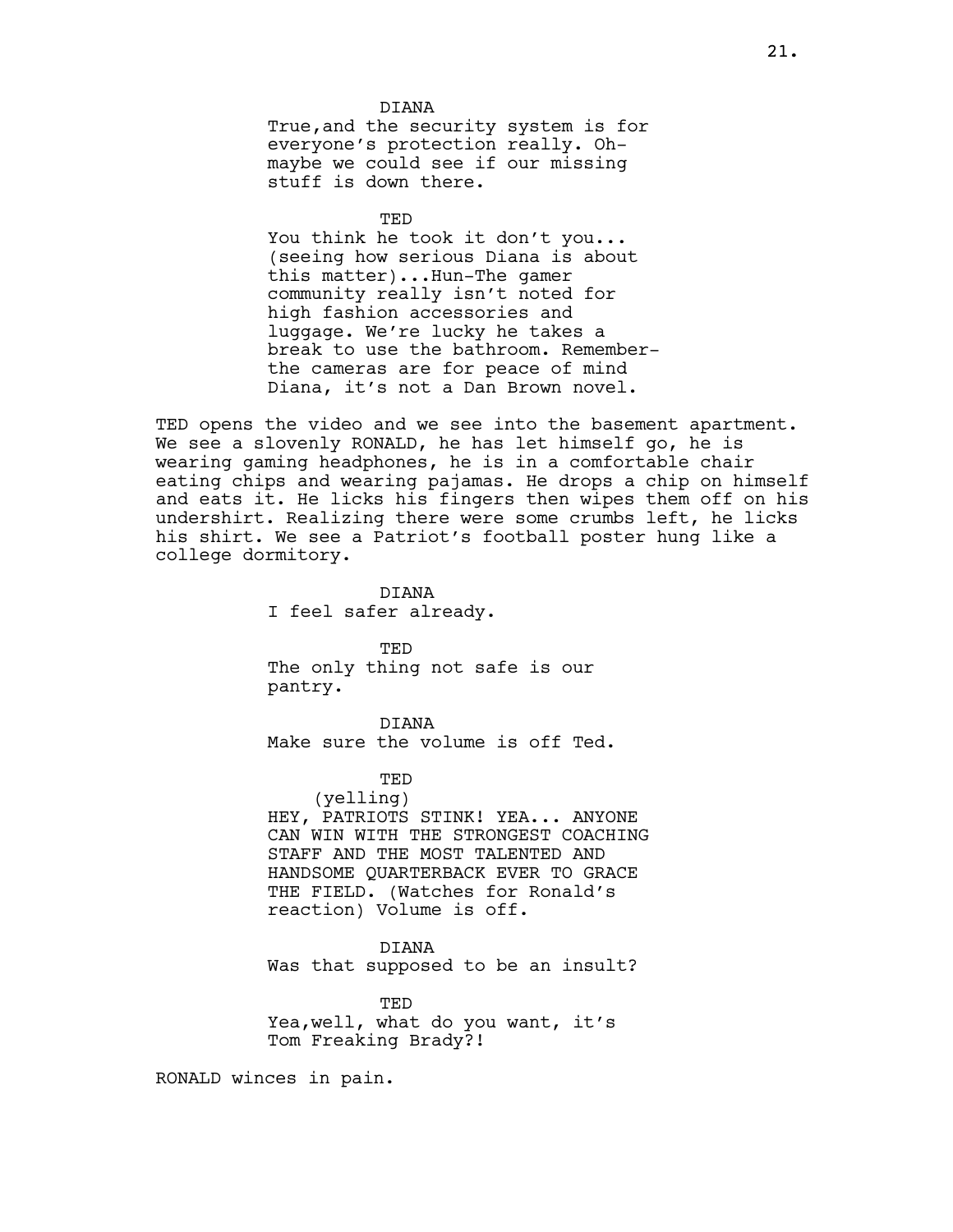DIANA Oh no- quiet... RONALD looks pleased as we hear an audible gas release. DIANA (CONT'D) Never mind. It's like staring at a pile-up on the side of the road. It's terrible but I can't look away. TED Good thing we don't have smell-avision. DIANA Yeah, silver-linings. TED Did we find out anything more about this guy? DIANA Not really-Ronald Deitch paid his lease in full though. The previous owner sent the check with their attorney to closing. RONALD is scratching himself. DIANA (CONT'D) He's a real enigma. TED Is that someone that dresses up and goes to conventions? DIANA I think you're thinking of someone that's into anime Ted. Our guy isn't really into dressing up. We're lucky he's wearing pants. RONALD at this point realizes his pants are uncomfortable and is now disrobing to cartoon boxers. Ronald does some light stretching and a little cardio over the next few lines. DIANA (CONT'D) Spoke too soon.

> TED I've had enough of this, how do I turn this off?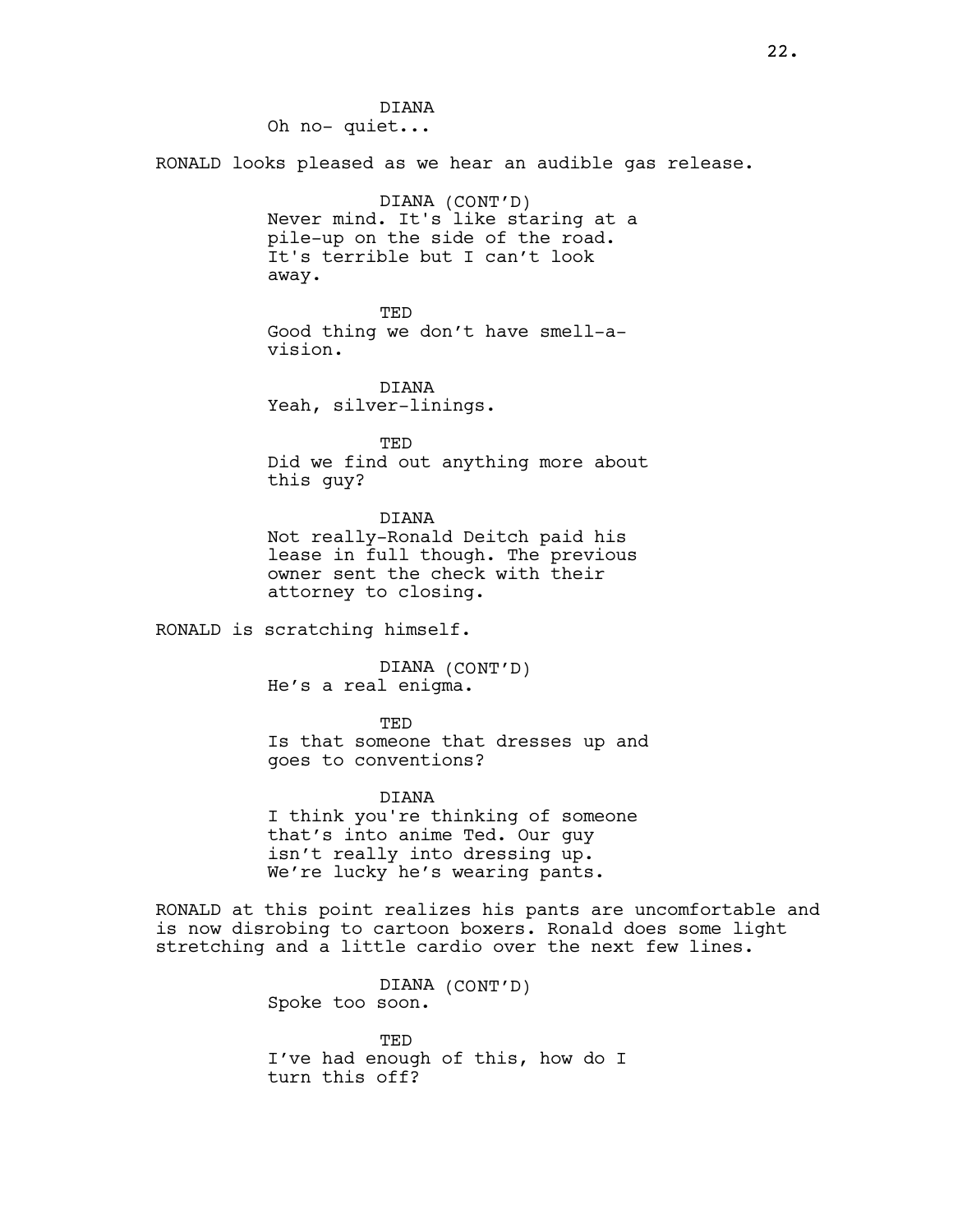DIANA Where did you tell them to put the camera?

TED You know that singing bass fish that your Uncle Larry gave me for Christmas? Yeah it's right in the mouth.

## DIANA Oh nice, no one would think to look there.

TED Right.Oh- here's the log out button-Found it.

TED turns off security footage.

### TED CONT

See I told you I'm getting better. Well,I gotta get going. We have a meeting with the loss prevention specialist to get some final numbers for the proposal.

DIANA I hate being here alone.

TED

You aren't alone, you have Ralph the enigma for your viewing pleasure.

### DIANA

His name is Ronald. I hate that you have to go back and forth. I get so bored and lonely here I swear my mind is playing tricks on me! Last night I thought I heard a woman's voice.

**TED** You think Chester CheesePuff down there is entertaining?

DIANA

I realize especially in light of this footage, it's highly unlikely.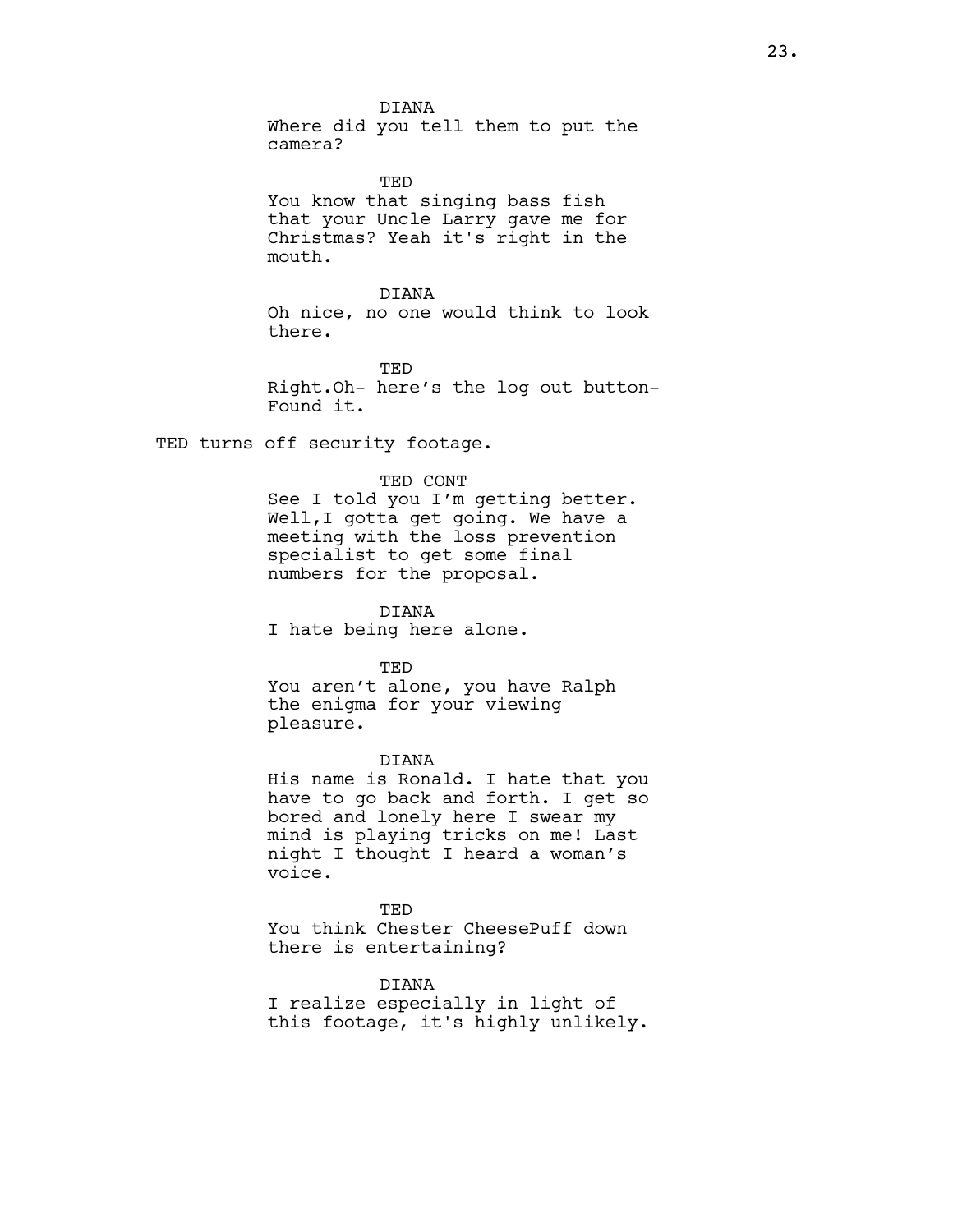**TED** It was probably the TV or his video game.Don't those gamers chat with each other or something?

#### DIANA

I don't know I was on the phone with my mom when it happened. I couldn't really hear what they were saying but it sounded heated. Mom said I should go check it out. See if he had anyone over, "Diana, it's your house you have the right to check to see if the doors are locked." I guess I have the cameras now I could check things out if I needed to.

**TED** It's like watching reality TV but entertaining.

DIANA Do you think he took our things?

TED Diana- come on.

#### DIANA

I know, I know. I could just ask him.

TED They'll turn up.

#### DIANA

You just don't want me to upset the paycheck in the basement.

#### TED

Are you serious? Do you think that's why I wouldn't want you confronting a complete stranger alone in the house? Besides his check cleared by now. Cleared and spent.

### DIANA

Ok.Ok. I won't say anything. But I'll be watching and if one more thing goes missing I can't promise you I won't--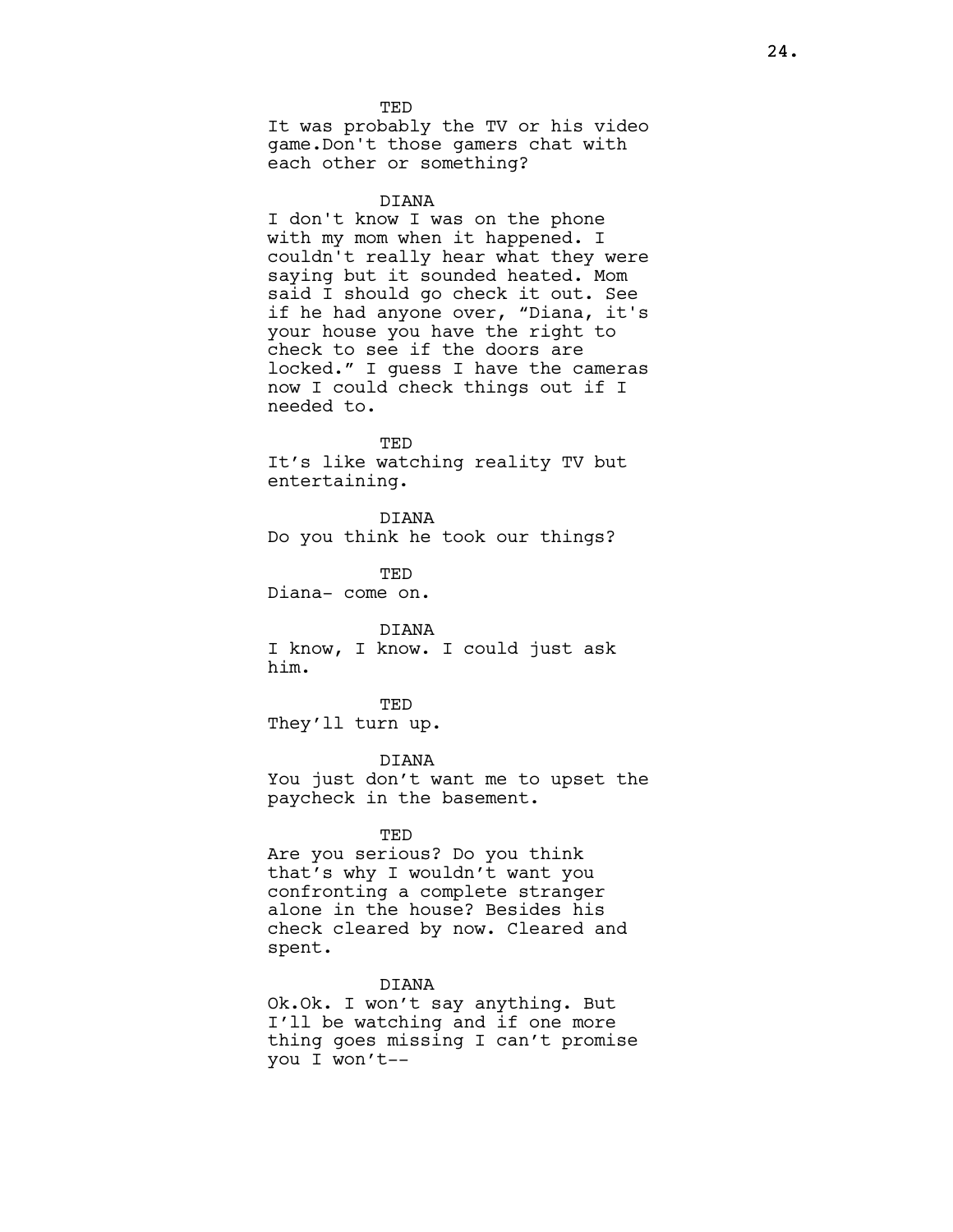**TED** 

Accuse a complete stranger of stealing things without any proof or evidence? Let's give it a little time and see what the movers say. ok?

## DIANA

Fine. I'll invoke Holy Tony, in the meantime.

**TED** 

Ah yes, Saint Anthony- aka The Polish person's lost and found. I'm sure he's just sitting up there in Heaven waiting for someone to lose their keys or phone to dust off his wings and fly into action.

#### DIANA

He's a Saint, he has a halo-no wings. Remember when I couldn't find my passport before our honeymoon-

TED

Yeah-

DIANA

Holy Tony!

TED

(mocking, prayer hands) The Lord works in mysterious ways.

Just then connection cuts off- we lose video of TED.

## DIANA

Ted?Teddy.(pushes some buttons to no avail) Lost him. Must be a bad connection. (quietly/sing-song) Holy Tony look around, something is lost and can't be found. (Pause)

DIANA looks off towards the door, nothing. Then there is some creaking outside the door.

> DIANA CONT What was that? (listens intently) Someone on the stairs? Hello? Hello? Anyone there...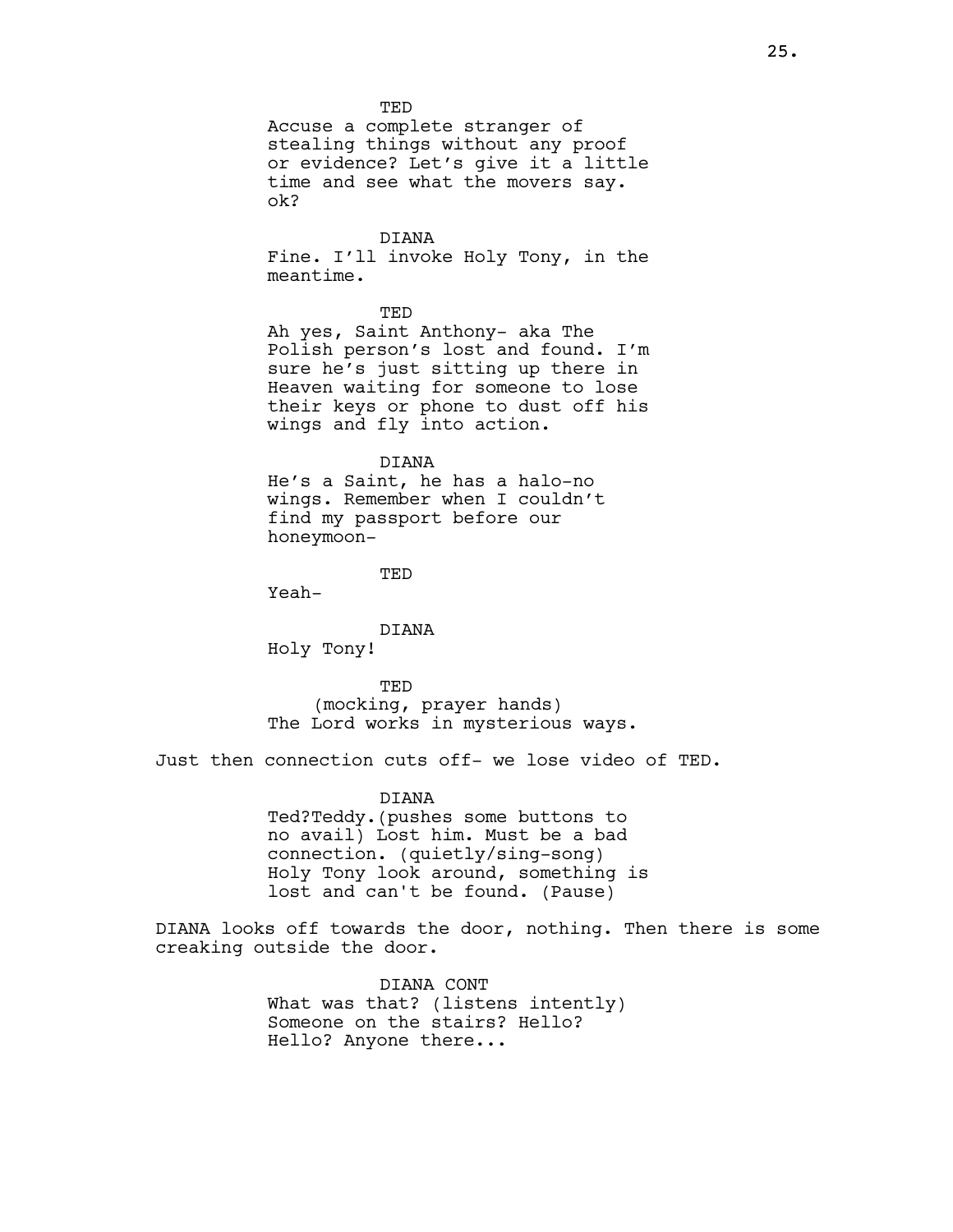26.

DIANA leaves the screen. We hear her open the door to the bedroom and say hello? No answer. She returns to the bed and sits down in disbelief. She is holding the bracelet.

> DIANA CONT (CONT'D) Holy. Fricking. Tony.

Blackout.

Scene IV At Rise: DIANA has been trying to reach Ted for hours. She has barricaded herself into the bedroom. We join them in the middle of their video call.

> TED Scissors and packing tape? What are you gonna do wrap him a Christmas present?

DIANA is eating pizza.

DIANA It's all I had ok Ted.I've been locked up in here for hours moving supplies are all I had--

TED Is that a pizza?

DIANA

I'm stress eating Ted, ok. I'm stuck up here with a psychopathicrobber-thief!

TED I'm pretty sure it's one or the other--

DIANA Oh- ARE YOU Ted?--

TED Hey,don't get mad at me. I was against this from the start remember?

DIANA I KNEW YOU WOULD SAY THAT--so what I deserve to be murdered for wanting double vanities!--

TED I'll be there as soon as I can.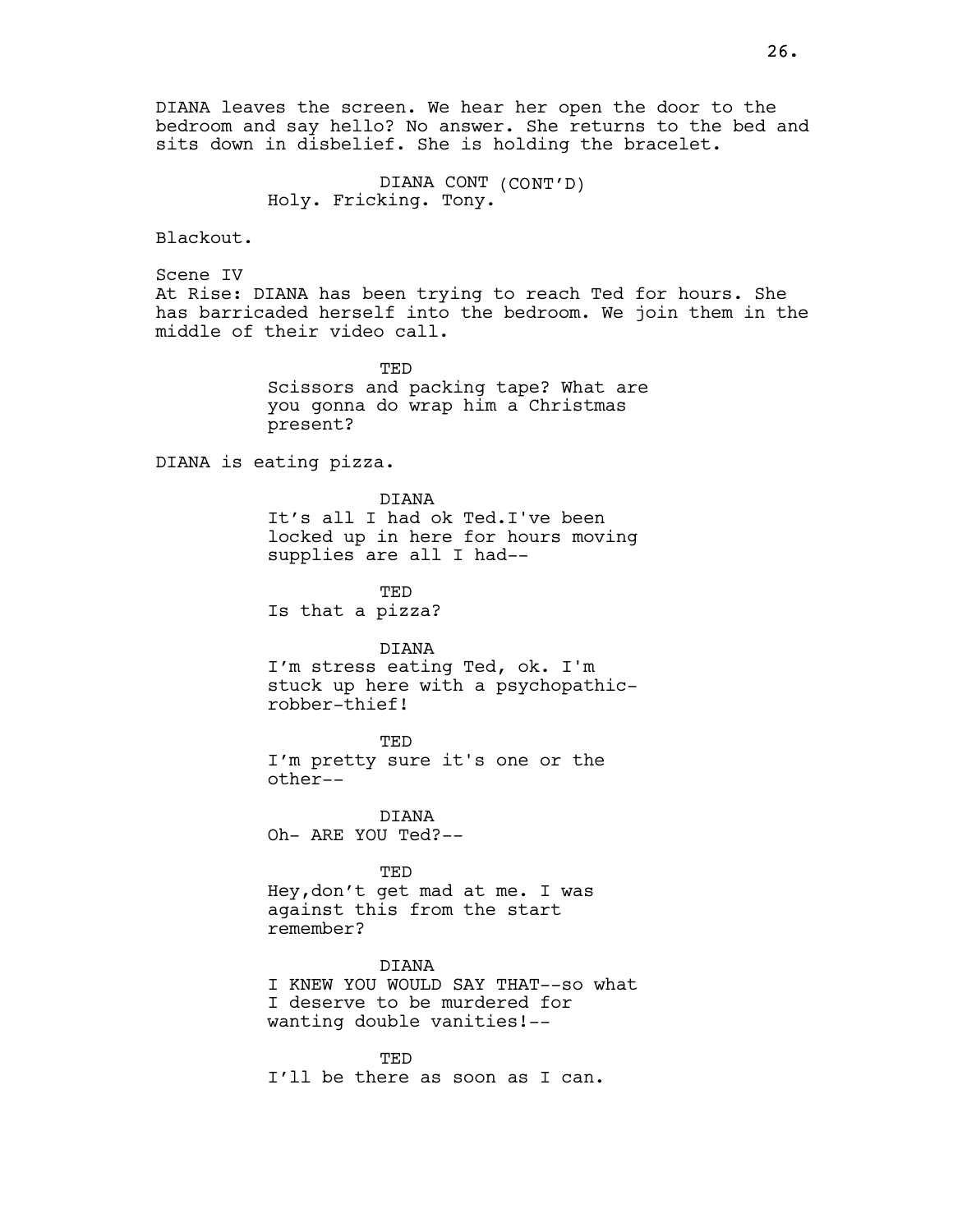#### DIANA

Can you get on the next flight, or not? I can't stay up here forever--

TED

--soon.

DIANA So like on the red eye or--

#### TED

--Soon Diana. We don't even know what happened. Before I rush outta here and leave Cliff, we should consider it's likely nothing to worry about. You said you were looking in boxes all day...It could've fell out of a box and you just didn't see it.

#### DIANA

I told you I heard a noise right outside the bedroom door and then I found it just laying there. It was right after we were talking about it. I would've seen it there earlier. What are the chances?

#### **TED**

The chances of you finding a bracelet that you knew you packed? I'd say it's not breaking news-is it possible you are overreact-- (ing, because you're alone)--

### DIANA

--do not even finish that sentence Ted. You don't hear what I do. Strange voices in the middle of the night. They sound like they're arguing sometimes, yet I never see anyone coming or going.

#### TED

It's probably the TV. He doesn't seem like the type to be entertaining at all hours. You said you popped on to check and he was just sitting there...shoveling food into himself like Jabba the Hutt. Not a care in the--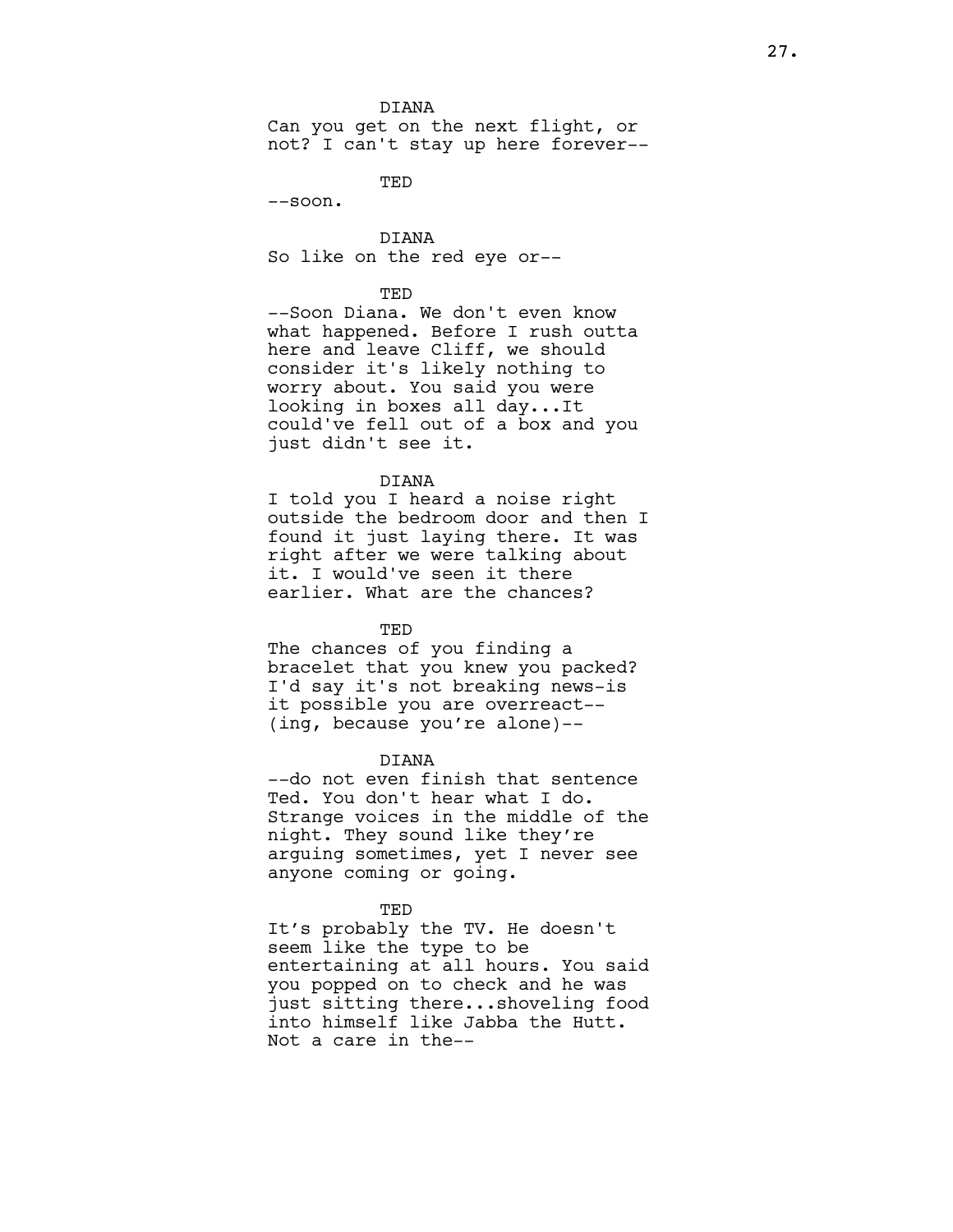DIANA (blurting it out) There was blood.

**TED** What? Blood, where?

## DIANA

I didn't want to say it because I knew you'd think I was making it up./ and tell me that I was (sign for crazy)...But there was blood--

## TED

(concerned) Where?--Where did you see blood Diana?!

DIANA On the stairs. It was smeared in like it was on his shoes.

TED No wonder why you're hold up in the bedroom your imagination is going wild! Did you try to wipe it up? Did it come up?

DIANA You're worried about carpet stains now--

TED --think about it. With the way this guy lives he probably tracked something up there. I can see why you would be scared but it's likely some ketchup or...

DIANA It's blood. I know what blood looks like Ted.

**TED** You have to be reasonable Diana. It's more likely to be something explainable...

## DIANA

Ted...

DIANA stares off screen. There is a long pause.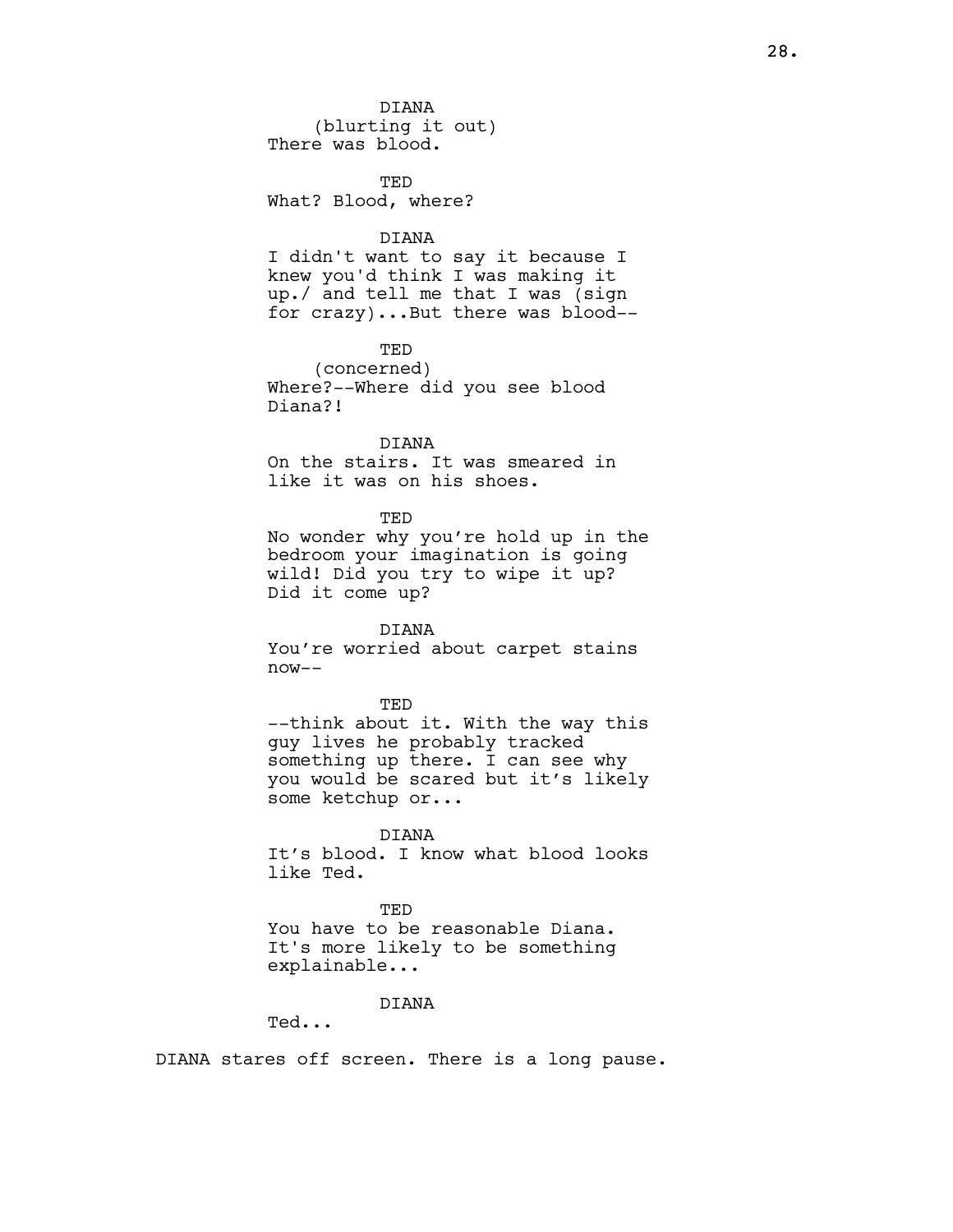**TED** What. What! Diana- you're freaking me out. Do you hear something?

DIANA What if he knows we were watching him...what if he heard you Ted? He had to have heard you. All the things YOU said--

TED I seem to recall you were there too/

DIANA (whispering) He heard us Ted--

**TED** Even if he did so, what's the big deal?

DIANA He's sending a message...(holds up bracelet) A calling card- to say 'I hear you, I...I..--

TED (mocking scary tone) Know what you did last summer-

DIANA Oh-It's time for jokes over there in Pacific Standard Time while I'm over here locked away with--

DIANA is reaching for another slice of pizza.

TED What looks like a deep dish with extra olives--

DIANA Stress eating Ted. I wish you would take this seriously--

DIANA reaches for a drink.

**TED** Did you also get a shake?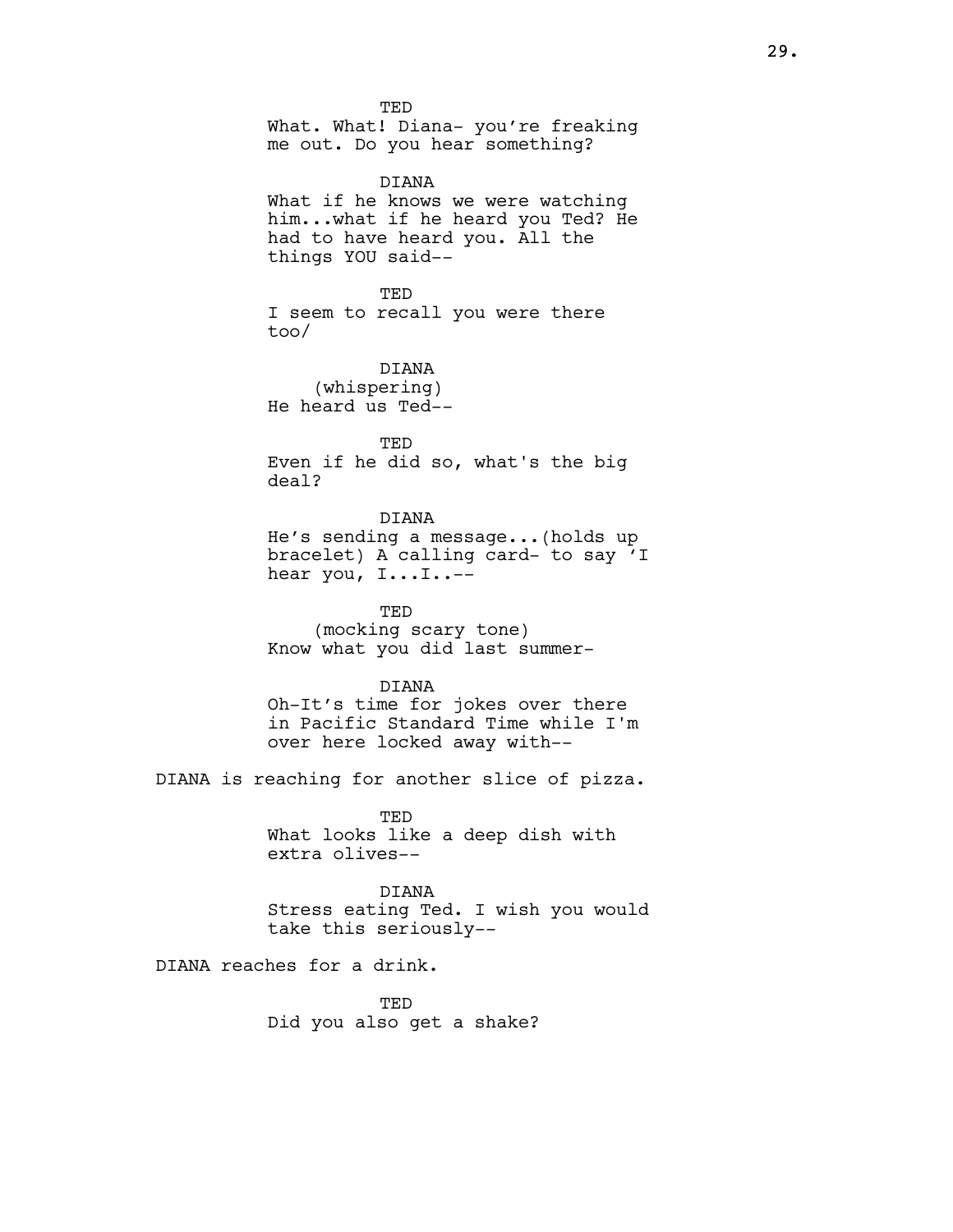DIANA My last meal. I snuck down when the delivery guy showed up and ran right back up here.

DIANA uses one of TED's tie as a napkin.

TED Did you see him? Did he look--

DIANA --like someone looking for revenge? No, I didn't see him but, SEE you think he's (sign for crazy) too.

**TED** I think there could be other explanations for the bracelet.

DIANA

What?

TED Well...there's... Holy Tony!

DIANA I'm hanging up!

TED

No. Don't hang up...let's talk this through. Let's log on and check on him. Hold on… let's see...

TED is logging in to HomeSecure.

TED CONT Hello Ralph. Where are you?

There is an view of the basement with no Ronald.

# DIANA

It's Ronald!

## TED

Where?

DIANA His name is Ronald-

**TED** Whatever his name is he's gotta be down there somewhere.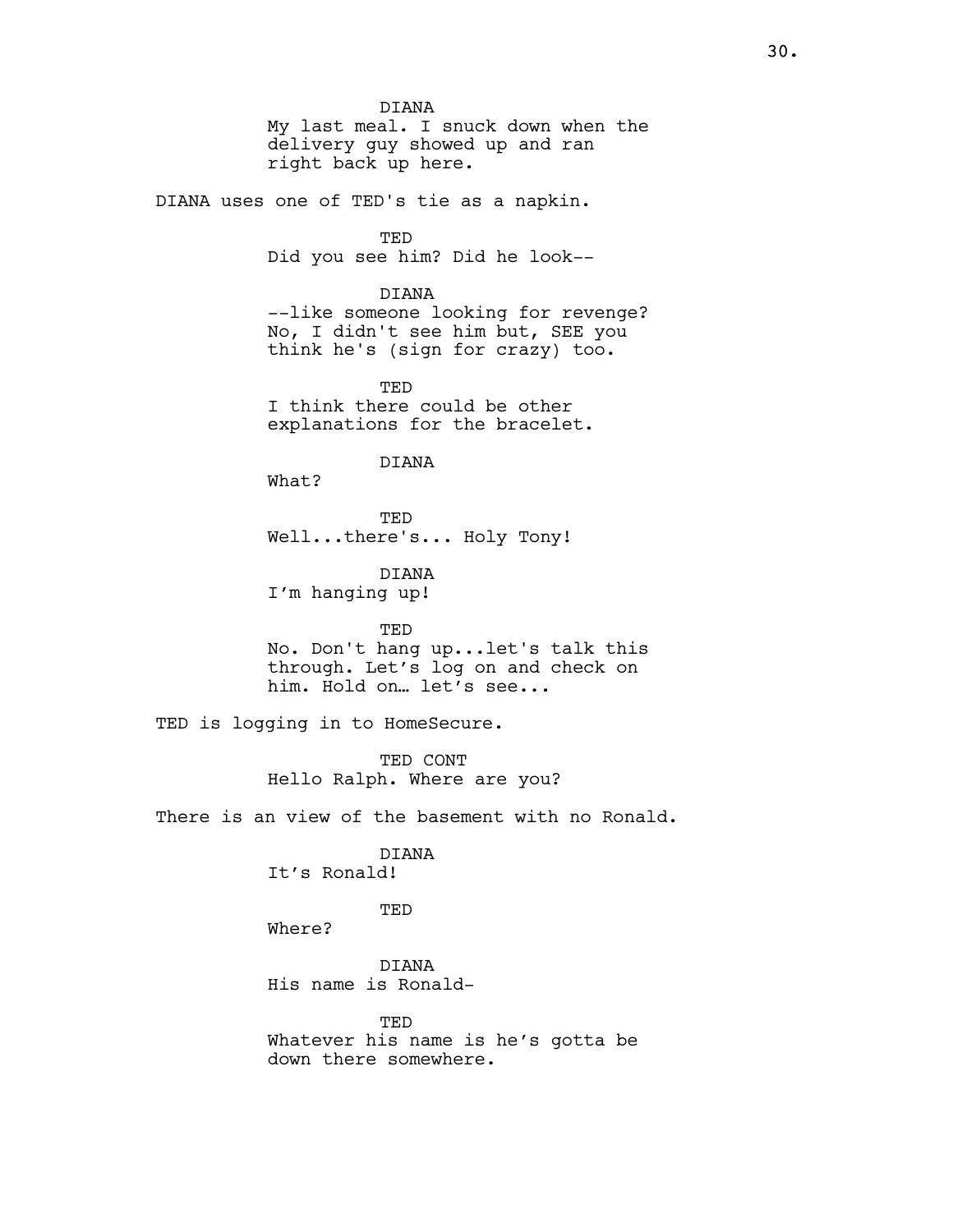There is a long pause. Empty screen on basement. DIANA and TED are staring at the screen when out of nowhere RONALD jumps into frame dressed in a dark bathrobe and startles them.

## RONALD

(imitating Dracula) Flesh of my flesh. Blood of my blood. Death of my death. This life is no longer than the space between two heartbeats. Come into the night, the darkness. Come to me my love.

RONALD runs off from camera view.

DIANA What the shits was that!

TED Was that my bathrobe?

TED logs them out of homesecure.

DIANA

That's not normal behavior.

TED Ok. He's quirky.

DIANA

Quirky? Didn't you hear him 'blood' 'death!'

TED

Yeah Yeah but he sounded like Count Chocula.

DIANA It's not funny Ted I'm going to my Mom's I don't want to be here alone.

TED No, come on don't.

DIANA Call me when you decide you're coming home. I'm going to pack a bag. I gotta go Ted.

TED Fine, drive safe. I love you.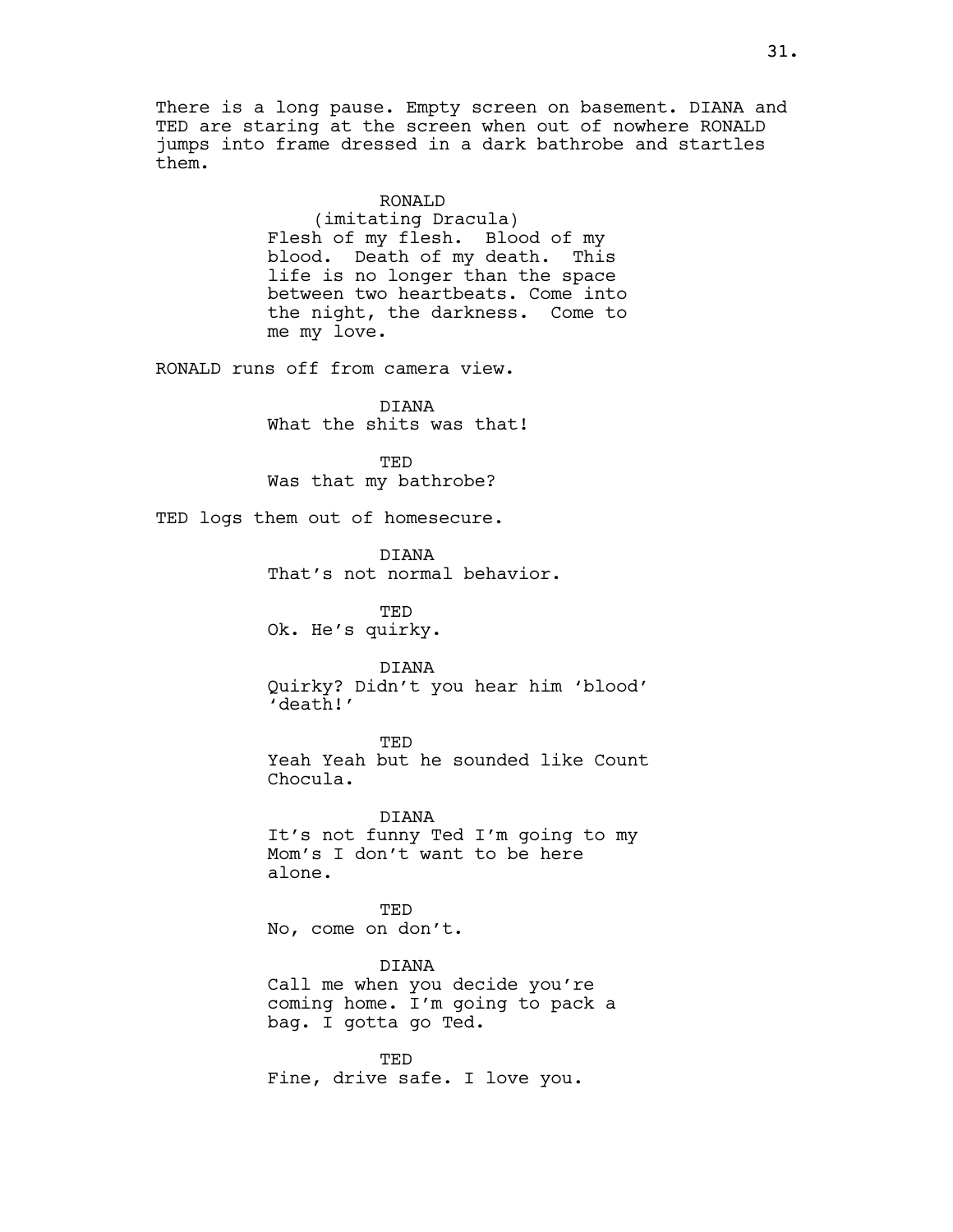DIANA I'll see you whenever you get here - I guess. Bye Ted.

DIANA logs off the call.

TED She doesn't have anything to worry about. She just hates being home alone. Might as well see what's going on down there.

TED logs back on to HomeSecure. The basement is visible. We see chip bags, a roll of toilet paper, and an empty chair.

> TED (CONT'D) Ok...I don't even see him.

Long pause. RONALD comes into the camera view holding his behind, grabs the toilet paper and hurries out of shot.

> TED (CONT'D) See,the only thing he is murdering is the toilet.(Laughs to himself) That's a good one. This is the guy she's so afraid of...

Audible bathroom noises followed by a flush of a toilet. RONALD reappears.

> TED (CONT'D) Well,look who it is...looks like it's just me and you Ronald. Just you and/

### RONALD

Hello?

RONALD is disturbed and is looking around.

RONALD CONT Is someone there?

TED Damn! Mute! Mute... Oh no. How do you mute this thing?

RONALD

Is someone there?

RONALD inspects the room a bit then is out of sight. RONALD re-enters he must think there is an intruder, he has a hammer and is stalking around in and out of frame. Turning quickly as if to catch someone behind him.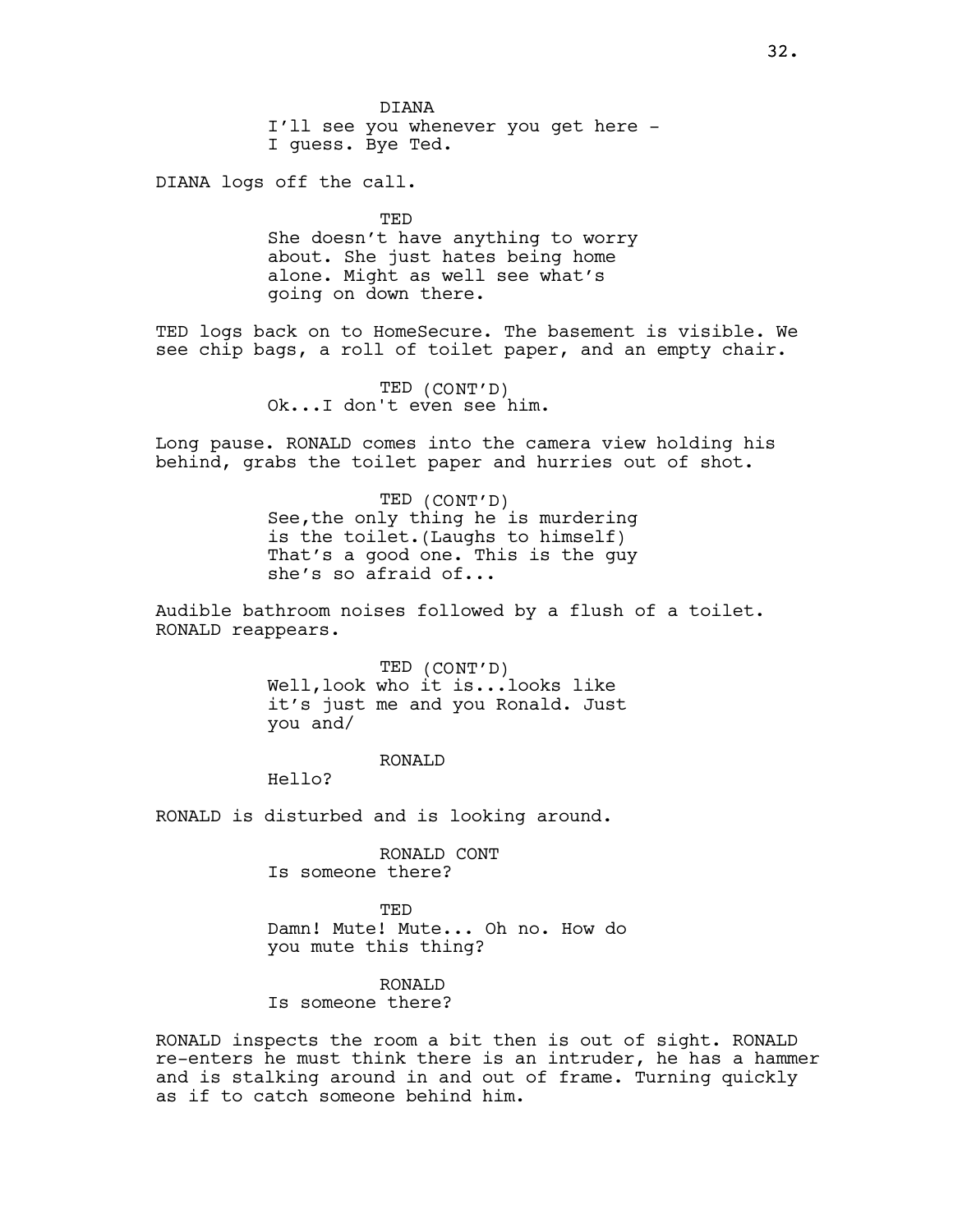RONALD (CONT'D) Hello? Come out, come out wherever you are...Don't let this physique fool you I do not know krav maga or karate but I do know hammer time. (he listens and hears movement upstairs) What's that? (He starts slinking away.)

TED hits mute. RONALD is practicing his moves with the hammer as Ted is texting Diana.

> TED Found it. Mute. Wait- Diana is still in the house. This isn't good.

TED starts dialing Diana's cellphone.

#### TED CONT

Pick up,pick up! (anxious) Terrible timing for her to not be talking to me! Ugh straight to voicemail.(puts down phone) Do I leave a message? (practicing as he redials) What do I say? "Hey honey, you know how you were afraid of that creepy guy in the basement-yeah uh... he definitely now knows we've been watching him sooo.." No answer. Ok, I'll text...(texting) call me it's important. Important? ugh (texting) Call me urgently! Too much. (texting) Call me it's something. Ok no. Calm down Teddy-boy. Now you're the one overreacting.

TED looks at the screen.

TED CONT (CONT'D) Hey, where'd he go? It's fine. He's probably just back in the bathroom.

TED is watching the screen intently. He sees something on the floor that looks odd.

> TED CONT (CONT'D) Hey, Hey what's that...a full garbage bag just laying there. Geez this guy is a mess. We're lucky we don't have mice. (pauses) Oh, I think I heard a door slam must be Diana leaving. Phew ok. Well…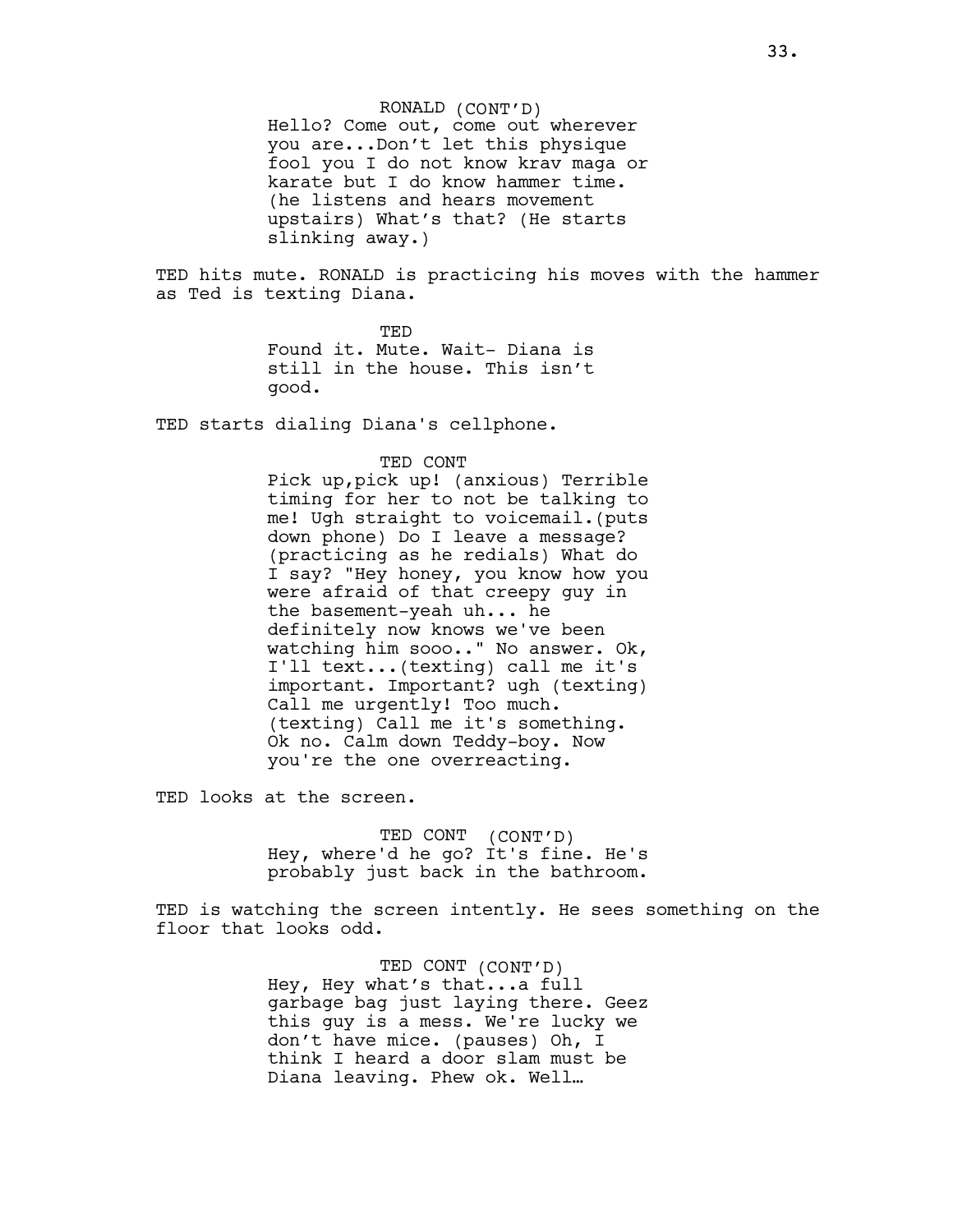TED looks closer/zooms in.

TED CONT (CONT'D) Wait,that's not food that's hair. Long women's hair hanging out of that trash bag. Ok. That's strange...Diana mentioned voices arguing.. No one coming or going...

We are zoomed in on the basement all is quiet then after a long beat Ronald jumps back into the shot with strange 'karate' moves. Ted jumps. Ronald bangs the hammer on his hand, then puts down the hammer right next to him. He sits down to resume his evening of gaming.

> TED CONT (CONT'D) What are you hiding Ronald? Could Diana be right about you? I can't take the chance. I can just hear it now- (reporter voice) Channel 5 news here with Ted Harling- Ted, did you know Ronald was a homicidal maniac sir? (in a voice of a fool) Uhhh well my wife did voice concerns about him. Did you rush home to protect her? Uhhh... No. I told her she was overreacting. I'm an idiot. Don't worry Diana I'll be on that red eye tonight. I never should have left you alone.

TED leaves. We see only HomeSecure footage of Ronald. Ronald pauses the game and picks up a mirror.

> RONALD (as himself) I'm fat and foolish to look at.

RONALD (CONT'D) (voicing a woman) Oh honey no you're not.

RONALD (CONT'D) (as himself) They laugh at me. I gotta overcome it.

RONALD (CONT'D) (voicing a woman) Darling,you are the most handsome man I know.

RONALD puts down the mirror, picks up the game remote and keeps playing.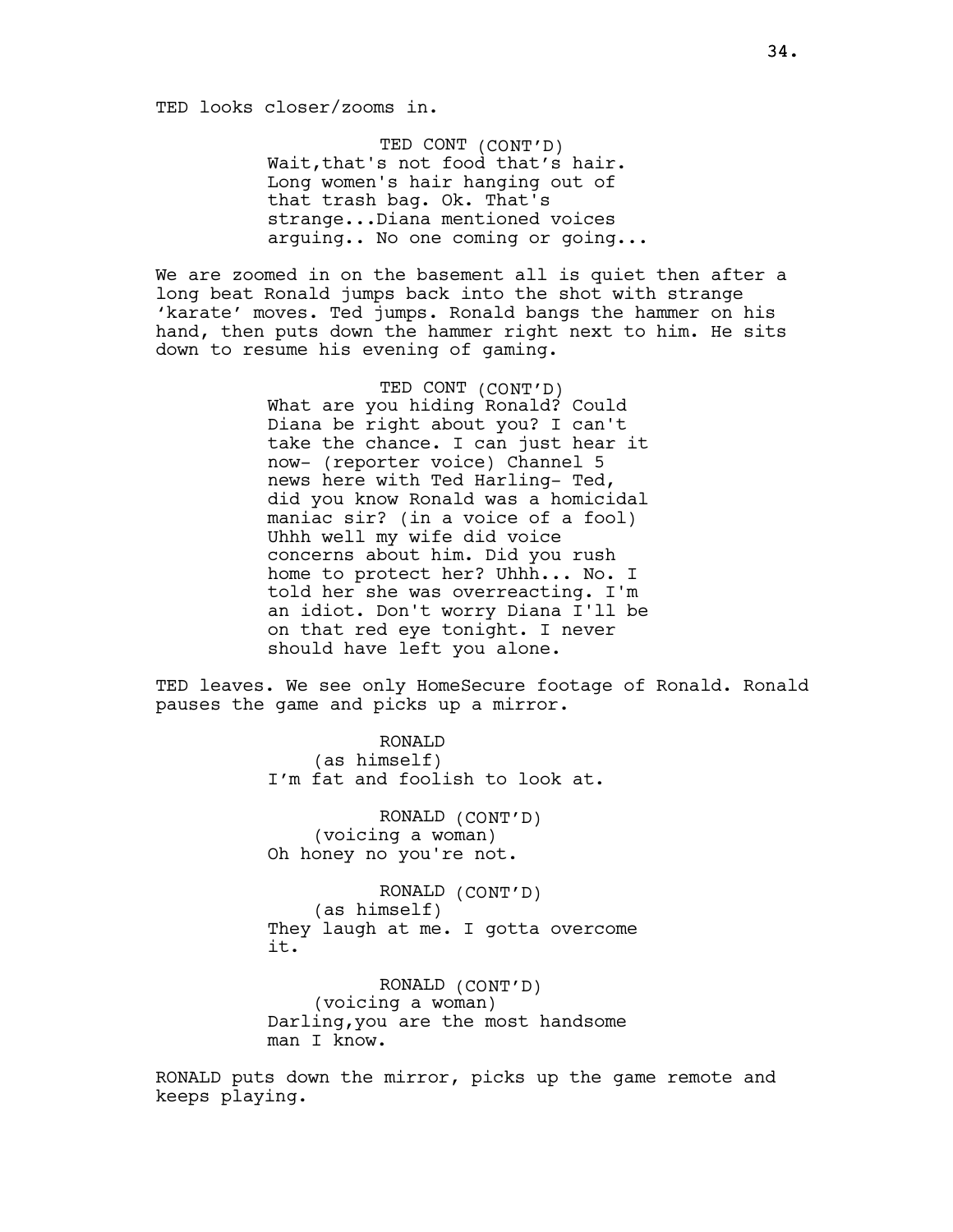Blackout

Scene V At Rise: TED has arrived home from California. It is noon and he is leaving Diana a video message. This can be a prerecorded message from his car.

TED

(exhausted) Hey, I know you're not talking to me. I get it. I don't blame you. I was a jerk...epic jerk. I'm home now Diana. I'm home for real. I should've listened to you. I believe you now. I'm going to make things right. You deserve to be happy, feel safe, and have double vanities. I don't know exactly how this is going to go but I know it's time for me to stand up for you. So...wish me luck, I'm going to confront Ronald and get our house back. I love you, fancy face.

TED is in the guest bedroom upstairs. The guest bedroom doubles as an office. He is on a laptop logged on to HomeSecure his camera is on as well as the basement camera. We open to hearing Ted on the computer typing.

> TED (CONT'D) Ok...I'm on and I don't see him. Where are you Ronald?

TED studies the screen.

TED CONT Come to think of it I didn't see his car. Fine- a little rehearsal time, I guess, as I wait... ok…(Preps)So, when I see him I'm just going to ask him to leave, call the police, and lock this place up tight so he can't come back. What am I talking about? I can't just 'ask' him...(He practices his 'tough guy' voice.) "Get out or I'll throw you out! "I should just call the police now and let them sort this out? No! This is my house. I can do this! Where could he be? He can't possibly have a job…

TED looks away from the camera, listening.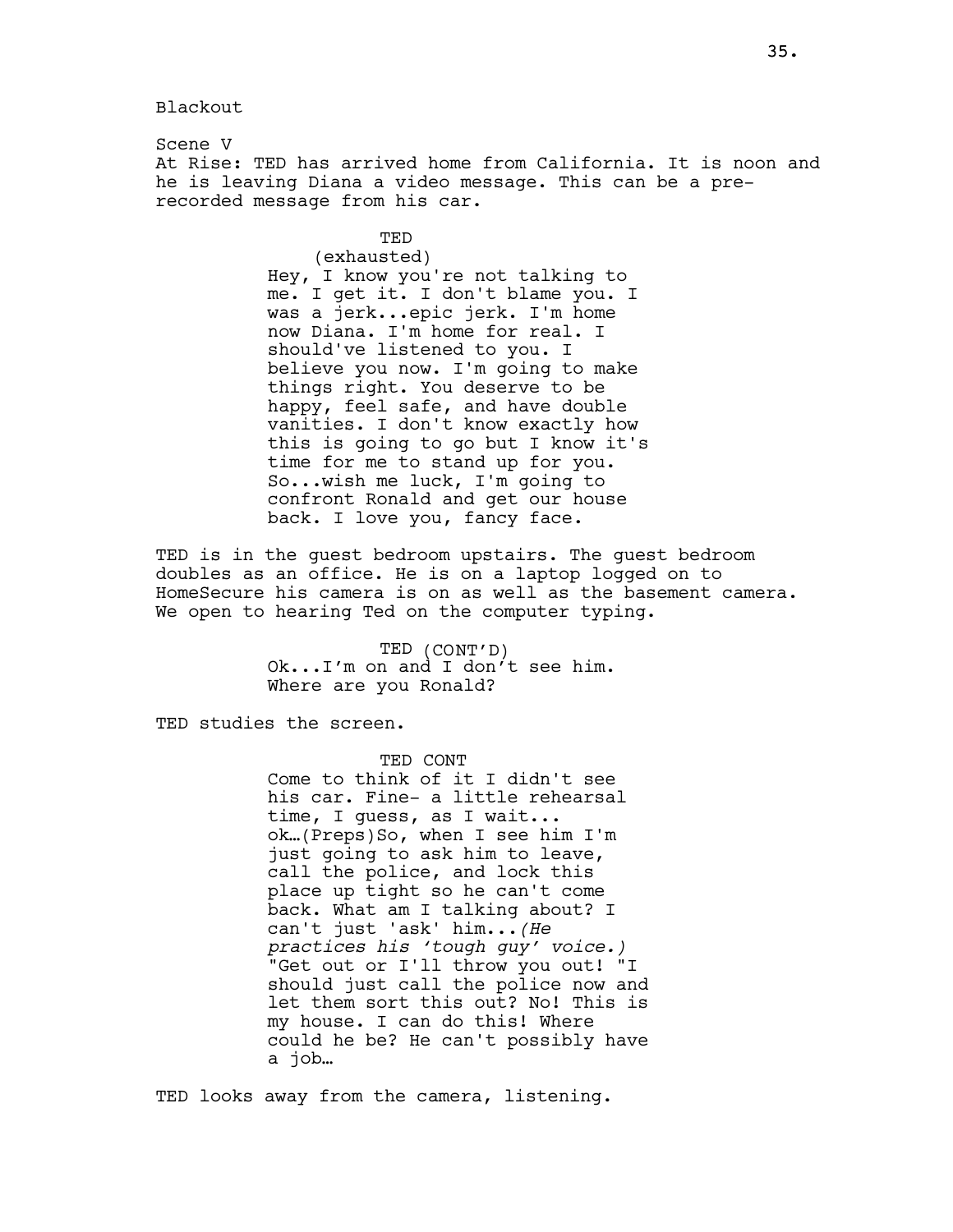**TED** Ok. I think I heard the back door any time now he should be visible... He watches the screen for Ronald. Here he is - in all his glory...

RONALD has a trench coat covering a briefcase in his hand. He leaves them both on the floor. He is wearing work clothing. A button down shirt with a loosened tie and khaki pants with dress shoes. The clothing is wrinkled, looks like he slept in it. We see him scratch his rear as he turns on the TV. He yawns, he sits down and untucks his shirt. He takes off his shoes. He smells his own feet and is visibly taken aback by the smell.

> TED CONT Ronald. Hey Ronald.

RONALD doesn't seem to hear him.

TED CONT (CONT'D)

Hey!

RONALD Hello? Who's there?

RONALD turns off the TV set, and looks around.

RONALD CONT

Hello.

RONALD is looking around.

TED I need to talk to you.

RONALD

Me?

TED Yes, you! It's time we got to know one another a little better.

RONALD God?! (looks to the heavens) Is that you?

TED No, it's Ted. I'm in the camera. We need to talk.

RONALD Ted? Where's the camera?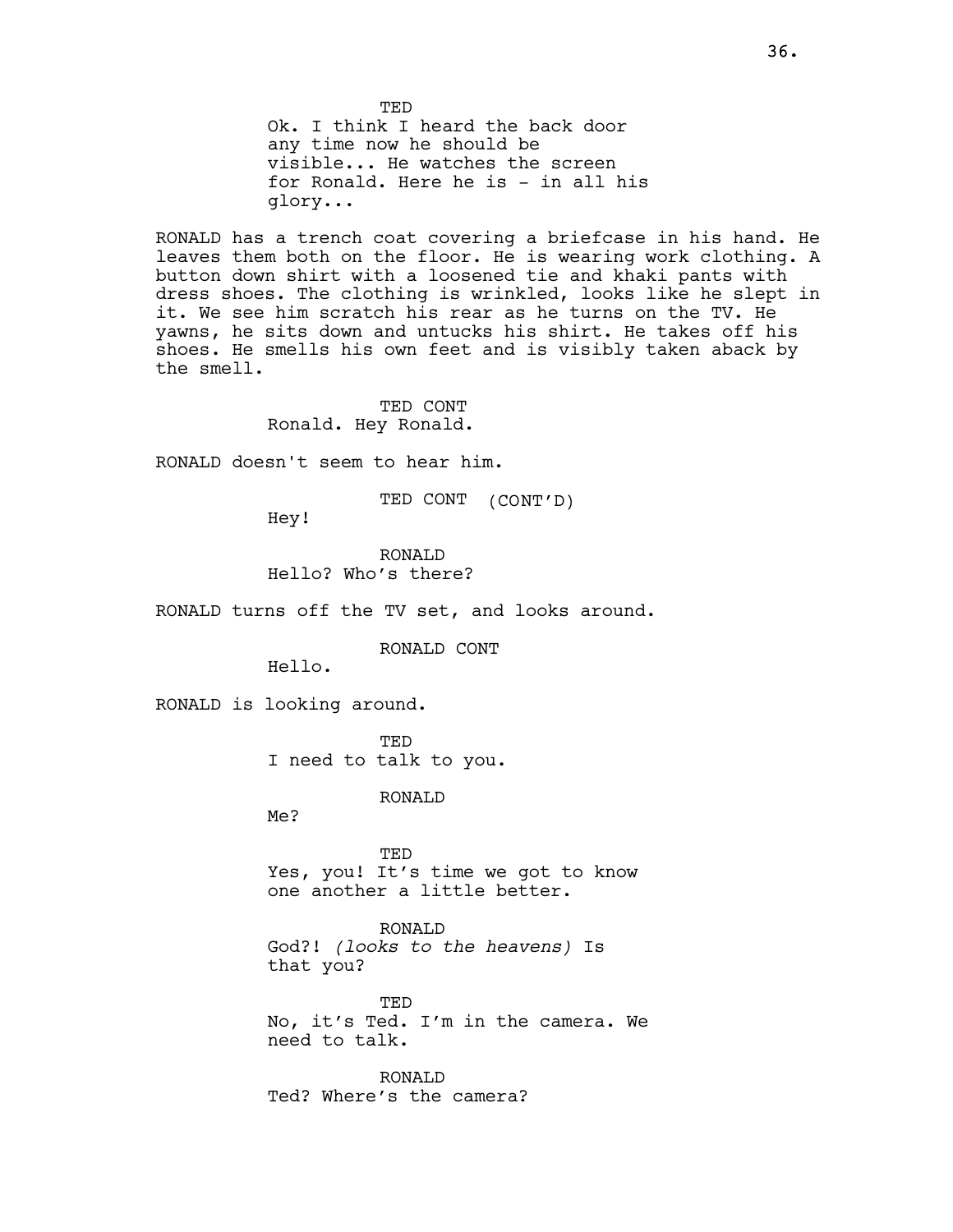**TED** 

It's on the shelf behind the TV. You see that singing bass--look into its mouth.

#### RONALD

Ohhh...

RONALD looks directly into the camera.

RONALD CONT I see the little light now...Hey Ted- amd I holding this thing right? It's me Ronald- didn't expect anyone to be down here.

TED Yes well--(we have some things to discuss)/

RONALD Hold on Ted let me get this thing positioned better.

RONALD sets the camera down and sits in a chair.

## RONALD CONT

Hey ok there you are. (poses awkwardly/trying to be funny) Come here often? (nervous laughter) Ya know I thought I was hearing voice. This explains a lot!

**TED** Yeah I bet it does-

RONALD (confused) What?

TED Oh cut the innocent act. I see how nervous you are, you know you're caught don't you?

## RONALD

(nervous laughter) What are you talking about? Come down here and let's talk face to face, I don't want to talk over this device.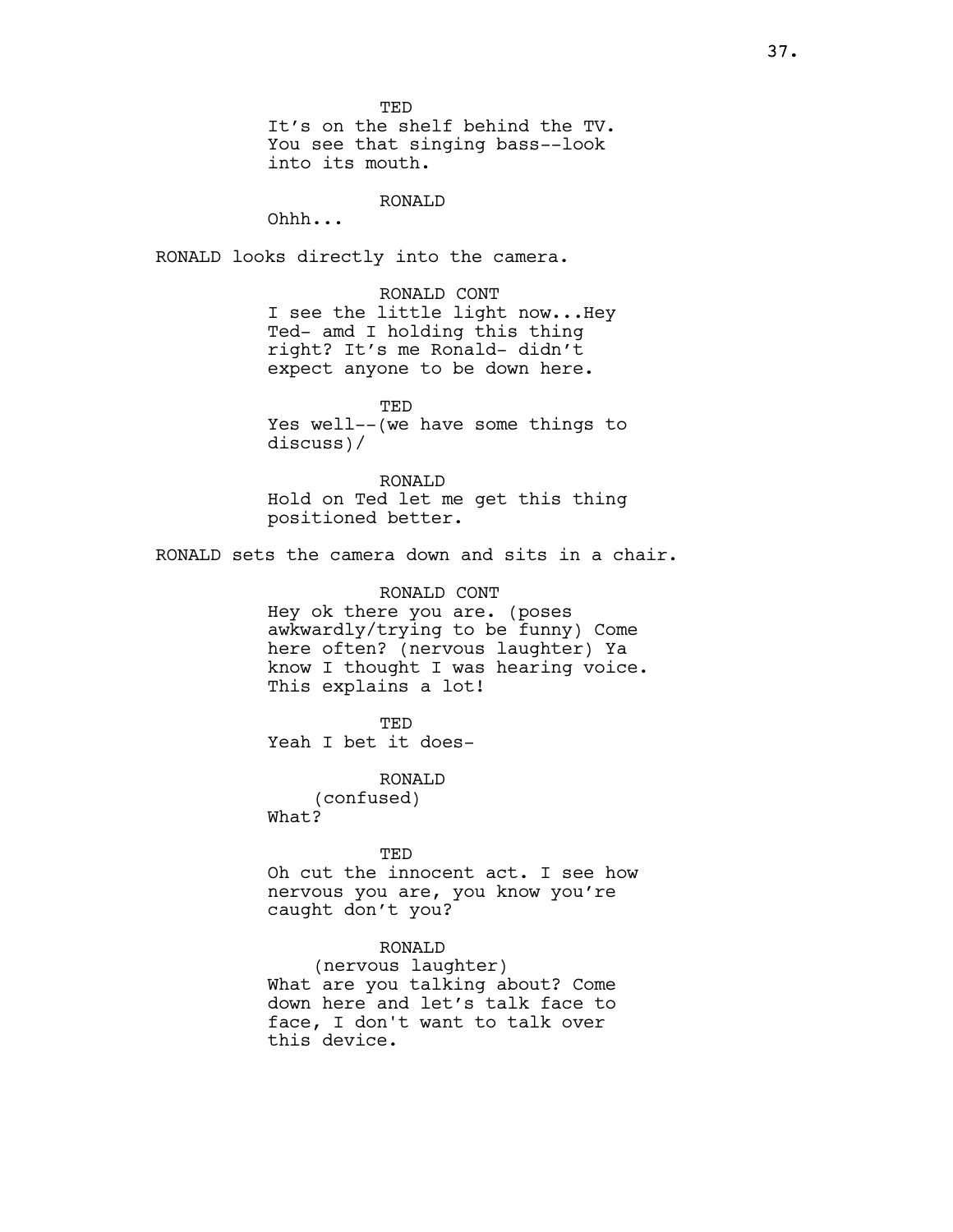**TED** Oh-you'd like that wouldn't you? WOULDN'T YOU! You know I know so why don't you just spill it?

### RONALD

I'm not sure what you're talking about. Why don't you come down here and we can talk this out. I feel like I'm on a date with Alexa.

**TED** 

Talk it out, good one. I'm not coming down there, I know how these things go- I watch movies.

RONALD

Are you ok, Ted? You seem off, oh no are you sick? Is that what you want to tell me?

**TED** I'm not the sick one Ronald.

DIANA

It's Diana isn't it? I knew all that fast food would catch up to her, that's terrible Ted. Just terrible/

TED LEAVE MY WIFE OUT OF THIS RONALD!

RONALD Okay, okay man whooaa. Chill out--

TED WE DON'T WANT ANY TROUBLE GET BACK FROM THE CAMERA So I can see your lying face!

RONALD

Sounds like you're yelling? Does this thing have a volume control.

RONALD's face is all up in the camera.

RONALD CONT Too bad this isn't a 'tuna' fish camera anymore- right? Ha Get itahhhh.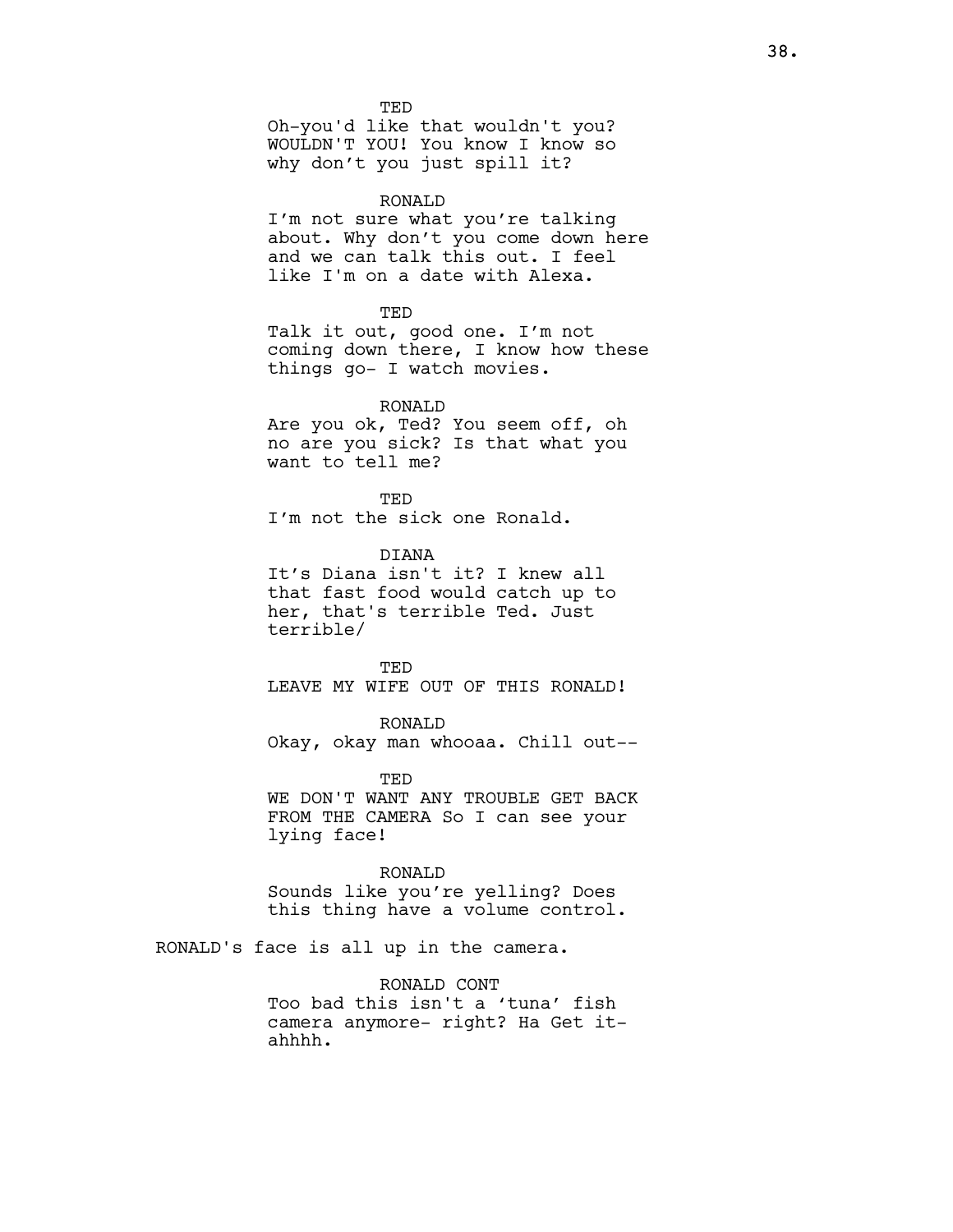TED WE KNOW WHO YOU ARE! WE KNOW ALL ABOUT YOU. WE KNOW WHAT YOU'VE BEEN DOING--

## RONALD

(reality hits) Whoa.I...I... can't believe you figured it out. I mean I thought maybe Diana would eventually but by then I would be gone. I was so careful.

**TED** NOT CAREFUL ENOUGH. How did you pull it off for so long?

#### RONALD

Well It's not like I didn't have help/

**TED** Someone else was in on this?

## RONALD

Yes, they're dead now, but without them I wouldn't have thought of this. Listen, I didn't mean to upset anyone. I'll do whatever you want to make this right. No one needs to know?

**TED** No ONE NEEDS TO KNOW!I should've already called the police!

#### RONALD

Police! No, no there is no reason to involve the law. Oh I'm sweating so bad Ted. This basement is like a sauna. Jeez I think the furnace kicked on. It's like 90 degrees down here.(pulling at shirt) Do you think you could adjust it a bit from up there?

## TED

(frustated by compliant) Fine. But only because, I don't need you passing out before I get to the bottom of this...Hold on.

TED leaves screen and comes back.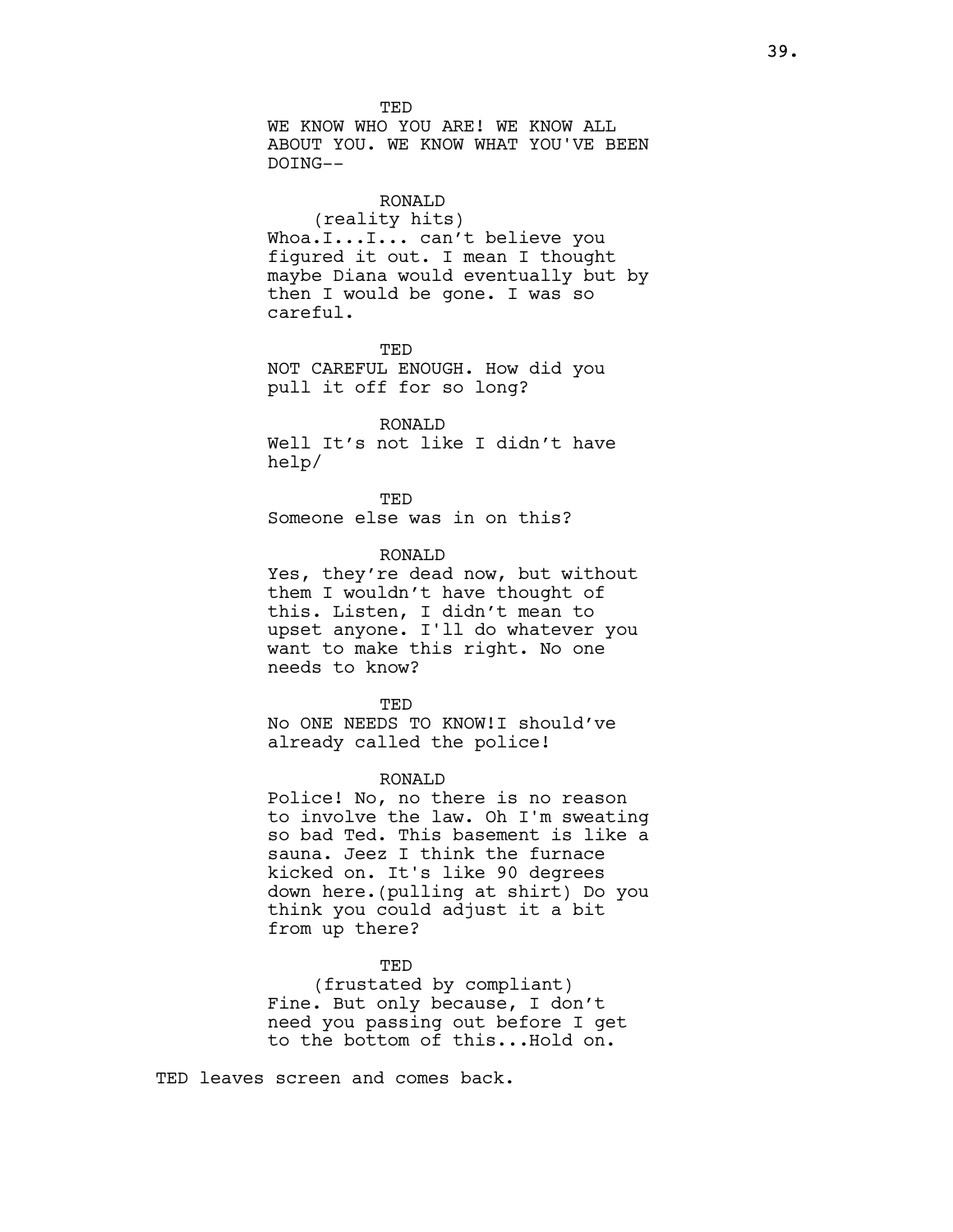There.

RONALD is wiping face with a towel, the towel is covered in a red substance that is transferring onto Ronald's face.

> RONALD I'm sweating so bad- phew.(fans himself) Maybe you're used to the heat in California but not here in Chicago!

> > TED

Your face has something on it.

RONALD Here? Did I get it?

TED You're just smearing it more. It's red...Is that blood? Did you cut yourself or something?

RONALD looks at his own hands, they have blood on them as well as his face.

RONALD

It always gets all over everything. Such a pain! So hard to get off too.

TED BLOOD?! Blood gets everywhere and that's ok with you?

RONALD

Gross no… I never said I was Ok with it. But I guess it comes with the job. So you get used to it.

TED

Used to it! You have no remorse. -You act like you can do whatever you want and you have for too long! You're a dangerous person.

## RONALD

Dangerous?I mean I agree I can be a bit thoughtless and maybe a tad selfish but dangerous Ted? It's not like anyone died. Ok, well besides the one person.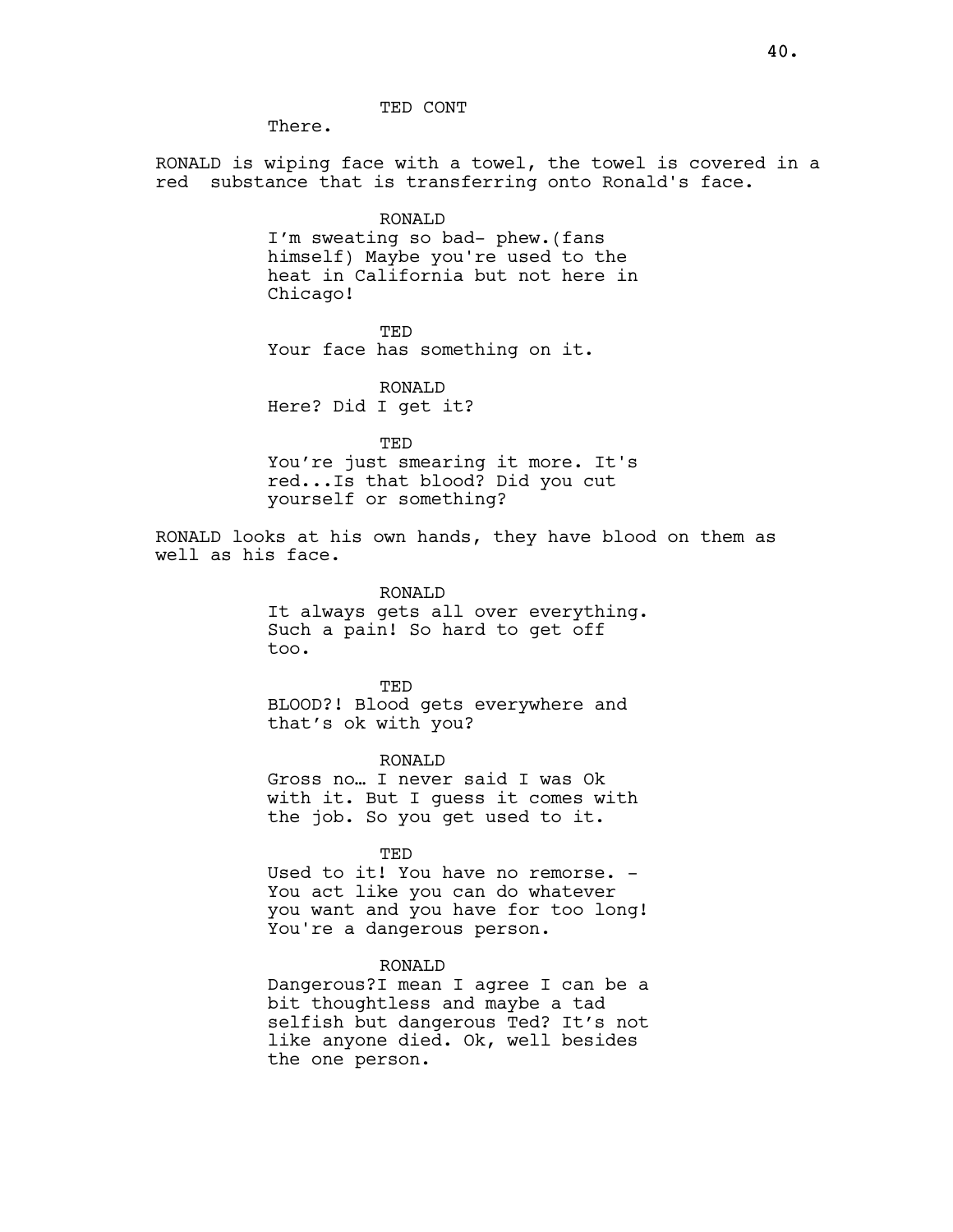**TED** ONE PERSON!

RONALD Calm down, I hate hearing you so upset. Let's have a beer and talk things through.

TED

Oh no I'm not coming down there! And DON'T YOU EVEN BOTHER COMING UP here to find me. You can't see me but I'M LOCKED TIGHTLY IN MY PANIC ROOM WITH...WEAPONS...LOTS OF WEAPONS.

We see office supplies -staplers etc.

TED (CONT'D) ...and...an the police are on their way!

TED looks at the phone, sees DIANA is calling, she has been calling repeatedly but he missed the calls.

> TED (CONT'D) Again? Ugh Hold on a minute I have to take this... DON'T MOVE A MUSCLE. WE ARE NOT DONE!

RONALD nervously tries to get comfortable, shifting around, trying to listen in to call.

> TED (CONT'D) Hey, honey...what? Yah, no I'm ok...fine. Uh huh... I shouldn't confront Ronald alone. It's not safe... Honey, I've got this. You were right and I am going to secure our home for us...in the basement still...uh huh...no, in the guest room on the laptop...I'm handling it Diana...

TED turns away from the screen as if to hide this from Ronald.

> TED (CONT'D) No, I'm not calling the police yet, not till I get an answer…

RONALD sees a bag of cheese puffs in the distance. He eats them like he is at the movies watching a show.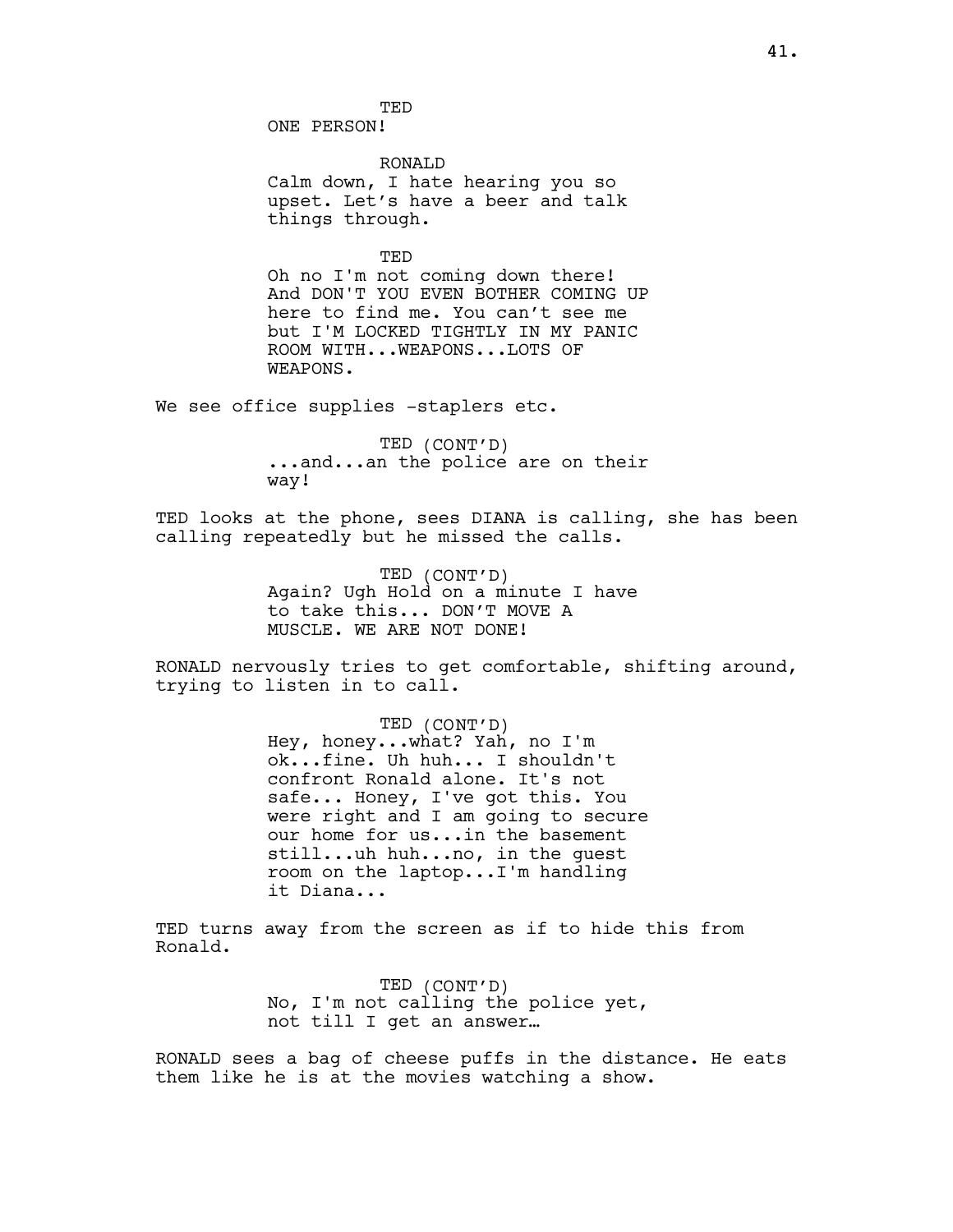His hands are covered in blood, still eats the cheese puffs and licks his fingers. He is very loud with the cheese puff bag. TED continues his call with DIANA.

TED CONT

Will you just let me handle this?.... uh huh...We haven't gotten to that part yet...uh huh... I will let him know...I'm not going to forget!...No, I don't know...why?...because it hasn't come up Diana... ok...You want to do it? You think it's so easy. Oh you do... Ok FINE but I'm still doing this but you can listen. I'll invite you on... hold on…

DIANA ENTERS video call. She is at her mother's home at the kitchen table.

> DIANA Hi Ted. Ronald--

> > TED

Let me-

DIANA I've got this- wait Ronald, are you covered in blood?! Ted why haven't you called--

TED I'm handling this Diana.

DIANA Where is the blood from!?

TED (Taking charge) Yeah Ronald where IS that blood coming from?

RONALD breaks away from the cheese puff bag.

RONALD

Hey Diana, is that you? (waves) Well when I was taking the garbage bags to my car a towel must've fell out and I picked one (up to wipe my  $face)$  --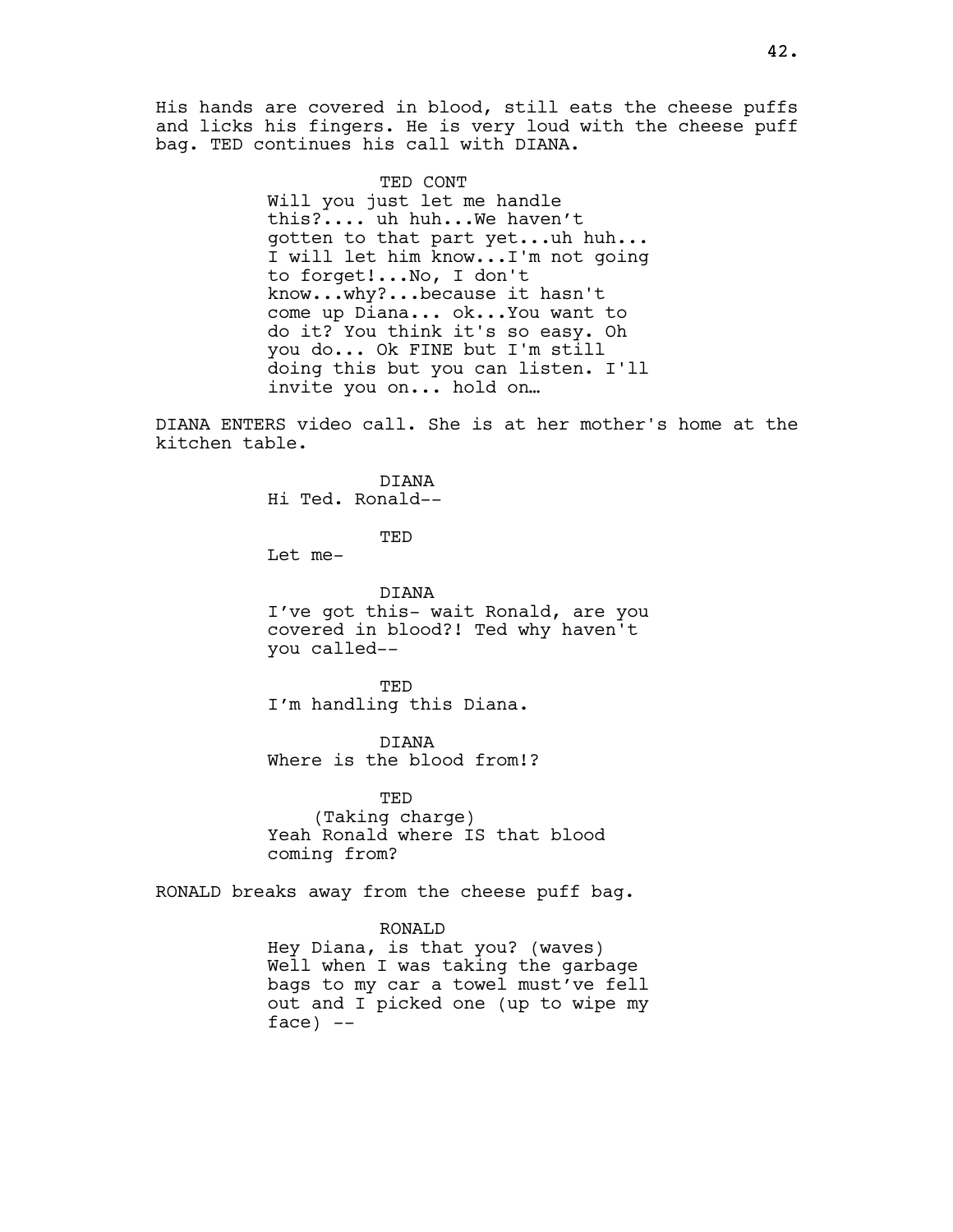**TED** 

OH I KNOW ABOUT YOUR GARBAGE BAGS. You think you can hide things from people but you are not that smart.

#### RONALD

(Jovial) Have you been talking to my ex wife or something? Nah, you couldn't have been - she's not been around anymore either.

TED

His EX-WIFE must be DEAD!

#### RONALD

No, she's in Minneapolis with her new husband Steven, he's in finance and has a 'real' job. Are you ok Ted? You seem stressed or something. Diana, Ted told me you were sick, how ya feeling?

#### DIANA

What? Ted you told him I was sick? Why?

TED He misunderstood me--

## DIANA

--you're supposed to be confronting him not sharing personal details. I'm surprised you're not down there drinking a beer with him--

RONALD

--Oh I offered and--

## DIANA

--Seriously Ted?! I'll do it myself. (Firm) Ronald, I just have to know-how does stealing my grandmother's bracelet play into your scheme?

### RONALD

Steal? Steal what- a bracelet you said? I have no idea what you are talking about. I may be a lot of things but--

DIANA --does this refresh your memory!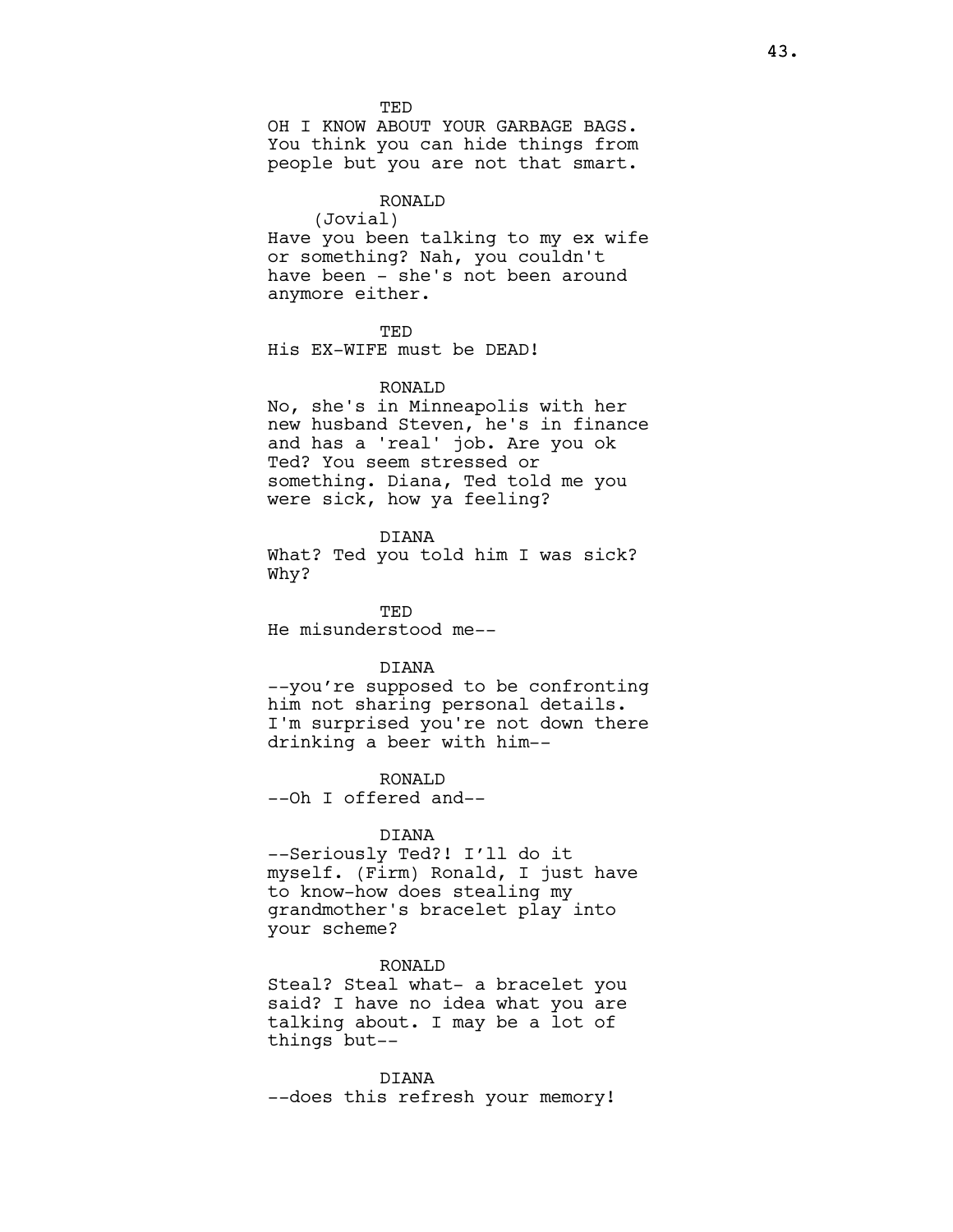DIANA is wearing the bracelet in question, she holds it out of camera view. RONALD is looking but can not see the bracelet she is showing him.

> RONALD Uhhh...Are you trying to show me something? I...I... can't see what you're doing.

DIANA How about now?

We see Ronald up close to the camera.

RONALD Nice bracelet. That doesn't look like upstairs? Where are you?

DIANA

At my mom's...

RONALD You look upset. Are you and Ted having problems?

DIANA Well, actually we had a bit of an argument/

RONALD /I noticed he's been a little (Gestures angry/like a bear)

TED clears his throat and gestures 'still here.'

DIANA Right. Focus. Look at this bracelet!

DIANA holds the bracelet up to camera.

DIANA (CONT'D) Remember it? How did my grandmother's bracelet get into your hands?

RONALD Great Caesar's Ghost!

TED I think he's losing it.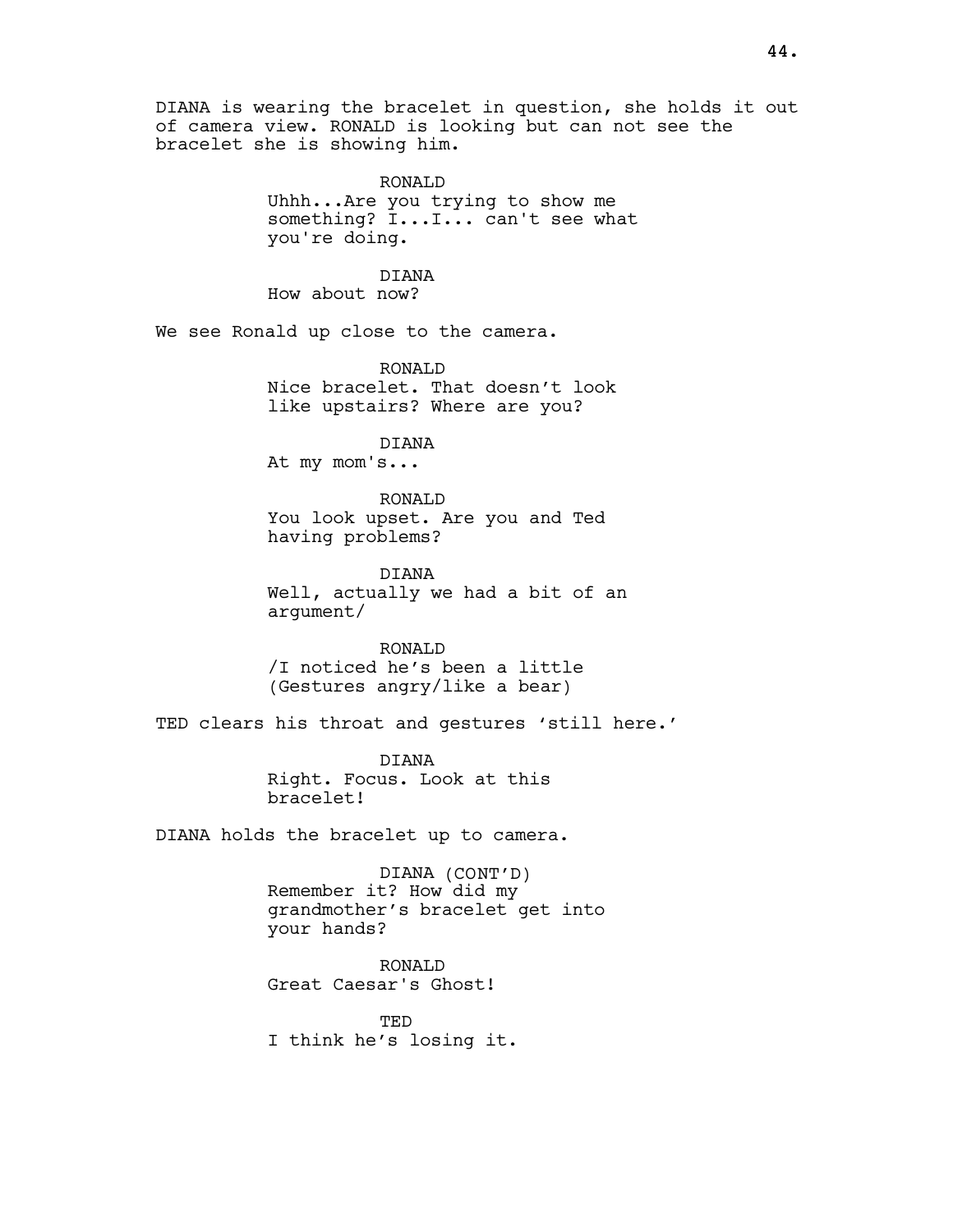RONALD No, it looks just like a piece of armor-like Julius Caesar--

**TED** 

Yeah so--

## DIANA

(To TED) Sometimes sickos have a 'calling card' they take something from their victims as a reminder/

## RONALD

Ohhh Diana, I know what you're talking about! Did you see that on the new episode of True Killer Minds?

DIANA No!...Well Maybe -yeah.

### RONALD

--I love that show! I saw we had a few saved on the TV. When you're home you should pop down and watch a few with me. It always shocks me that some people can be so disturbed.

RONALD continues eating and gesturing with bloody hands.

**TED** WE!? "WE" HAVE THEM SAVED! You're not even paying for cable…

RONALD gestures 'angry bear' and points at Ted.

RONALD He's awfully angry is this why you left him Diana?--

TED She didn't leave me, she went to her mothers!

DIANA Ted focus. Anyway, how did you end up with the bracelet?

(MORE) RONALD How did I... hmmm (recalls)how did I...Oh yea, Tim, the pizza guy. He saw it on top of a box by the door.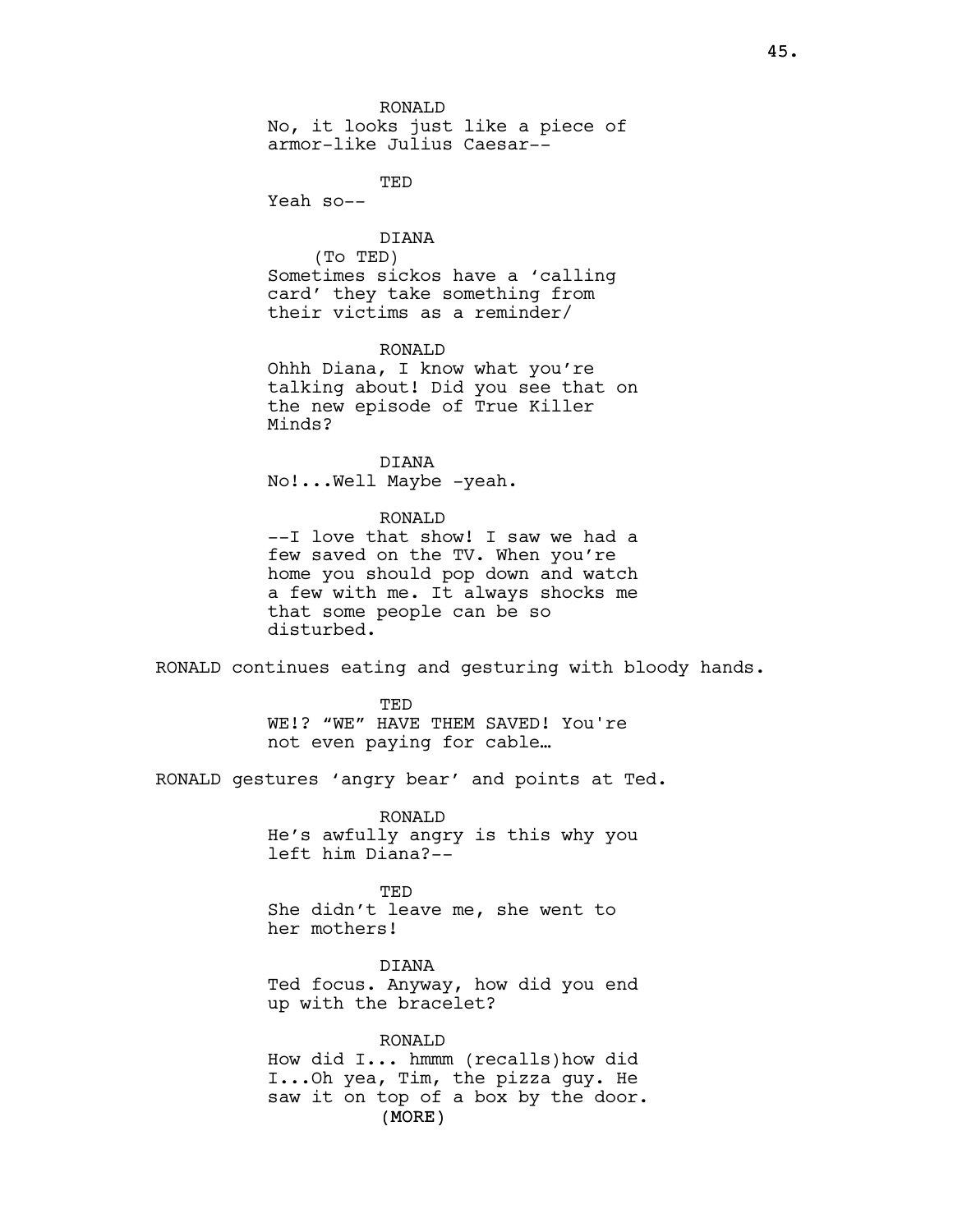### RONALD (CONT'D)

Nice guy. He's in Homewood Park Community Theatre's production of Julius Caesar so he asked to borrow it for his costume.

TED That's ridiculous. You expect us to believe that nonsense.

### RONALD

Yeah I know right? I was critical of their taking on such a classic too! Pretty bold for community theater, right? What kind of budget do they have over there!! Amiright? Anyways... he returned it the other day, said at rehearsal Caesar's wife told him it might be valuable. Nice kid. I should tip him more. I won't but- I really should. Once I realized they might be valuable I tried to give them back. I heard you talking and didn't want to bother you so I left them outside your bedroom door.

DIANA

Oh.You could've knocked.

#### RONALD

It was late. I didn't want to bother you. I checked the next day and they were gone. Figured you got them.

#### DIANA

I did.But there was blood on the stairs and there's blood on your hands. Who's blood is it?!

## RONALD

(realizing) Wait,you guys think this is someone's blood? That's why you're confronting me? You think that I could have (He indicates murdering gesturing stabbing) REET. REET. REET.

TED --that's disturbing.

#### RONALD

I'd say.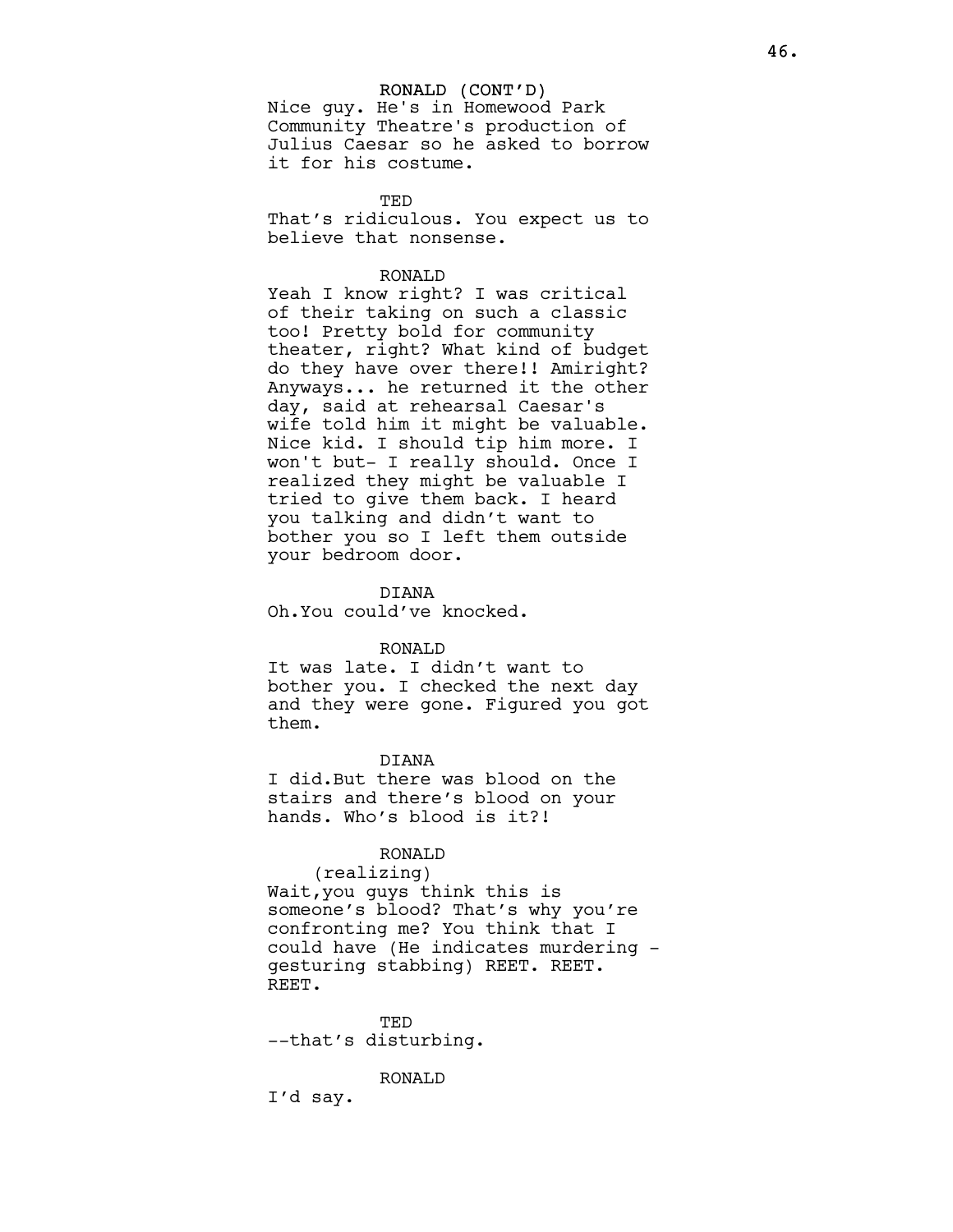#### TED

(mustering strength) You may want us to believe you're this 'nice guy' but you are also a cable-stealing-murderer and you have to answer for what you've done.

### RONALD

Whoa--wait! Guys that's not true...well ok the cable yes, but we all know cable companies are the real criminals. (disbelief) Me a murderer? Come on it's just me Ronald.

TED

Well,what are we to think? Things were going missing and we got suspicious of you so we started watching you. Then we see garbage bags with the hair, we hear voices late in the night. My briefcase is probably being used as a part of your scheme. (disgusted)What did you use it to store?

#### RONALD

Briefcase...uuuhhh this? I didn't know the briefcase was something special. It's right here - no harm to it. He shows it to the camera. It was in this box the movers left down here. (gestures- we see moving box) I assumed it was one step away from Goodwill. Besides, I needed it for something important.

**TED** Why would you need a briefcase? Do you even have a job--

## RONALD

(explaining) You see, Willy Loman--

#### TED

--Is this another "actor" friend of yours?

RONALD No, he's a character--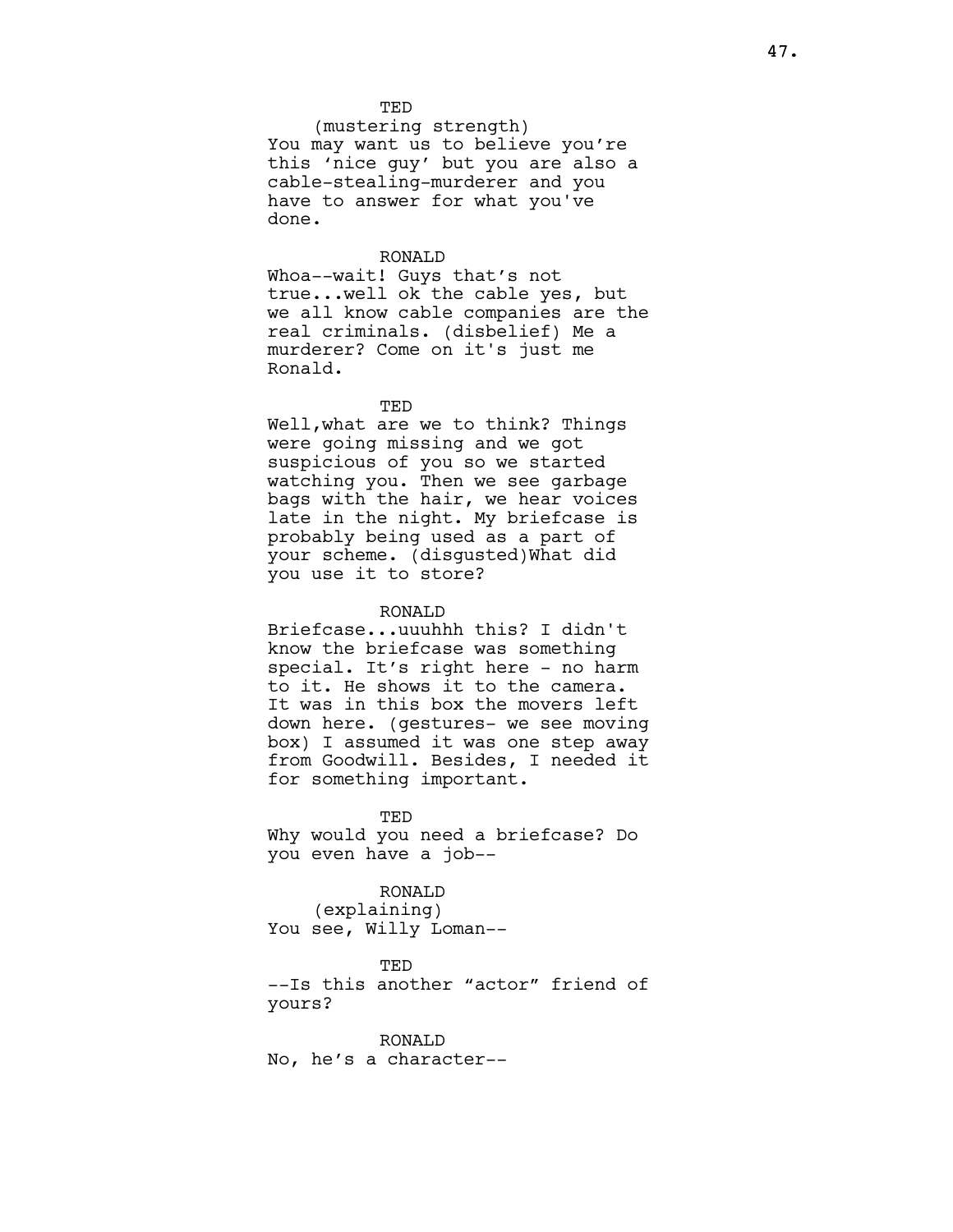TED Yah, I bet your friends are real characters--

RONALD No,he's an actual character character. Death of a Salesman--

# DIANA

He's dead?

## RONALD

Well,yes- but No. You guys, seriously, you need to stop watching these true crime tv shows - Jeez. My agent got me this part, I was the understudy for the understudy for Willy Loman at the Goodman.

DIANA Understudy- You're an actor?!

RONALD stage bows.

DIANA (CONT'D) No. Ted? You believe this?

#### TED

So,either he's a liar or he lies professionally.

### RONALD

(Shakespearian) All the world's a stage--(and all the men and women)/

## DIANA

What's with the blood then, it's not real?

## RONALD

It's the perfect blend of corn syrup, powdered sugar, some food dye.

TED Sounds like quite a recipe.

## RONALD

(MORE) It's actually pretty sweet. (licks fingers) I took this gig, an actor friend of mine died unexpectedly, so I'm filling in for him.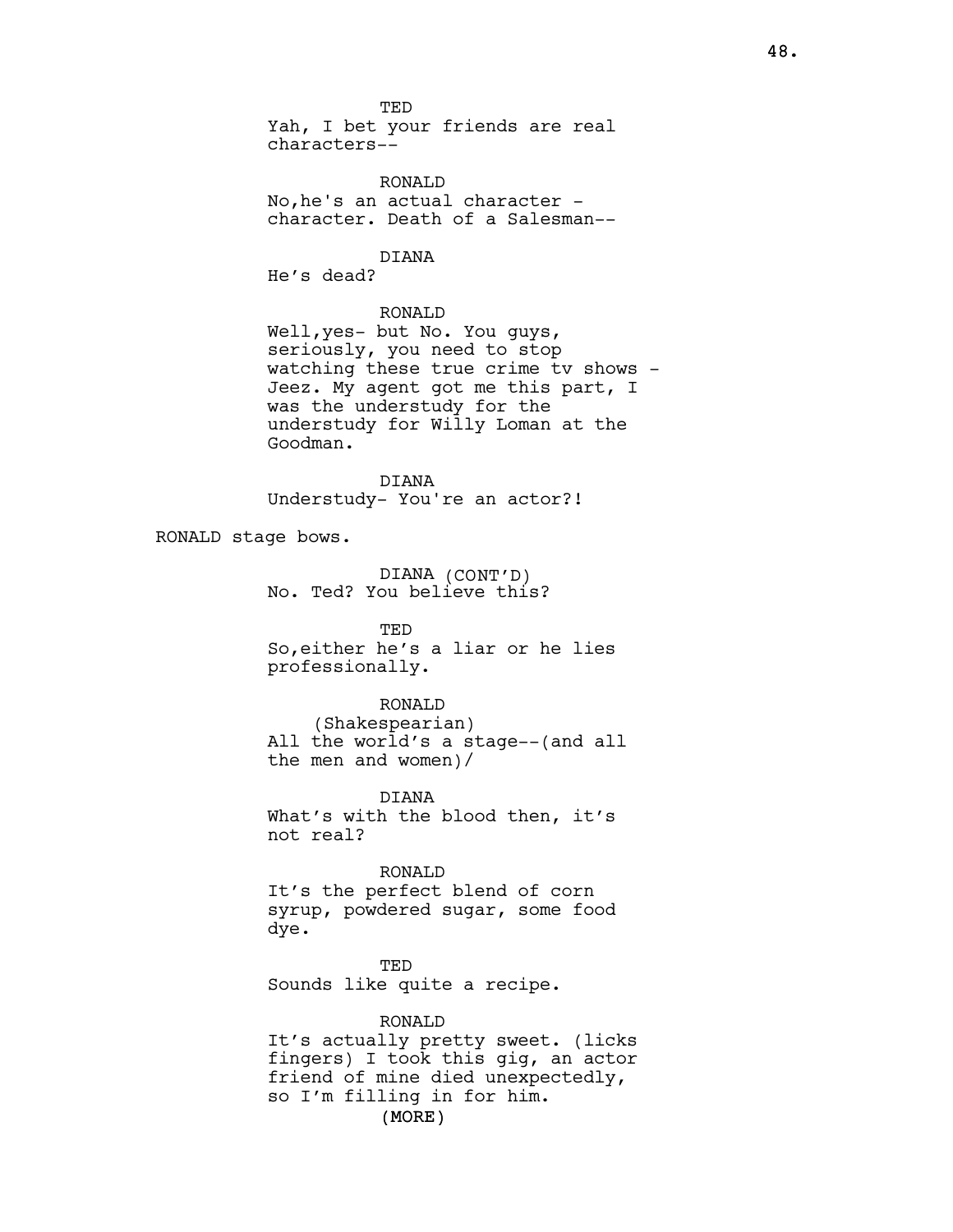### RONALD (CONT'D)

I miss him dearly but he's lucky he's gone I tell ya. It's a Dracula adaptation. The writer/director is full of himself; he wants things as authentic as possible. Here I am at night blending this 'blood' mixture. It stains everything! Between me and you guys this version of Dracula both bites and sucks. I wouldn't be surprised if he died to get out of it!

#### TED

Ok. Say we believe you- Well that explains the blood- I guess. But I saw the hair in the garbage bags--

#### RONALD

Just wigs. The first act requires these ancient looking wigs. I told you this guy is super full of himself. I tried telling him audiences are way too cynical for this kind of stuff. He don't listen-

TED The voices? Let me guess, just some acting buddies rehearsing lines right?

## RONALD

Wrong.

DIANA What? Then who/

RONALD All me. I do all the voices- it's part of my process.

#### TED

But you were acting so funny and you even said someone died?!

#### RONALD

Well, my actor friend did dienatural causes - the eternal stage left poor guy (takes bow). I thought for sure you were on to me. (realizing)...I mean on to my (thinks on his feet then whispers) secret project. Yeah… uhhh...I'd really like to tell you both more but I can't.

(MORE)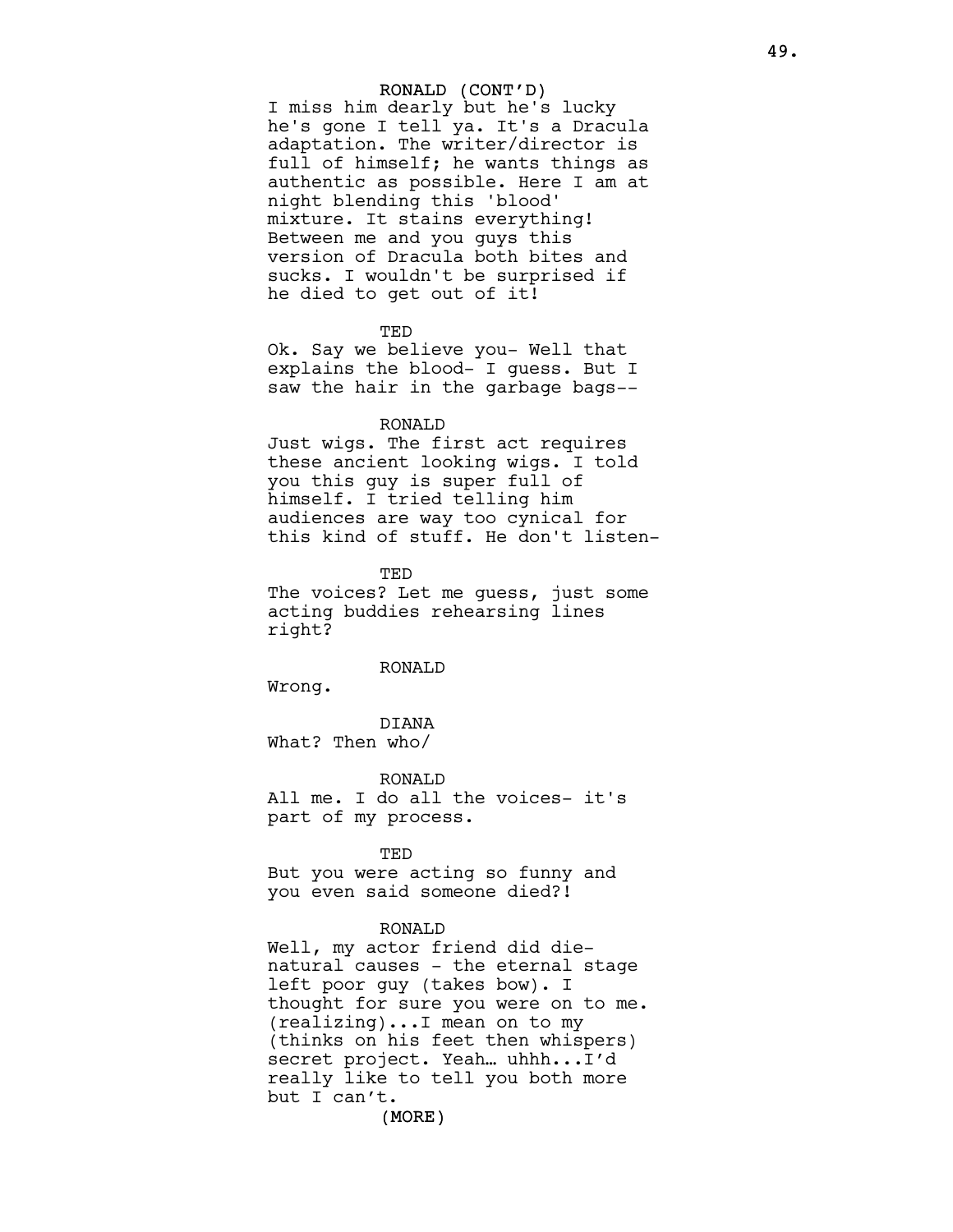### RONALD (CONT'D)

You see I'm really not supposed to be talking about this, if my agent finds out he will literally kill me. It's so completely confidential the agency even had me (thinks) sign a NDA.

TED

Wow,that's serious. If you die on stage they just let ya go huh?

### DIANA

Ted seriously? You're thinking of a DNR. He signed a NDA- a nondisclosure agreement. He can't share any proprietary information or he could be sued.

#### RONALD

So you can see why I was so nervous...

TED Ok. Well, it's fine we don't have to know the details. So, all the blood, voices, missing objects, wigs, weird hours, is all because you're an actor?

### RONALD

As you can see, it's a really glamorous lifestyle.

### DIANA

If you're an actor, where's your headshot?

RONALD rifles through the desk. He holds up a picture of a much, much younger version of himself (or a very photoshopped version or even a young celebrity eveyone knows). He holds up headshot to the camera.

> RONALD It's a few years old.

> > TED

Jeez,and to think I was going to call the police. You really had her going!

DIANA Me?! Oh really. I think I have your farewell voicemail saved right here you want me to play it?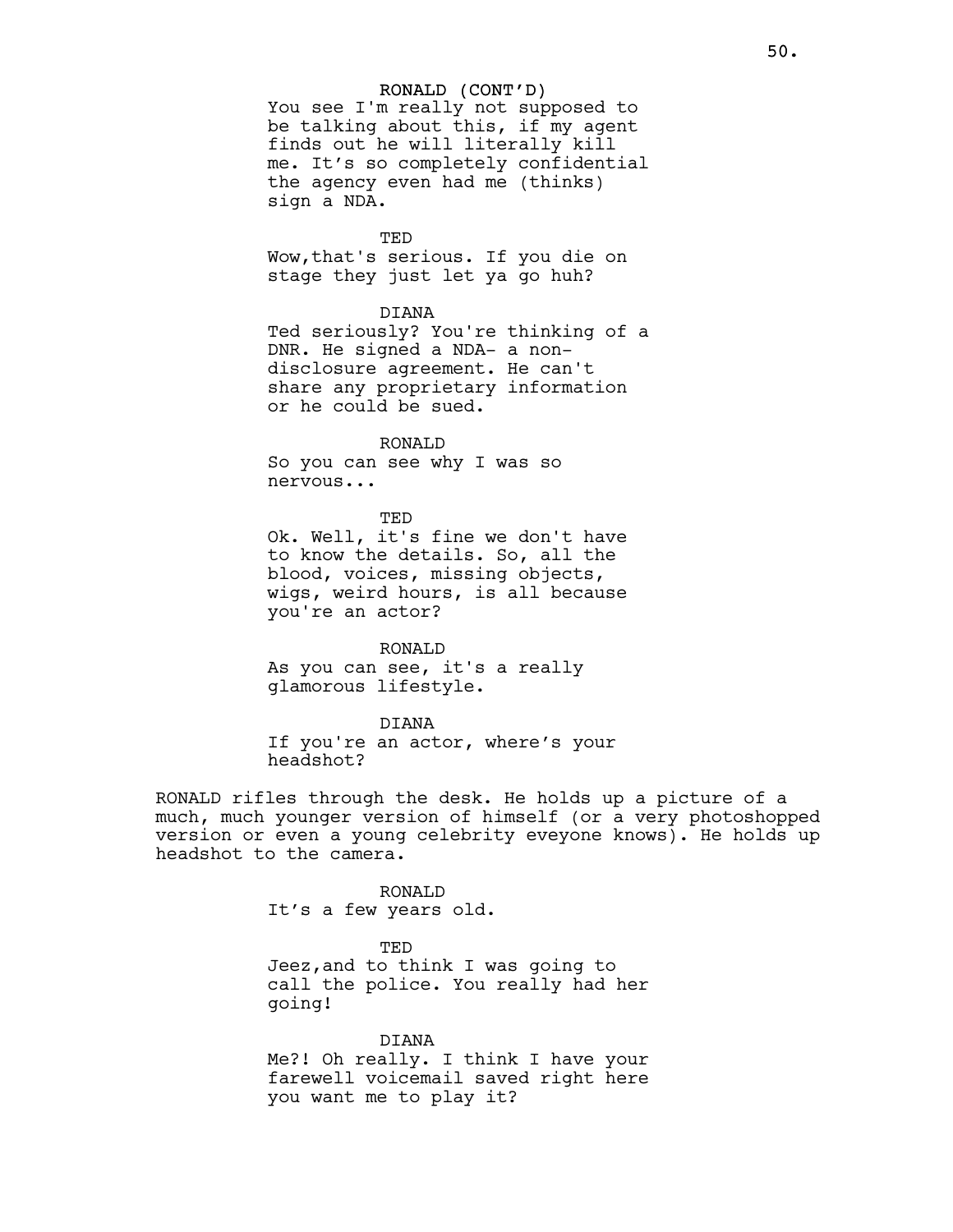51.

**TED** Not necessary.

DIANA I'm curious what kind of show caused all this! Can you tell us anything at all…

## TED

I've never known an actor before, unless you count my Uncle he was in Chicago Med.

RONALD

(impressed) Really?

## DIANA

They were filming on his block and he ran out because he left his wallet in his car.

#### RONALD

Well, we're sharing as friends, I'll tell you this much- it could be my big break- "Are They Dead Yet?". It's a one man show where I do impressions of famous people that may or may not be dead. Here's the script right here.

RONALD gestures to a stack of white computer paper stapled together, he quickly puts something on top of it.

> TED Really- I don't know--

RONALD (Impression of William Shatner) Mr. Scott, an alien object of unbelievable destruction is less than two days away from this planet.

DIANA is smiling and TED is confused.

TED

What?

## RONALD

The only starship in interception range is the Enterprise. Ready or not, she launches in twelve hours/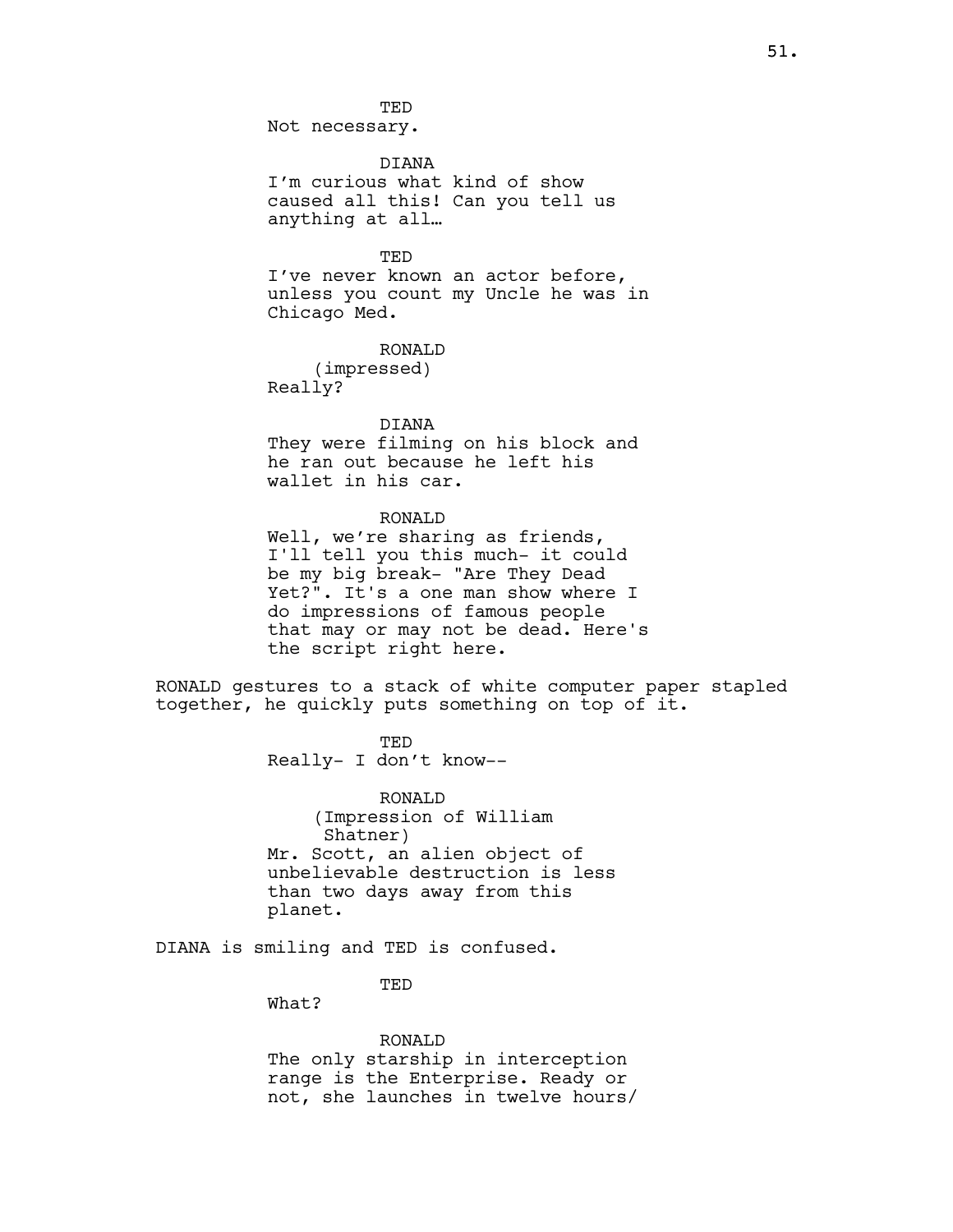#### DIANA

(excitedly guesses) William Shatner! I was just saying to mom... (calls off screen) Hey mom, weren't we just asking Dad if Shatner died.? Ha!

#### TED

Can you do anyone else?

Open to any impressions the actor may favor.

## RONALD

(Impression of Conery) "For your eyes only...(TED doesn't get it so RONALD uses the SNL skit to help him.) TREBEK."

TED Sean Conary! Is he..you know (indicates dead)?

## RONALD

Yes.

DIANA Wait Roger Moore played Bond in 'For Your Eyes Only.'

#### RONALD

Also dead.

TED This is fun! Let's do another round! Who else is dead!?

RONALD I wish I could but I really can't.

## DIANA

We really are sorry Ronald. We should've just talked it out with you when we became suspicious.

## **TED**

You must think we are crazy for thinking you were a murder… you looked awfully nervous...

#### RONALD

Ohhh, I thought you were mad about something else...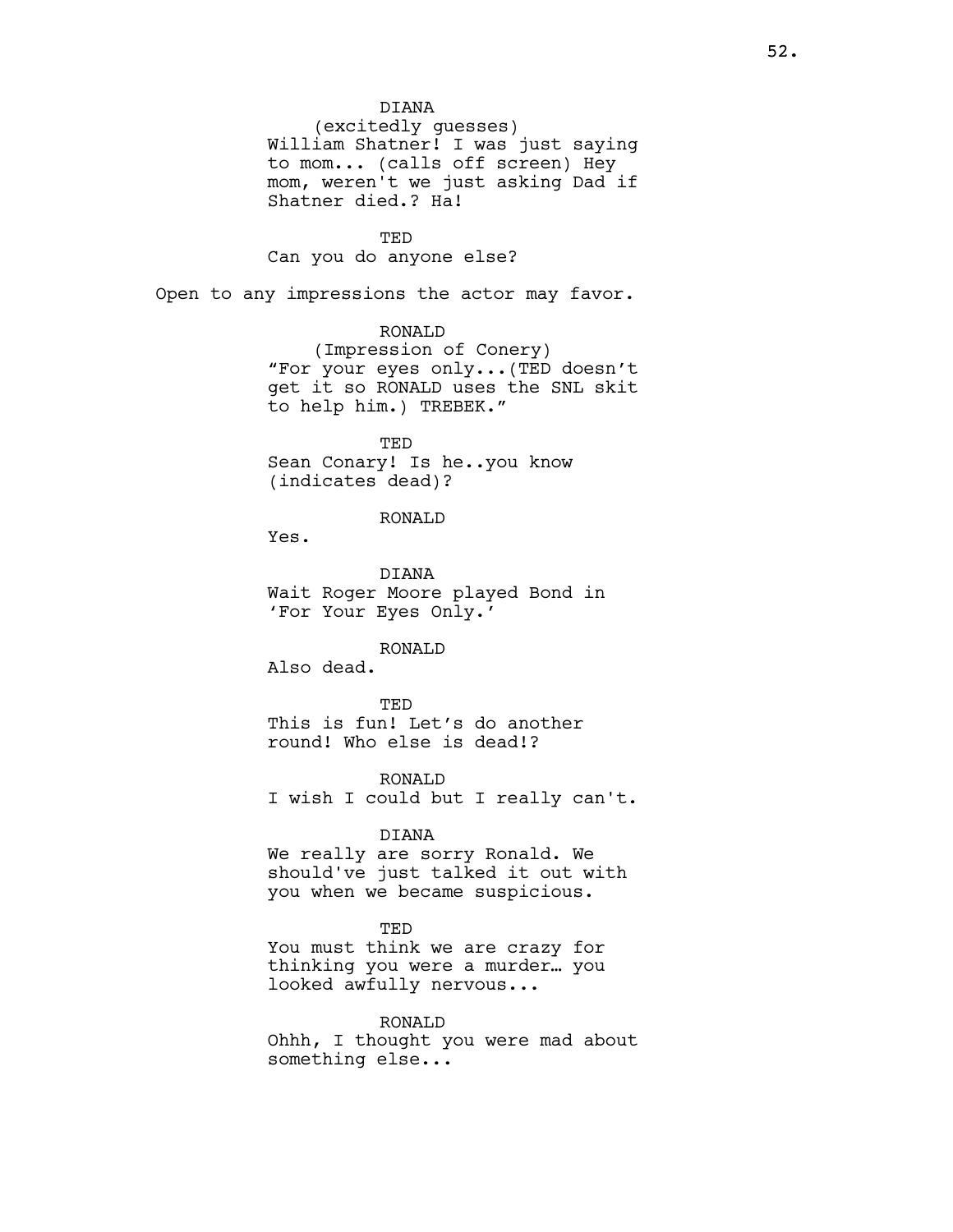**TED** 

What?

RONALD (Thinking fast) Ohh.. uhhh my using your cable or raiding the fridge upstairs or when I borrowed your robe when my washing machine broke or (Fishing for info)the rent check maybe you didn't get it or something...you did get it right?

DIANA Yup we got your check, paid in full at closing.

TED

Wait...

RONALD is nervous thinking TED has figured him out.

TED (CONT'D)

I was right- It WAS my robe! (visualizes it)

RONALD slightly relieved. Trying to smooth things over.

#### RONALD

Listen,I know I'm not easy to live with and I have a lot of body hair that clogs shower drains-- a plumbing nightmare really but I digress-being accused of murder is a first, I'll give you two thatbut hey it's all a big misunderstanding. What a relief- (aside)Could've been worse.

TED Not sure how it could be-

RONALD

Just a saying I suppose…

TED

But that's very kind of you Ronald. Maybe I'll pop down for that beer sometime soon. You could even keep the robe.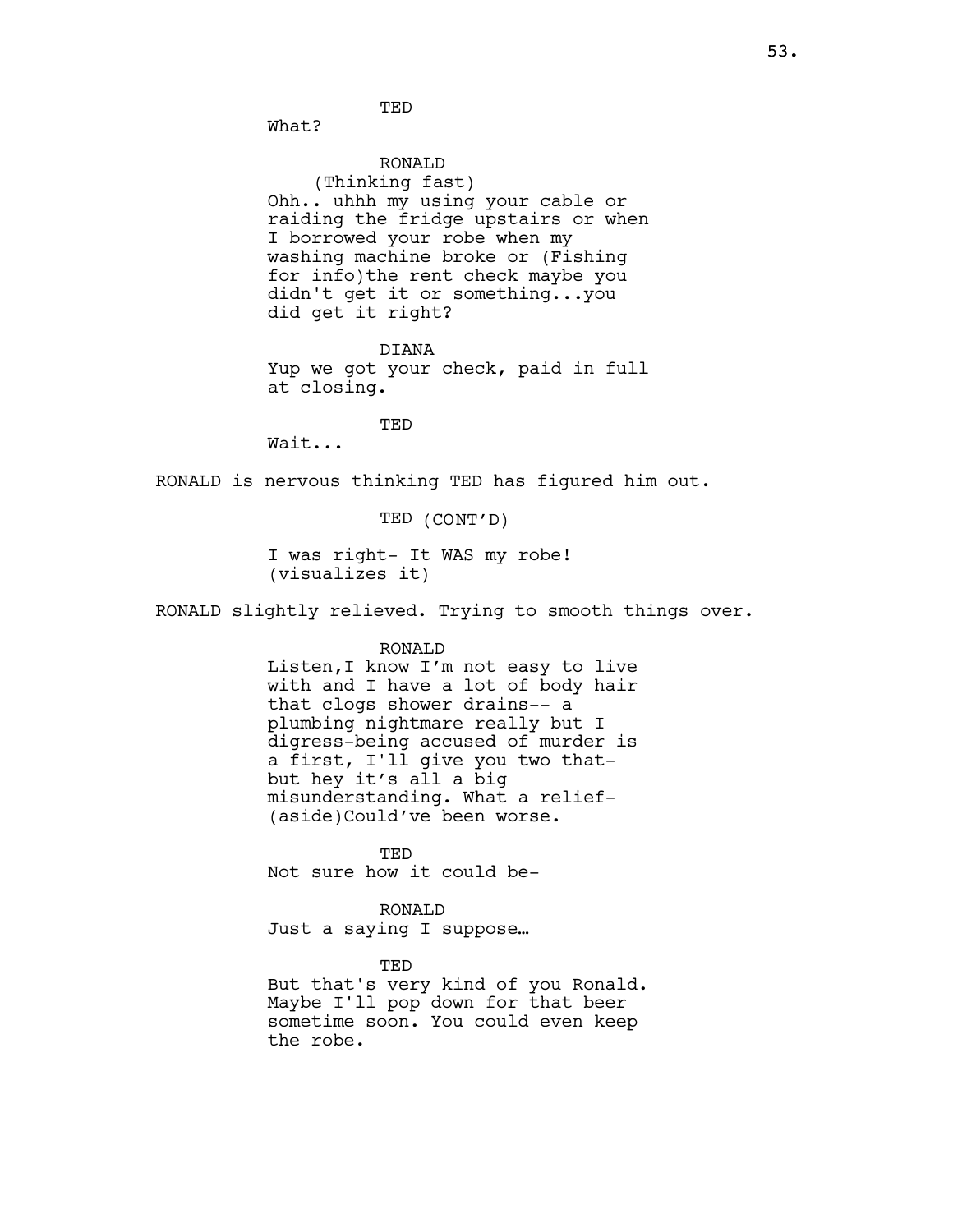### RONALD

(Trying to rush them off) That'd be nice. Hey, as long as we have a roof over our heads and food in our stomachs, life is good right? I'm sure, in time, we'll laugh about all this nonsense!

#### DIANA

I hope so! I look forward to your show, not the Dracula thing but the one man show.

#### RONALD

Yeah, really? Thanks. Well, I hate to break up the party but I have to call my agent in a few…

TED Oh yeah of course. Sure. We'll leave ya to it.

#### RONALD

I I think I'll just turn this off... then.(Gestures to security camera) I mean now that I know it's here it's just a little--

## DIANA

Creepy.

#### RONALD

I was going to say really invasive and possibly illegal but yeah creepy.

DIANA/TED: (OVERLAPPING ALTERNATING) Yeah/ yup / of course/unplug

#### RONALD

Well, bye guys.

RONALD EXITS he disconnects the camera. DIANA and TED remain on the line with each other.

### DIANA

Wow. That was intense.

#### TED

What just happened. Seriously? Did I just accuse a man of murder and in the same conversation agree to beers? You really got me all worked up, and for what?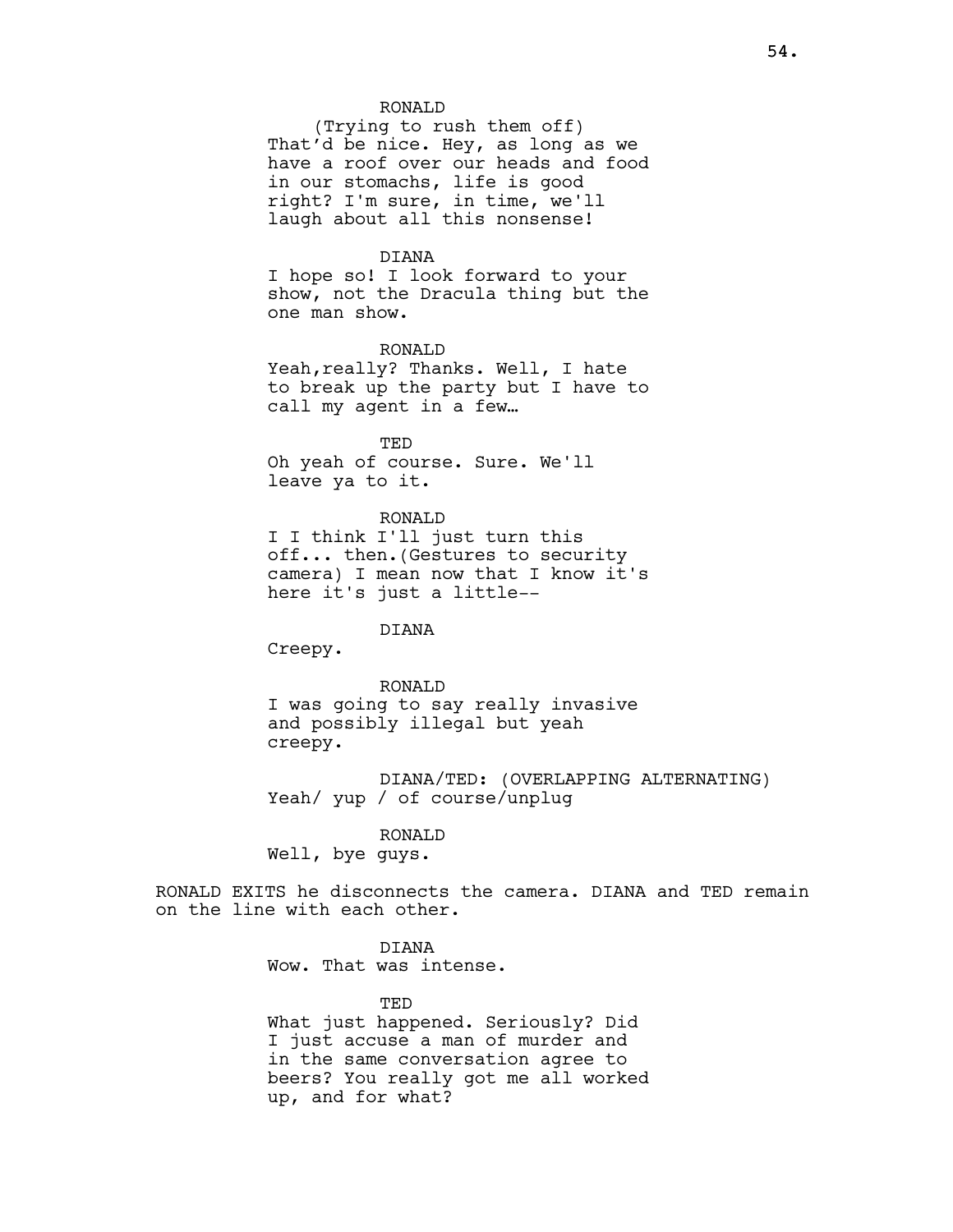### DIANA

I got you worked up? Maybe if you didn't work so much my mind wouldn't have created this fantastical--

**TED** Nope. We are not doing this-

## DIANA

You're right. No more bickering.

TED

Agreed.

DIANA Hey, I never did thank you.

TED

For what?

DIANA

For coming home.

TED

I shouldn't have left you, were right Diana. Well, not right about Ronald but right about me. I need to be here more with you, what's the point in getting these accounts if I lose you?

DIANA

How about tonight we open a bottle of wine and order from that new Chinese place? I'll pick it up on the way home. It's off Main street right?

TED It's just north of 111th ave on the east side of the street.

DIANA doesn't recall.

TED (CONT'D) It's across from that hair salon you won't go back to because they talk too much.

(MORE) DIANA Oh yeah, I saw they were putting something in there.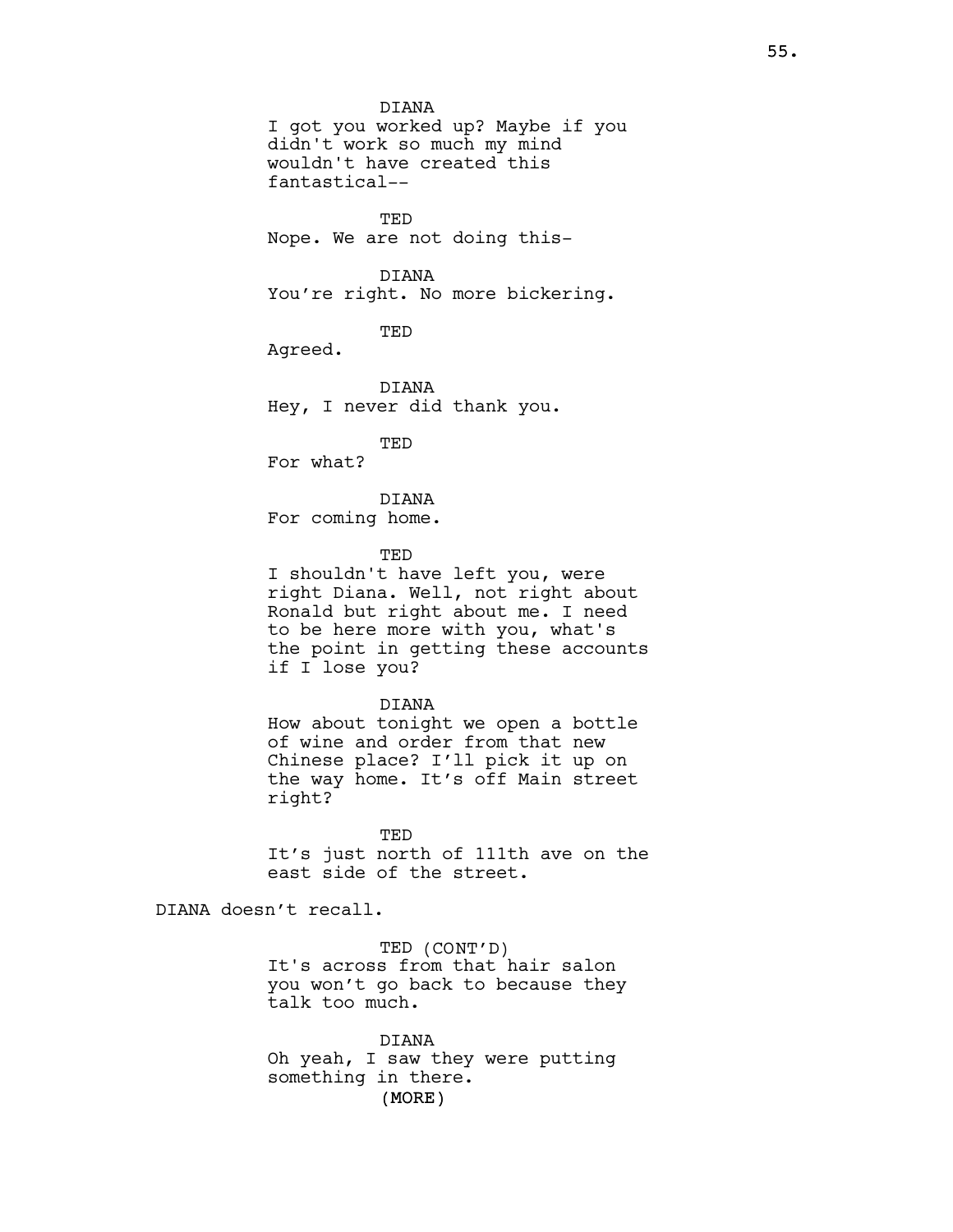TED Hey, hun you were right. It's terrible being here alone.

## DIANA

Be there soon.

DIANA and TED log off. Recorded video call. RONALD is talking to his agent.

#### RONALD

Yah, Stan...I wanted you to see how serious I am. You ready? I'm done. I mean it this time. I'm tired of these community theatre roles. I need you to get me in front of some real producers. I just had a great idea...It's a game changer- you ready-It's for a one-man show called -'Are they dead yet." It practically writes itself. Call me when you get this…

## BLACKOUT

SCENE VI At Rise: DIANA is in the new kitchen on laptop. TED is in his car. (Afternoon October)

#### DIANA

Hey.

**TED** What's up honey?

DIANA Nothing- thought you were going for a run on the trails.

TED I did.I just stopped for a little extra fuel.

TED holds a coffee travel mug.

DIANA Coffee? How can you run and then drink coffee?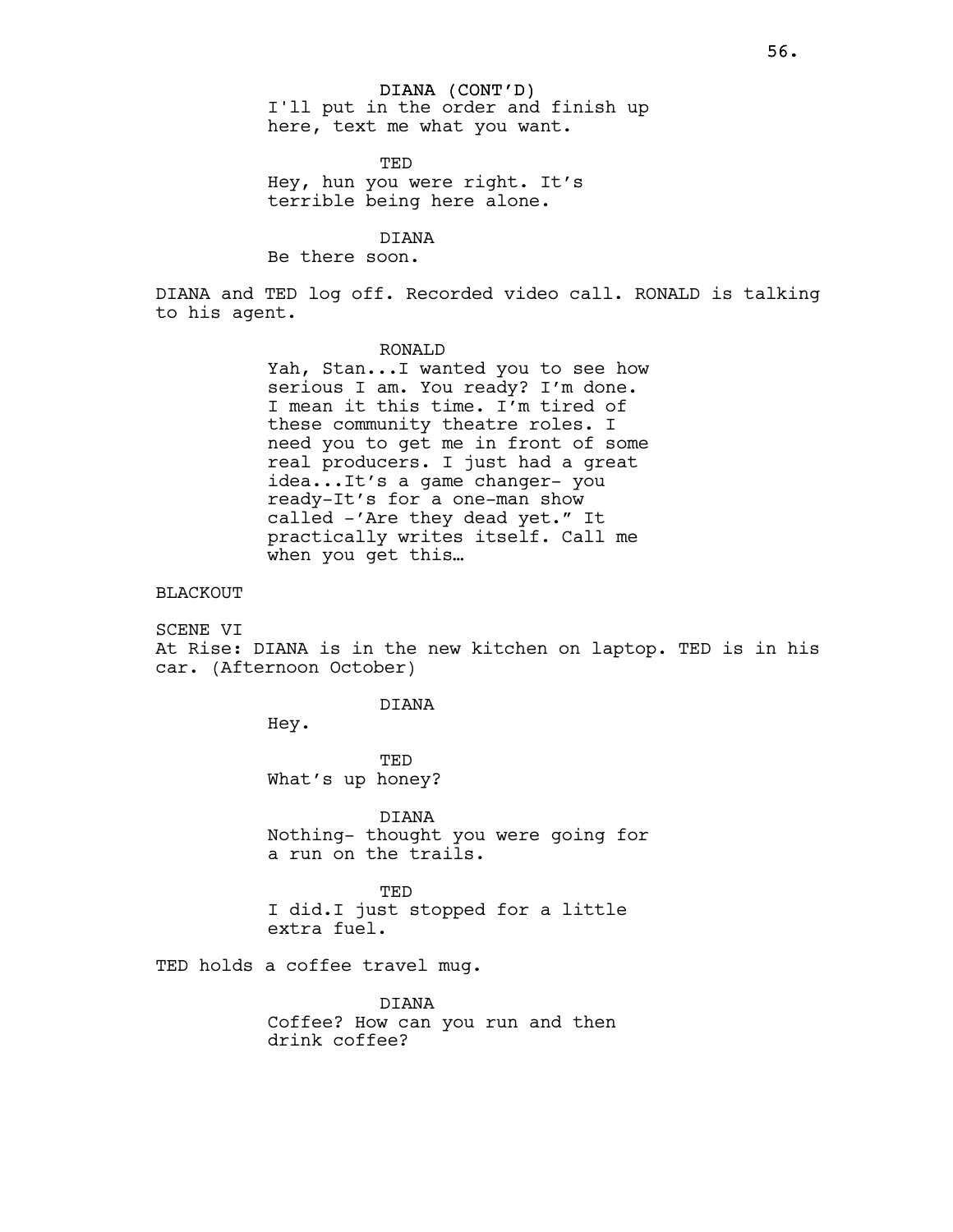TED

I can't imagine you called to ask me about this…

DIANA

Maybe you can just describe the coffee to me since I have been sticking with my plan to cut back/

TED

You want me to bring you one...

### DIANA

No No...it's totally fine.

#### TED

I'll stop on my way home. (Smiles) So what's up over there? The painters come by yet?

#### DIANA

No,not yet. I'm glad we're doing this, painting just makes it feel like it's our own place.

TED Paying the mortgage plus the PMI kinda does that for me.

## DIANA

You're sure you are fine with the color? She holds up a paint sample. I'm just calling to give you one last out.

**TED** Yeah, it's fine. I agree the old girl could use some lipstick.

#### DIANA

Who says that?

#### TED

Ted Harling. I've been told I'm witty.

#### DIANA

I can't with you. You've been hanging around Ronald and his acting buddies too long!

TED Nah, though that reminds me I said I would run by the theatre tonight-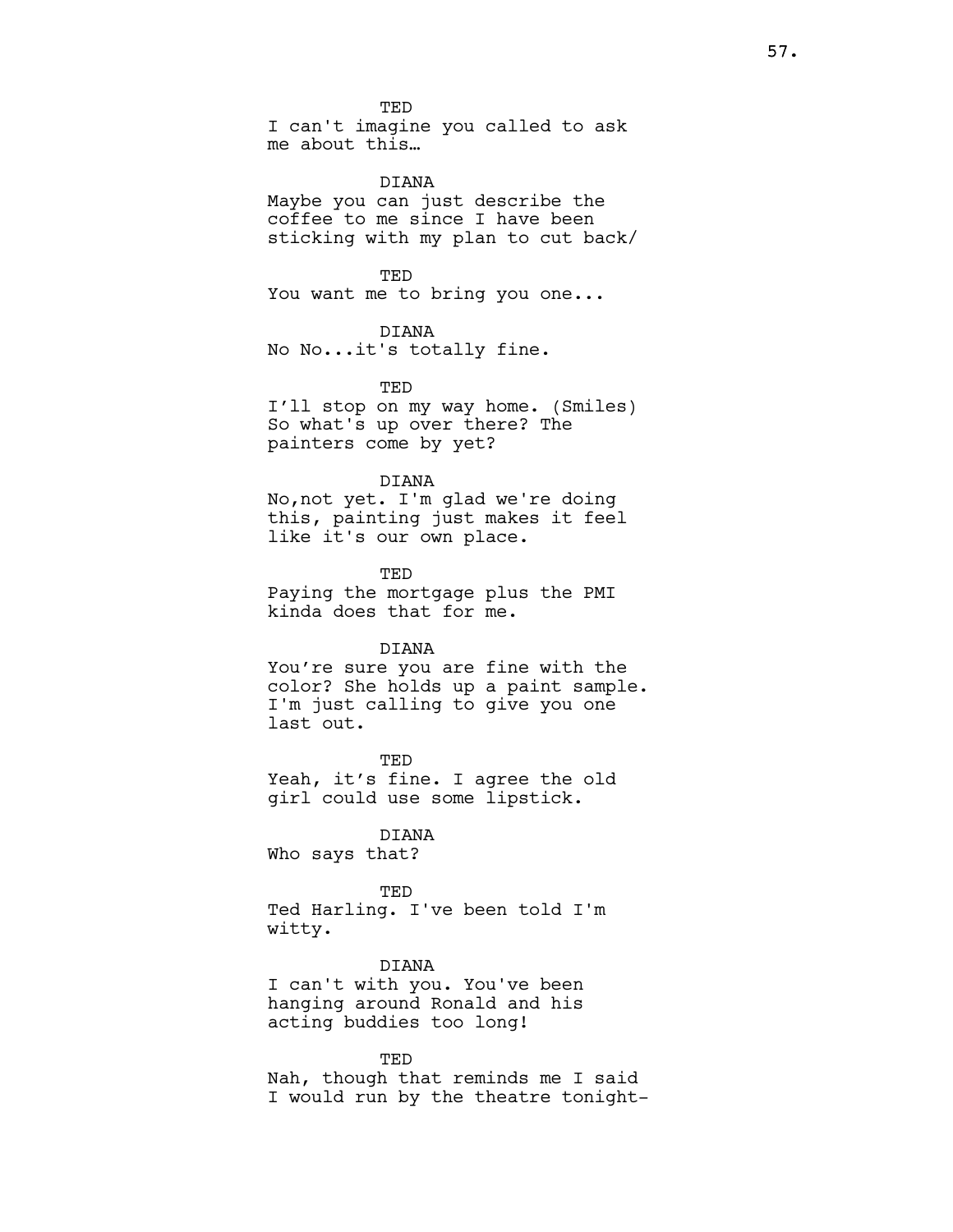#### DIANA

Again, Dracula is still running?

#### TED

No-but did I tell you how they had the Dracula head just laying around? Yeah they served it on a platter during the curtain call.

## DIANA

No? You're making this up.

TED

Nope.The cast would take it out to the dinner after rehearsals during tech week. It was tradition. I guess theatre people are really superstitions/

DIANA Oh what are you seeing then?

TED They're having a preview of Noises Off.

DIANA Oh yah,I've heard of it... it's a comedy right?

#### TED

Yah. From what I've heard- the cast thinks it's hilarious and "meta" but it seems like a lot of slamming doors and missing sardines to me.

DIANA Maybe it's one of those 'had to be there moments.'

#### TED

Well, I'll be there-the cast gets free drinks at McNally's so I guess I can make myself available to appreciate the arts. Ted is distracted by something on the phone while he's in the video call.

## DIANA

Awfully kind and cultured of you. The least you can...

DIANA notices he's staring at something else on his phone.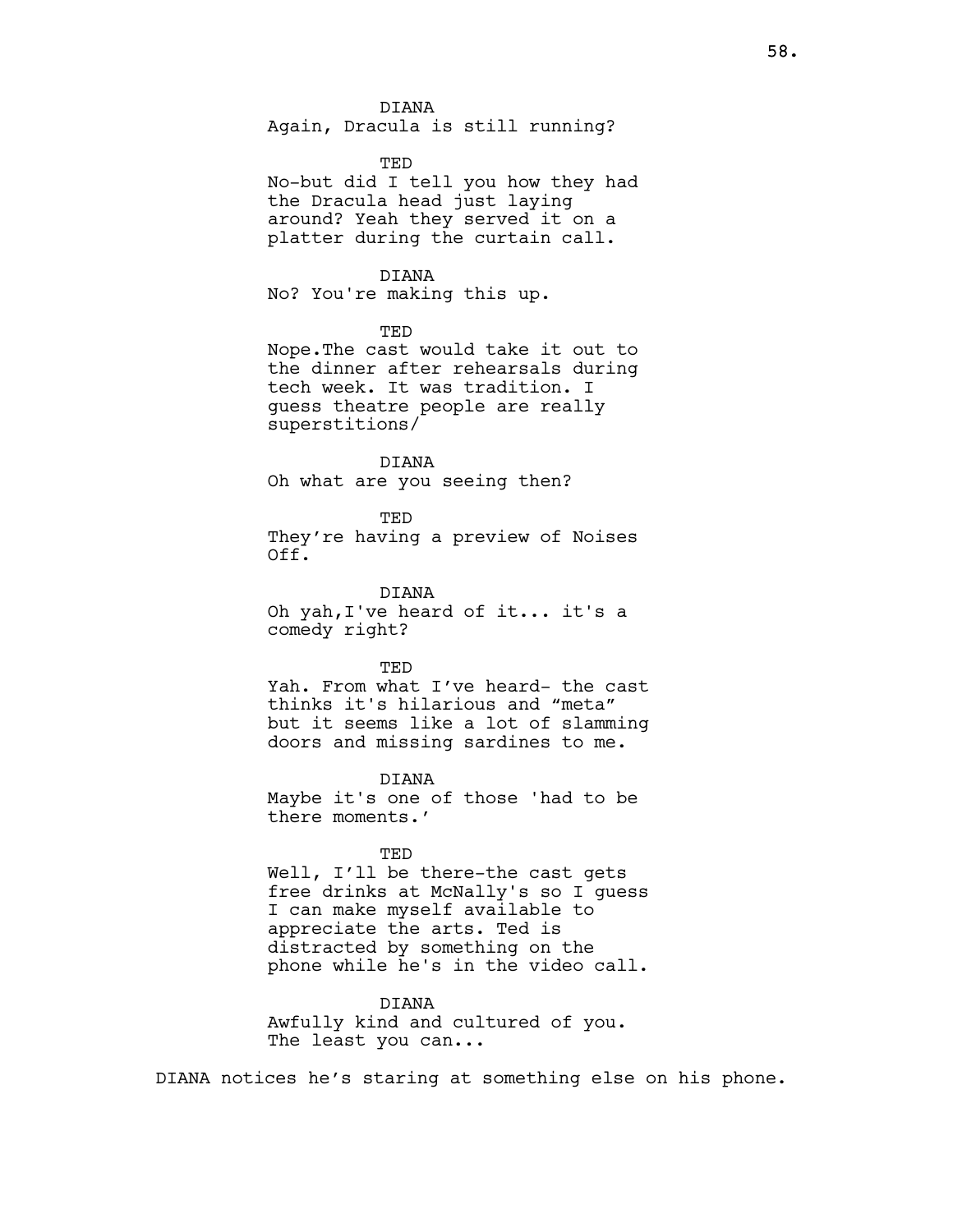DIANA (CONT'D) Hey you ok?

TED I just got a message from Ronald.

#### DIANA

You look like you're about to cry. They're not doing another run of Dracula are they? (pauses he doesn't laugh) Hey...hun..

### TED

He says his agent called he's heading to New York as soon as this run is over. Says they may have a producer for his one man show.

## DIANA

That's great for him. We knew he was waiting to hear back. This is his dream come true.

TED

I know.

## DIANA

Who would've thought the two of you would've gotten so close in the last couple months.

#### TED

I'm glad he told me now instead of tonight with the cast. I'm seriously bummed. I mean I knew he was leaving soon-ish but wow.

### DIANA

I know. It stinks. I'm sorry. He's been really great. He started cleaning more, bringing in our mail, he even watched the dog for us when we went for that long weekend in Geneva.

#### TED

I think I'm going to give him the briefcase.

DIANA Your uncle's? It's been in the family forever.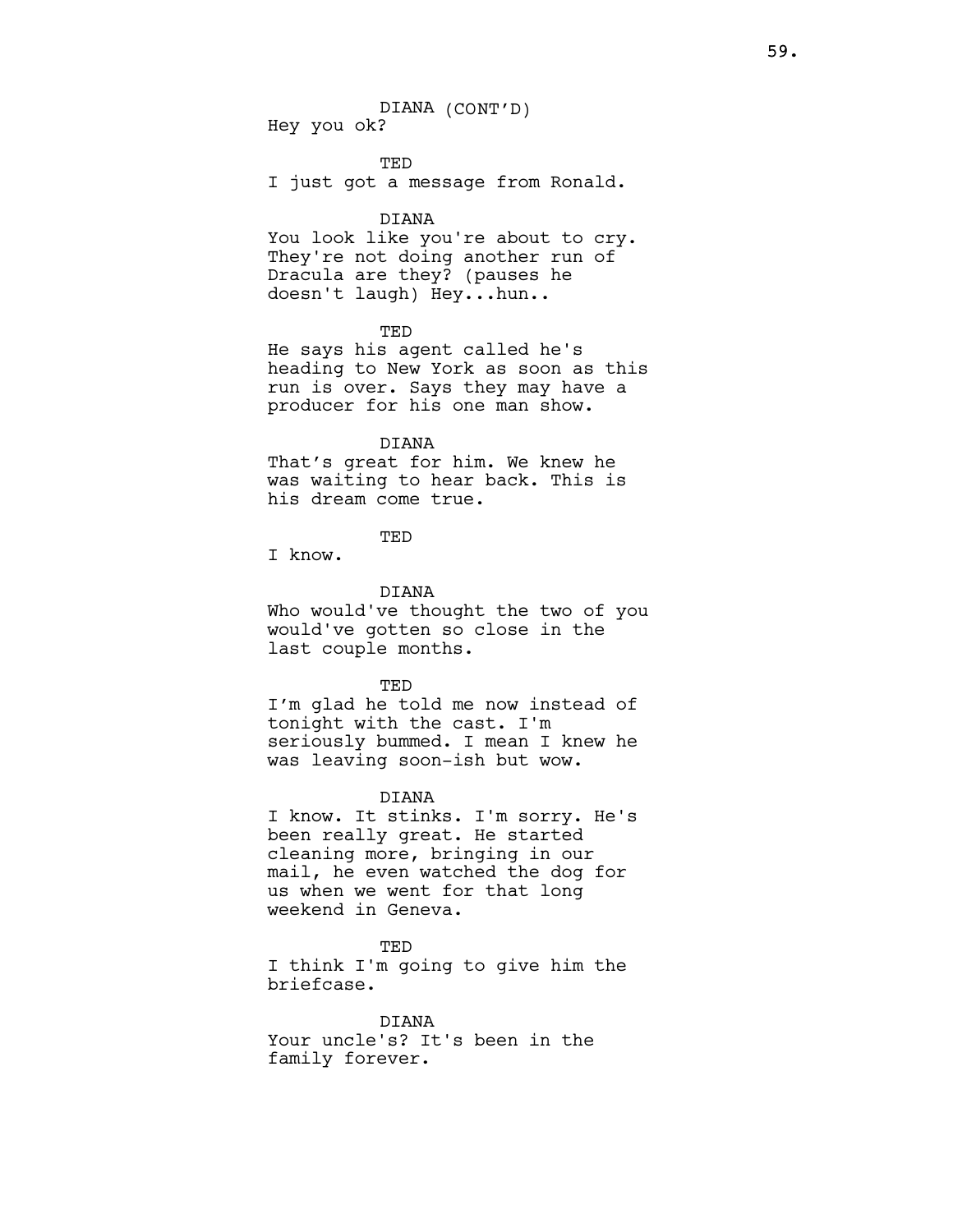It feels fitting, ya know?

DIANA That's really sweet hun. Really. (OS doorbell) Oh that must be the painters. Talk soon - bye.

TED and DIANA log off.

Time has passed. RONALD has been moved out for about a week. TED listens to ELLIOT's voice mail.

## ELLIOT

HEY HARLING FAMILY. I WANTED TO TOUCH BASE WITH YOU KIDS. HOW'S THE NEW PROPERTY TREATING YA? I KNOW IT WAS MORE THAN YOU PLANNED TO SPEND BUT IT REALLY WAS A STEAL. TED- I HAVE TO TELL YA I WAS THRILLED FOR YOU WHEN WE GOT THE TENANT'S CHECK AND YOU DIDN'T HAVE TO DEAL WITH SOME GUY LIVING IN YOUR HOUSE FOR 8 MONTHS! HA LUCKY YOU! DON'T GET ME WRONG- IT'S SAD THAT RONALD DIED FROM A HEART ATTACK BEFORE YOU MOVED IN. BUT THAT KINDA MONEY GOES A LONG WAY- IT'S NOT LIKE HE COULD TAKE IT WITH HIM. AHHH-THOSE CONTRACTS ARE A DOOZY THEY DON'T CARE WHAT HAPPENS- NO REFUNDS.POOR RONALD DIETCH- BUT THAT'S THE WAY THE WORLD TURNS! DIANA- I HOPE MOM IS ENJOYING THAT LOWER LEVEL! HEY, I JUST THOUGHT OF SOMETHING, I GUESS I WAS WRONG I DIDN'T JUST HAVE DOUBLE GOOD NEWS IT TURNED OUT TO BE 'TRIPLE' GOOD NEWS! WELL, NOT FOR RONALD BUT ANYWAYS... AHH I DO SURPRISE MYSELF SOMETIMES. WELL-I'M OFF TO A LISTING-DON'T FORGET TO REFER FRIENDS AND FAMILY TO McALISTER REALITY!

## **BLACKOUT**

## SCENE VII

AT Rise: TED is on a video call with DIANA. DIANA is visiting her Mother. TED is in the new home kitchen.

> TED Did you listen to the message I forwarded you from Elliot?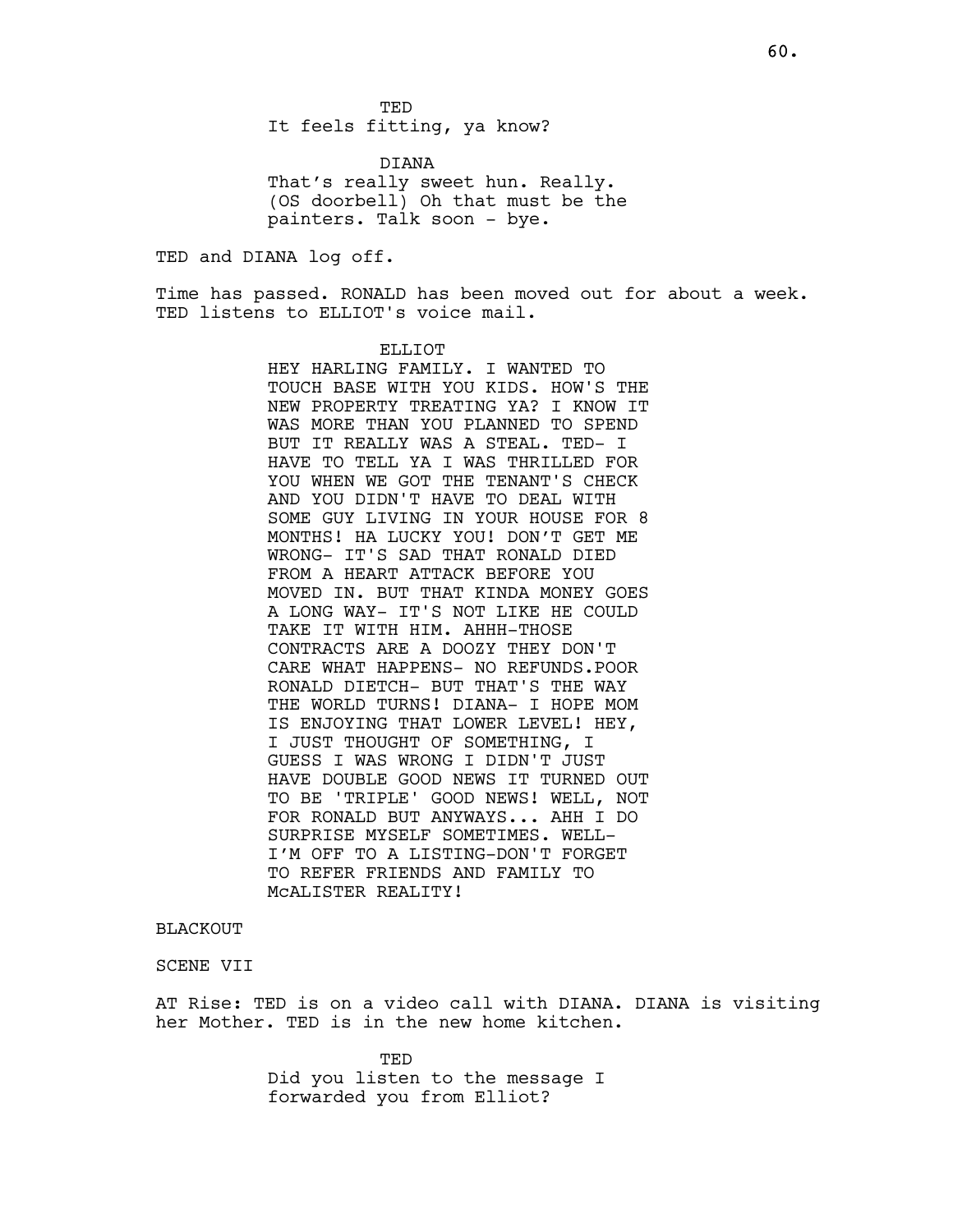### DIANA

Of course, he's all about marketing himself. Well, Elliot was right about the house. It's great. (yells off) Mom, it's Ted I'll be there in a minute. (to Ted) Sorry about that. I gotta get back to her before she bags up those leaves herself.

TED Sorry to bother you, I just had to get your take on this.

#### DIANA

On what?

#### TED

Elliot's message. He said that Ronald never moved in. How is that possible?

## DIANA

It's not possible. We know Ronald. You played video games with him like every night. He was very very real and very alive.

TED Don't you think the message is strange though.

#### DIANA

Ted, we didn't imagine him. I knew all this theatre would get to your head. You shouldn't have seen Harvey. Instead of a bunny you think you imagined a grown man?

TED I'm not saying that--

## DIANA

I have the cheese puff stained towels to prove he was here. Elliot must have his wires crossed.

TED Yeah,that's gotta be it.

#### DIANA

Speaking of Ronald, I haven't heard from him since he left last Tuesday. Have you?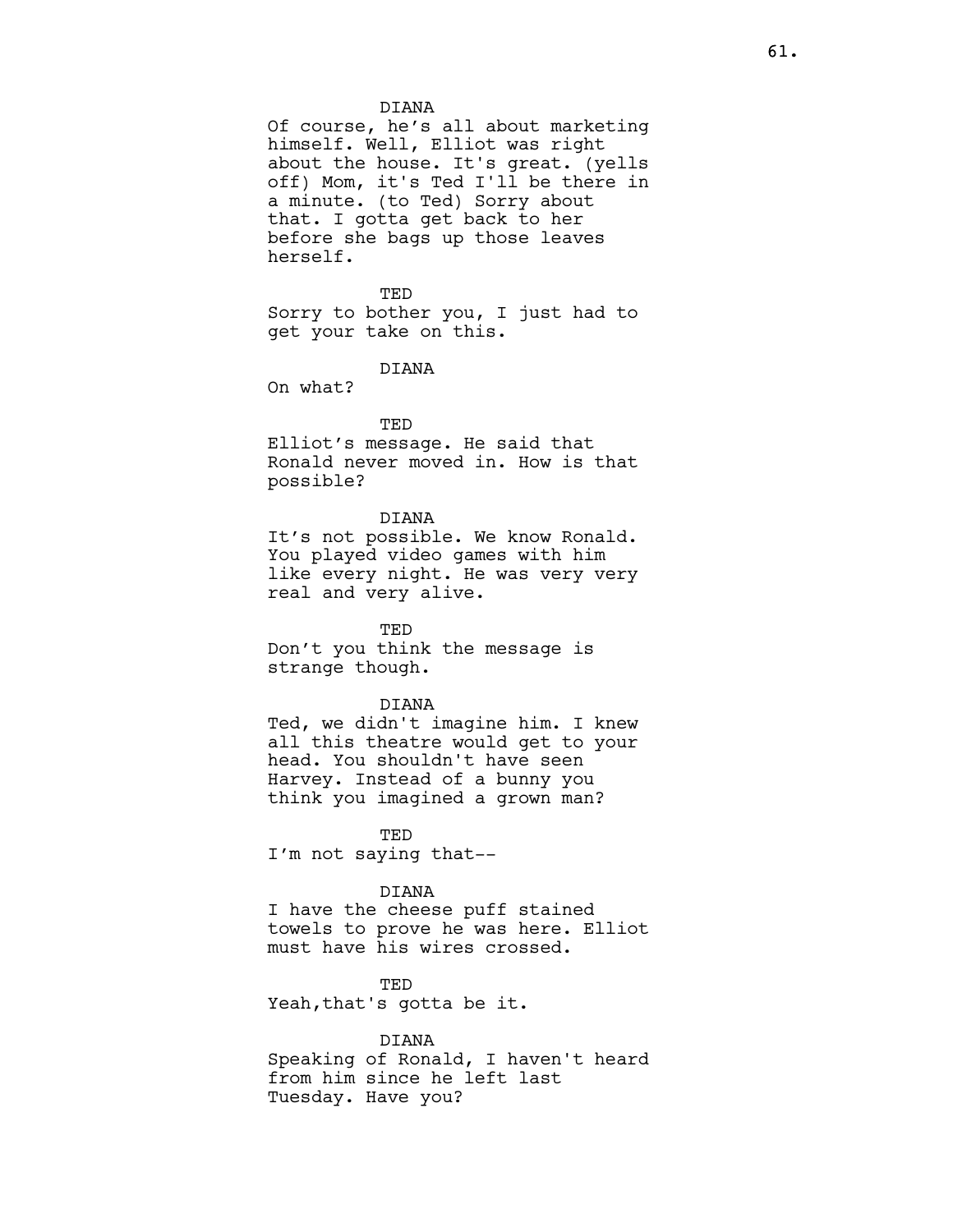TED No, I assumed he's busy with show stuff.

#### DIANA

Yeah, he's not Mr. Responsibility remember when he was running late for the plane and we made the joke about running late to his own one man show.

**TED** Right. The script. I thought I saw a copy of it around here.

DIANA Well, throw it out. You can't read it, he has that NDA. Where are you going?

TED is walking around.

TED I just want to see something, hold on a sec.

TED leaves the screen for a moment. The script is in the drawer. He returns with the script.

DIANA

Is that the script? Should we tell Ronald he left it. You think he has others? Sure, he must stash them all over, I read somewhere that's what actors do when they are learning lines...

TED is playing with the corner of the script.

DIANA (CONT'D) Hey, don't open it Ted. Don't you think we violated his privacy enough these last few months!

TED No one is here but us. I'm just looking at the title page, "Are They Dead Yet?"

DIANA

I wonder which celebrities he'll choose...ohhh now I want to know. You know if I was there I'd have to peek. But we can't!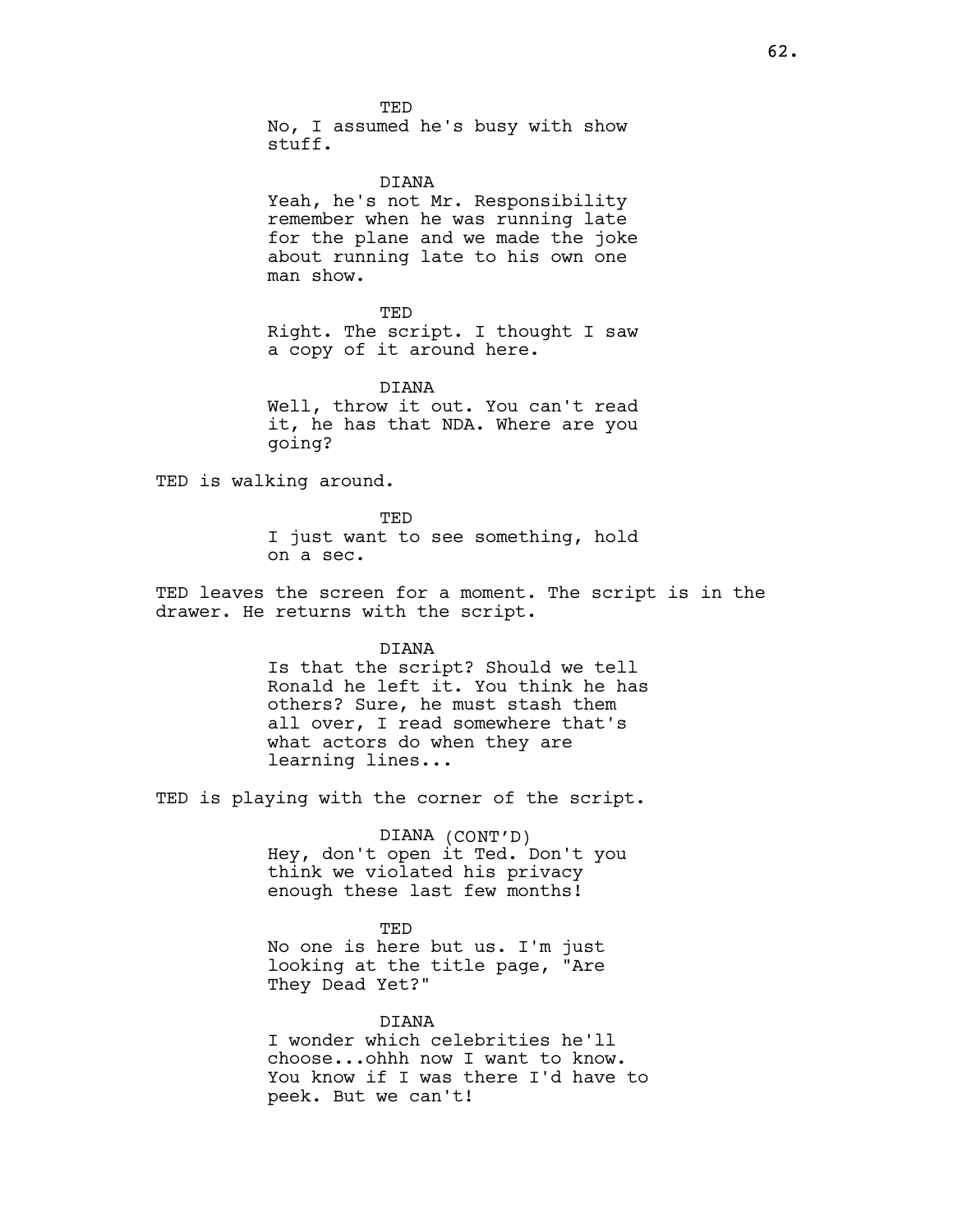**TED** (looking at the script) Huh...

DIANA

What?

TED (reading out loud) Written by Anthony Belmonte.

TED turns the script to the camera.

DIANA

Anthony Belmonte? Who's that?

TED I think that was...the first "Dracula?!"

DIANA Dracula- what?

TED He said he had a friend that died unexpectedly. Remember?

DIANA Yeah,so terrible. Sounded like they were close.

TED (Puts it together) So...Ronald Dietch is the dead dracula. Elliot was right - He's dead. Gone. Adios. He never lived here while we were here.

DIANA (realizing) Anthony was The Tenant all along.

TED Here's the proof.

TED turns to the second page of the script. He reads the dedication out loud.

> (MORE) TED (CONT'D) Right here in his script. "Dedicated to the late Ronald Dietch. I'll miss you buddy.